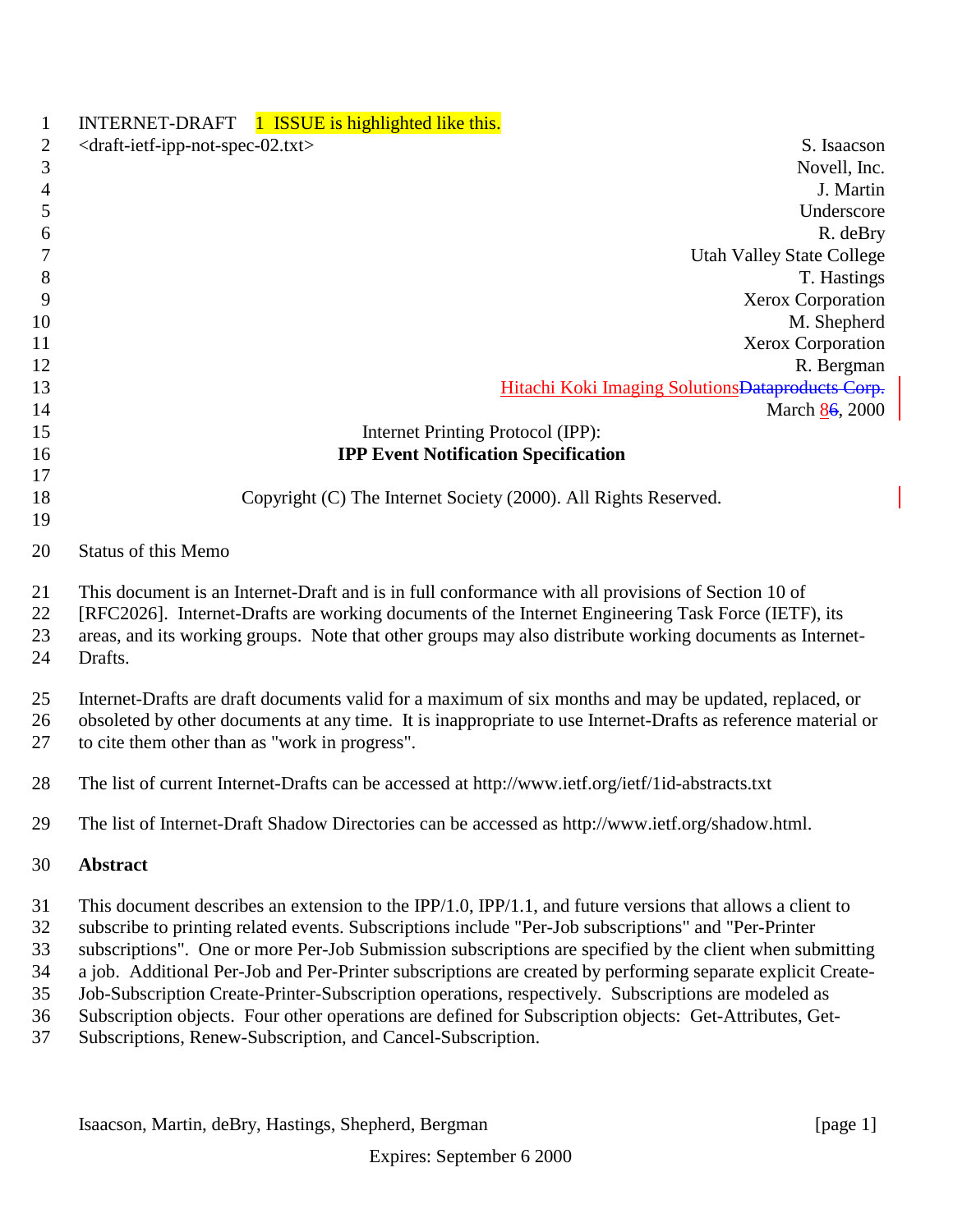- A subscription request and the Subscription object includes: the names of Job and/or Printer events, the
- Notification Recipient URL, the Notification Content format, if several are supported, possibly some
- opaque data, and the charset and natural language. In addition, the subscription request includes: the
- requested lease time and persistency for the subscription. When the event occurs, a notification is
- generated and delivered using the information specified in the subscription.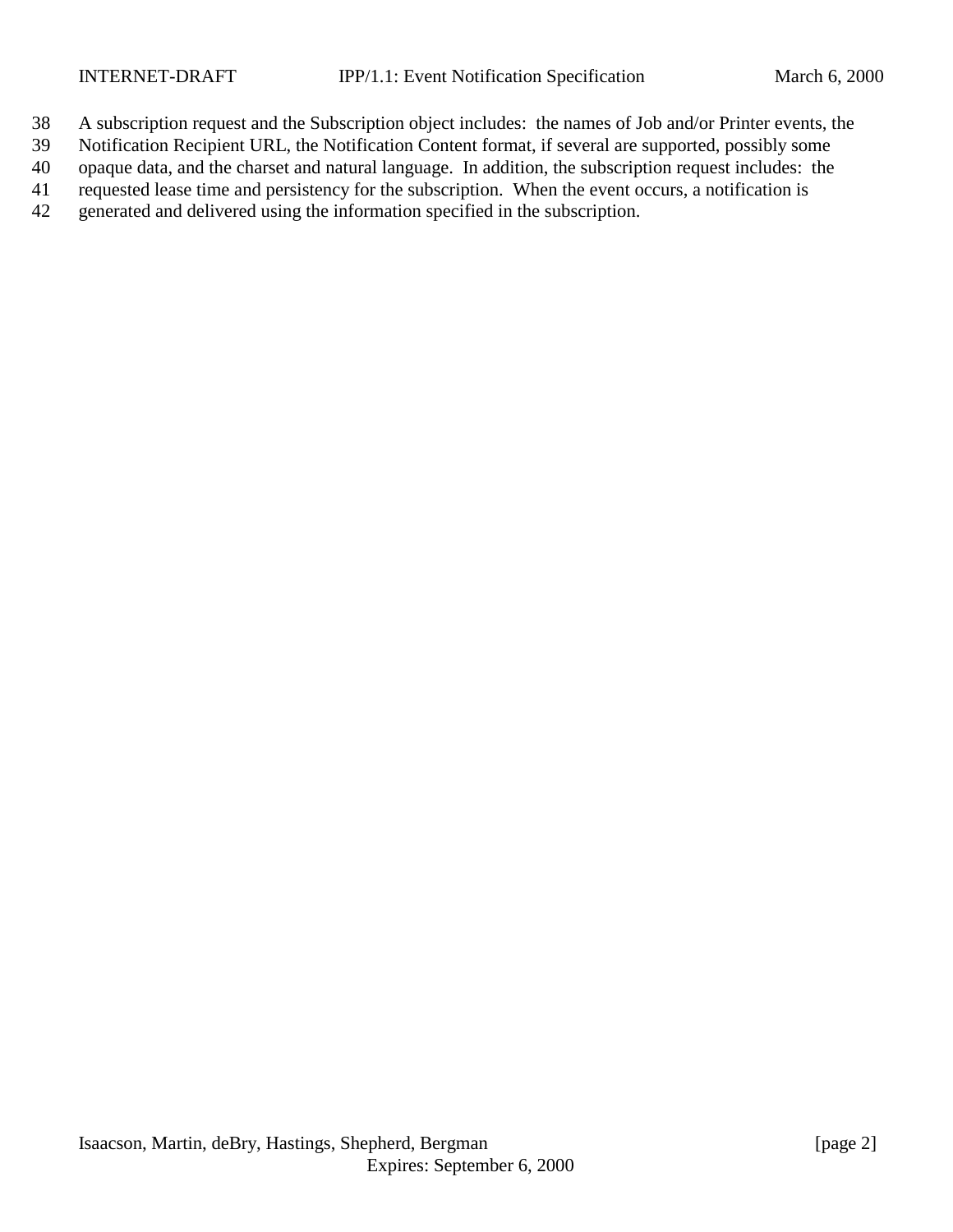- The full set of IPP documents includes:
- Design Goals for an Internet Printing Protocol [RFC2567]
- Rationale for the Structure and Model and Protocol for the Internet Printing Protocol [RFC2568]
- Internet Printing Protocol/1.1: Model and Semantics [IPP-MOD]
- Internet Printing Protocol/1.1: Encoding and Transport [IPP-PRO]
- Internet Printing Protocol/1.1: Implementer's Guide [IPP-IIG]
- Mapping between LPD and IPP Protocols [RFC2569]
- 

 The "Design Goals for an Internet Printing Protocol" document takes a broad look at distributed printing functionality, and it enumerates real-life scenarios that help to clarify the features that need to be included

in a printing protocol for the Internet. It identifies requirements for three types of users: end users,

operators, and administrators. It calls out a subset of end user requirements that are satisfied in IPP/1.0.

Operator and administrator requirements are out of scope for version 1.0. A few OPTIONAL operator

operations have been added to IPP/1.1.

 The "Rationale for the Structure and Model and Protocol for the Internet Printing Protocol" document describes IPP from a high level view, defines a roadmap for the various documents that form the suite of IPP specifications, and gives background and rationale for the IETF working group's major decisions.

The "Internet Printing Protocol/1.1: Model and Semantics", describes a simplified model with abstract

 objects, their attributes, and their operations that are independent of encoding and transport. It introduces a Printer and a Job object. The Job object optionally supports multiple documents per Job. It also addresses security, internationalization, and directory issues.

 The "Internet Printing Protocol/1.1: Encoding and Transport" document is a formal mapping of the abstract operations and attributes defined in the model document onto HTTP/1.1. It defines the encoding rules for a

new Internet MIME media type called "application/ipp". This document also defines the rules for

transporting over HTTP a message body whose Content-Type is "application/ipp". This document defines a

- new scheme named 'ipp' for identifying IPP printers and jobs. Finally, this document defines
- interoperability rules for supporting IPP/1.0 clients.
- The "Internet Printing Protocol/1.1: Implementer's Guide" document gives insight and advice to
- implementers of IPP clients and IPP objects. It is intended to help them understand IPP/1.0 and some of the
- considerations that may assist them in the design of their client and/or IPP object implementations. For
- example, a typical order of processing requests is given, including error checking. Motivation for some of
- the specification decisions is also included.
- The "Mapping between LPD and IPP Protocols" document gives some advice to implementers of gateways between IPP and LPD (Line Printer Daemon) implementations.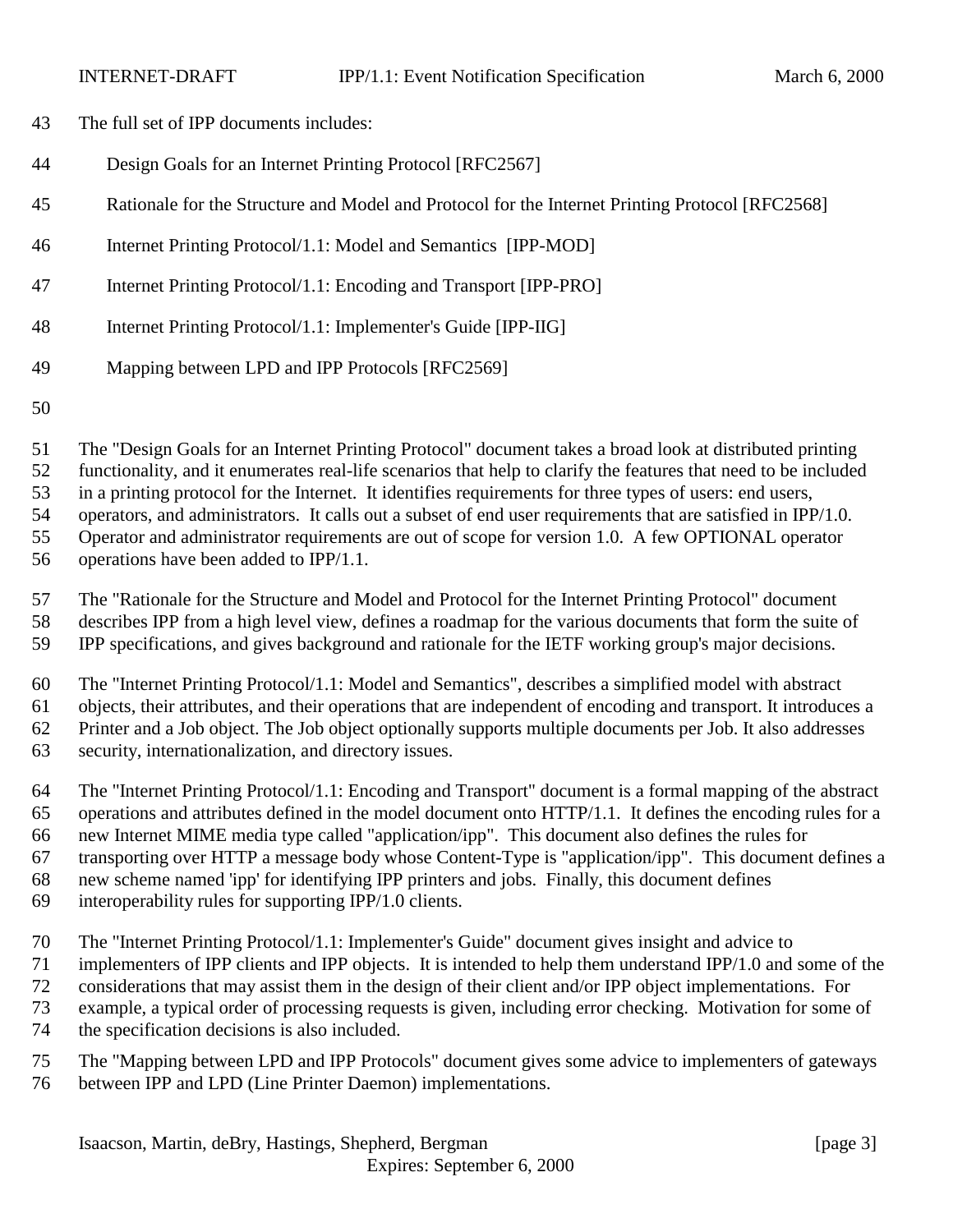| 77         |                |                |                                                                                  |  |  |  |
|------------|----------------|----------------|----------------------------------------------------------------------------------|--|--|--|
| 78         |                |                | <b>Table of Contents</b>                                                         |  |  |  |
| 79         | 1              |                |                                                                                  |  |  |  |
| 80         |                | 1.1            |                                                                                  |  |  |  |
| 81         | $\overline{2}$ |                |                                                                                  |  |  |  |
| 82         |                | 2.1            |                                                                                  |  |  |  |
| 83         |                | 2.2            |                                                                                  |  |  |  |
| 84         |                | 2.3            | Relationship between the Printer object and the Notification Delivery Service 12 |  |  |  |
| 85         |                | 2.3.1          |                                                                                  |  |  |  |
| 86         |                | 2.3.2          |                                                                                  |  |  |  |
| 87         | 3              |                |                                                                                  |  |  |  |
| 88         |                | 3.1            |                                                                                  |  |  |  |
| 89         |                | 3.2            |                                                                                  |  |  |  |
|            |                |                |                                                                                  |  |  |  |
| 90<br>91   | $\overline{4}$ |                |                                                                                  |  |  |  |
| 92         |                | 4.1            |                                                                                  |  |  |  |
| 93         |                | 4.1.1<br>4.1.2 |                                                                                  |  |  |  |
|            |                |                |                                                                                  |  |  |  |
| 94         | 5              |                |                                                                                  |  |  |  |
| 95         |                | 5.1            |                                                                                  |  |  |  |
| 96         |                | 5.2            |                                                                                  |  |  |  |
| 97         |                | 5.3            |                                                                                  |  |  |  |
| 98         |                | 5.4            |                                                                                  |  |  |  |
| 99         |                | 5.5            |                                                                                  |  |  |  |
| 100        |                | 5.6            |                                                                                  |  |  |  |
| 101        |                | 5.7            |                                                                                  |  |  |  |
| 102        |                | 5.8            |                                                                                  |  |  |  |
| 103        |                | 5.9            |                                                                                  |  |  |  |
| 104        |                | 5.10           |                                                                                  |  |  |  |
| 105        |                | 5.11           |                                                                                  |  |  |  |
| 106<br>107 |                | 5.12<br>5.13   |                                                                                  |  |  |  |
|            |                |                |                                                                                  |  |  |  |
| 108        | 6              |                |                                                                                  |  |  |  |
| 109        |                | 6.1            |                                                                                  |  |  |  |
| 110        |                | 6.2            |                                                                                  |  |  |  |
| 111        |                | 6.3            |                                                                                  |  |  |  |
| 112        |                | 6.4            |                                                                                  |  |  |  |
| 113        |                | 6.5            |                                                                                  |  |  |  |
| 114        |                | 6.6            |                                                                                  |  |  |  |
| 115        |                | 6.7            |                                                                                  |  |  |  |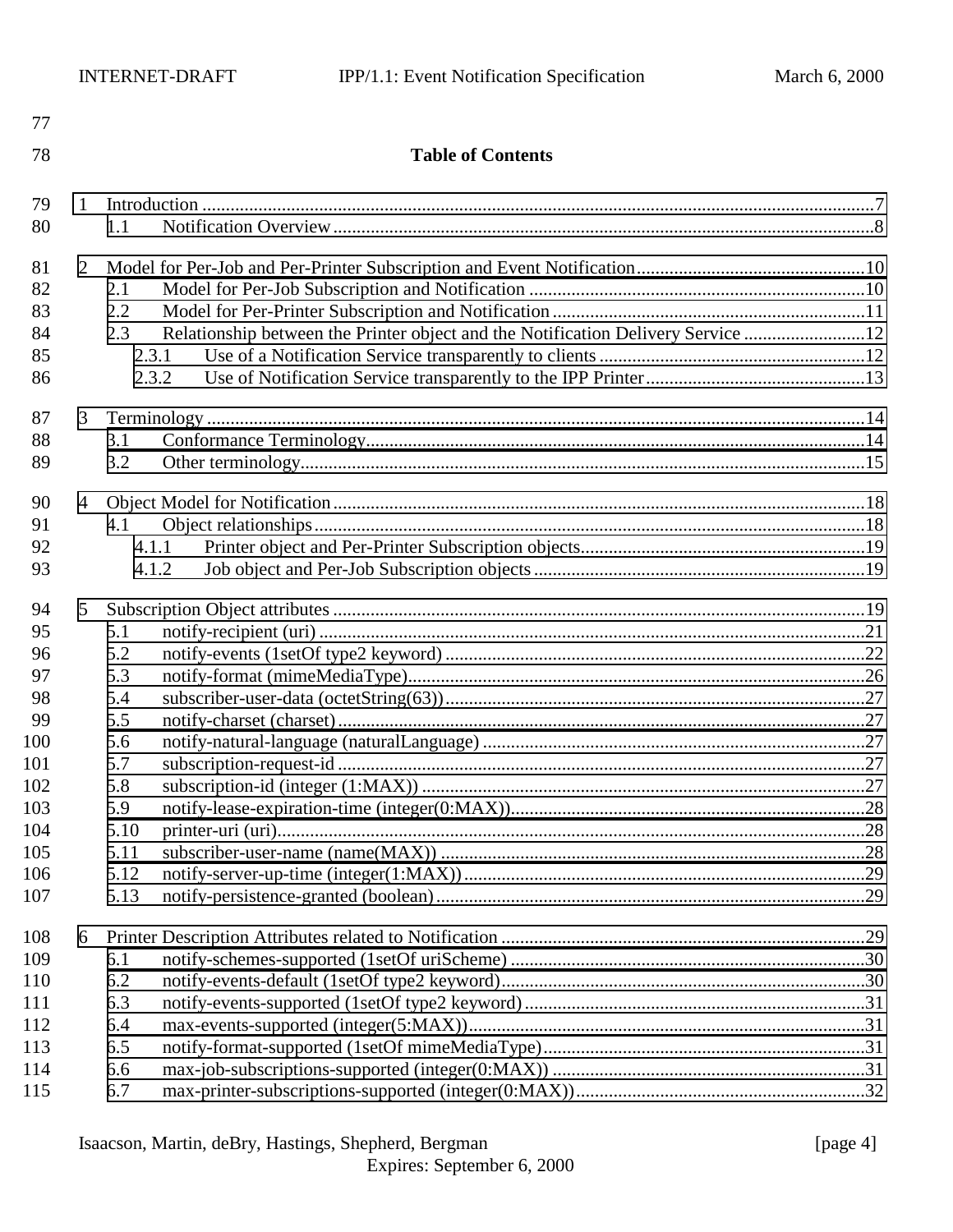| 116 |   | 6.8   |                                                                                |  |
|-----|---|-------|--------------------------------------------------------------------------------|--|
| 117 |   | 6.9   |                                                                                |  |
| 118 |   | 6.10  |                                                                                |  |
| 119 |   | 6.11  |                                                                                |  |
| 120 |   | 6.12  |                                                                                |  |
| 121 |   | 6.13  |                                                                                |  |
| 122 | 7 |       |                                                                                |  |
| 123 |   | 7.1   |                                                                                |  |
| 124 |   | 7.1.1 |                                                                                |  |
| 125 |   | 7.1.2 |                                                                                |  |
| 126 |   | 7.2   |                                                                                |  |
| 127 |   | 7.2.1 |                                                                                |  |
| 128 |   | 7.2.2 |                                                                                |  |
| 129 |   | 7.2.3 |                                                                                |  |
| 130 |   | 7.2.4 |                                                                                |  |
| 131 |   | 7.3   |                                                                                |  |
| 132 |   | 7.4   |                                                                                |  |
|     |   |       |                                                                                |  |
| 133 | 8 |       |                                                                                |  |
| 134 |   | 8.1   |                                                                                |  |
| 135 |   | 8.1.1 | Job Creation Operations (Create-Job, Print-Job, Print-URI) and Validate-Job 40 |  |
| 136 |   | 8.1.2 |                                                                                |  |
| 137 |   | 8.2   |                                                                                |  |
| 138 |   | 8.2.1 |                                                                                |  |
| 139 |   | 8.3   |                                                                                |  |
| 140 |   | 8.3.1 |                                                                                |  |
| 141 |   | 8.3.2 |                                                                                |  |
| 142 |   | 8.3.3 |                                                                                |  |
| 143 |   | 8.3.4 |                                                                                |  |
| 144 | 9 |       |                                                                                |  |
| 145 |   |       |                                                                                |  |
| 146 |   | 10.1  |                                                                                |  |
| 147 |   |       |                                                                                |  |
| 148 |   |       |                                                                                |  |
| 149 |   |       |                                                                                |  |
| 150 |   |       |                                                                                |  |
| 151 |   |       |                                                                                |  |
| 152 |   | 15.1  |                                                                                |  |

Expires: September 6, 2000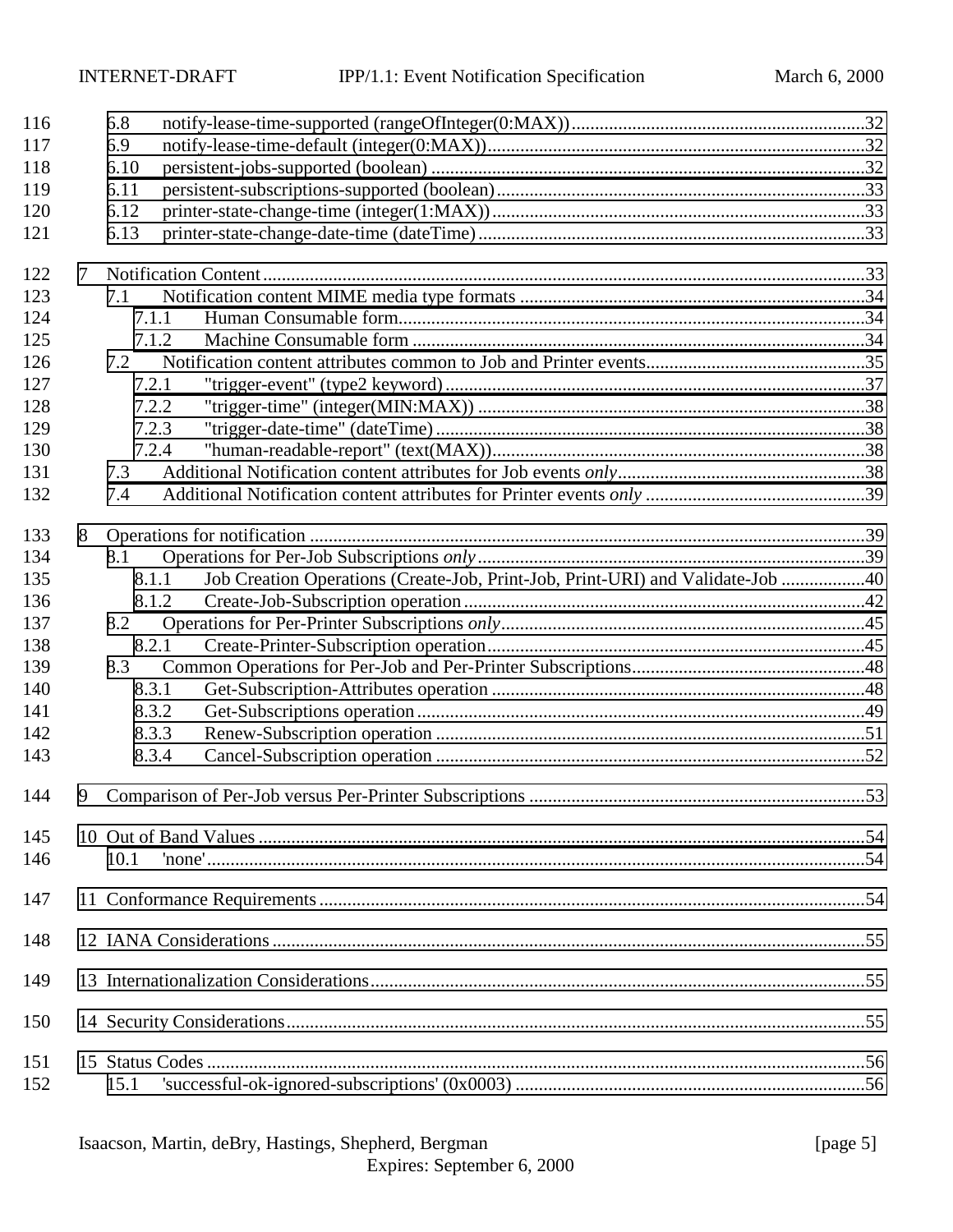| 153<br>154<br>155 | 15.2<br>15.3<br>15.4 |  |
|-------------------|----------------------|--|
| 156               |                      |  |
|                   |                      |  |
| 157               |                      |  |
| 158               |                      |  |
| 159               |                      |  |
| 160               |                      |  |
| 161               | 18.1                 |  |
| 162               | 18.2                 |  |
| 163               | 18.3                 |  |
| 164               |                      |  |
| 165               |                      |  |
| 166               | <b>Tables</b>        |  |
| 167               |                      |  |
| 168               |                      |  |
| 169               |                      |  |
| 170               |                      |  |
| 171               |                      |  |
| 172               |                      |  |
| 173               |                      |  |
| 174               |                      |  |
| 175               |                      |  |
| 176               | <b>Figures</b>       |  |
| 177               |                      |  |
| 178               |                      |  |
| 179               |                      |  |
| 180               |                      |  |
| 181               |                      |  |
| 182               |                      |  |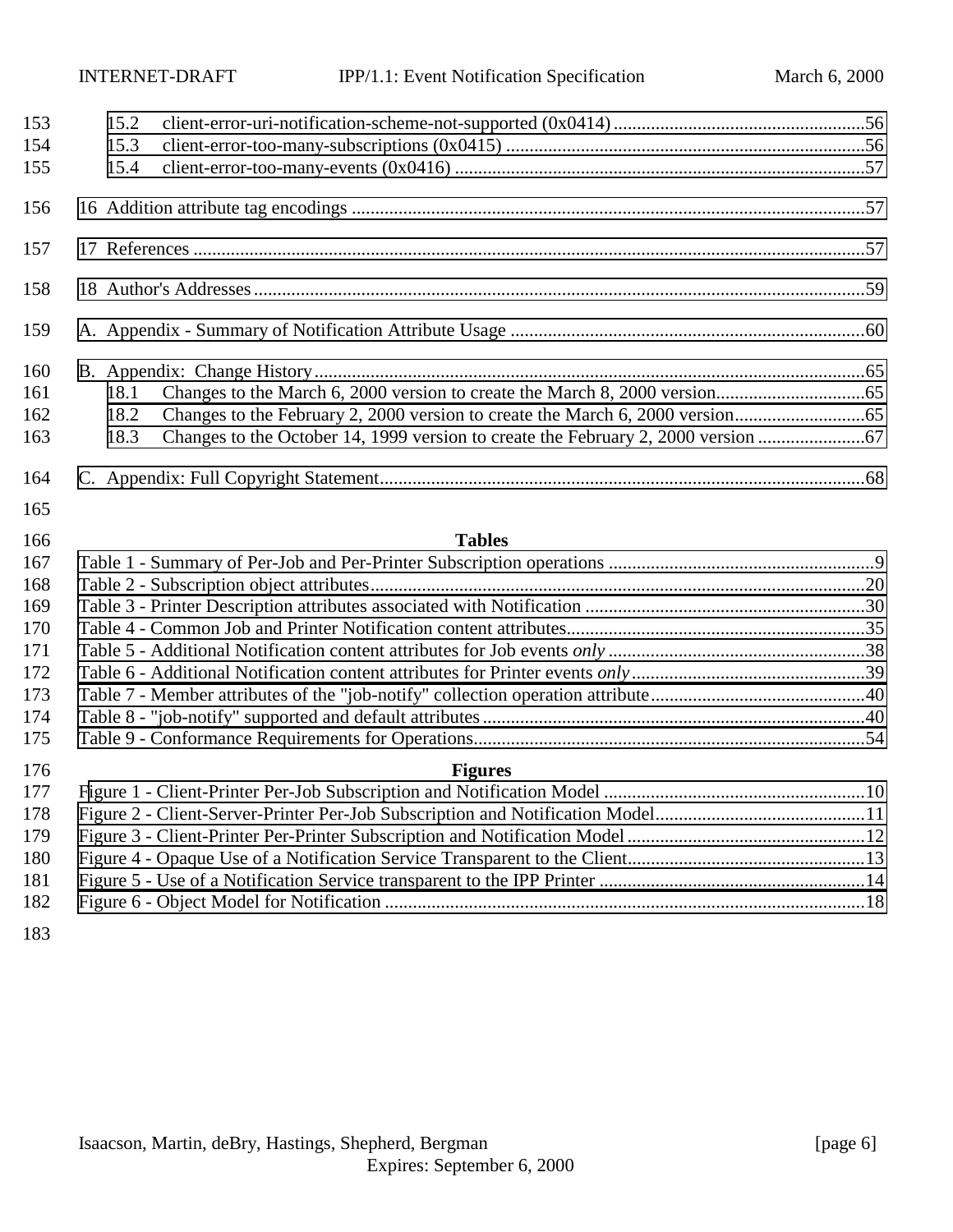# <span id="page-6-0"></span>185 **1 Introduction**

| 186<br>187<br>188        | This IPP notification specification is an extension to IPP/1.0 [RFC2568, RFC2569] and IPP/1.1 [ipp-mod,<br>ipp-pro]. This document in combination with the following documents is intended to meet the notification<br>requirements described in [ipp-not-req]: |
|--------------------------|-----------------------------------------------------------------------------------------------------------------------------------------------------------------------------------------------------------------------------------------------------------------|
| 189<br>190<br>191<br>192 | Internet Printing Protocol/1.0 & 1.1: "Collection Attribute Syntax" [ipp-coll]<br>Internet Printing Protocol/1.0 & 1.1: "Job Progress Attributes" [ipp-prog]<br>Internet Printing Protocol/1.0 & 1.1: "Notification Change History" [ipp-not-hist]              |
| 193<br>194<br>195        | n addition, each notification delivery method, whether REQUIRED or OPTIONAL, is described in separate<br>documents:                                                                                                                                             |
| 196<br>197<br>198        | Internet Printing Protocol/1.0 & 1.1: "Notification Delivery Method xxx [TBD]<br>Internet Printing Protocol/1.0 & 1.1: "Notification Delivery Method yyy [TBD]                                                                                                  |
| 199                      | The rest of this document is laid out as follows:                                                                                                                                                                                                               |
| 200                      | - The rest of Section 1.1 is an overview of IPP Notification.                                                                                                                                                                                                   |
| 201<br>202               | - Section 2 is the model for network entities that use IPP notification, including clients (desktop and<br>servers), IPP Printers (servers and devices), and Notification Recipients.                                                                           |
| 203                      | - Section 3 is the terminology used throughout the document.                                                                                                                                                                                                    |
| 204                      | - Section 4 is the object model for notification, including Job, Printer, and Subscription objects.                                                                                                                                                             |
| 205                      | - Section 5 defines the Subscription object and its attributes.                                                                                                                                                                                                 |
| 206                      | - Section 6 defines the Printer Description attributes                                                                                                                                                                                                          |
| 207<br>208               | - Section 7 defines the Notification content of Human Consumable and Machine Consumable Event<br>formats.                                                                                                                                                       |
| 209                      | - Sections 8 and 9 define the Per-Job and Per-Printer Subscription operations.                                                                                                                                                                                  |
| 210                      | - Section 10 defines the out-of-band values.                                                                                                                                                                                                                    |
| 211                      | - Section 11 and 12 define the conformance requirements and IANA requirements, respectively.                                                                                                                                                                    |
| 212                      | - Section 13 - 15 cover Internationalization, Security, and Status codes.                                                                                                                                                                                       |
| 213                      | - Appendix A is a summary of the Notification Attribute usage                                                                                                                                                                                                   |
| 214                      | - Appendix B is a Change History                                                                                                                                                                                                                                |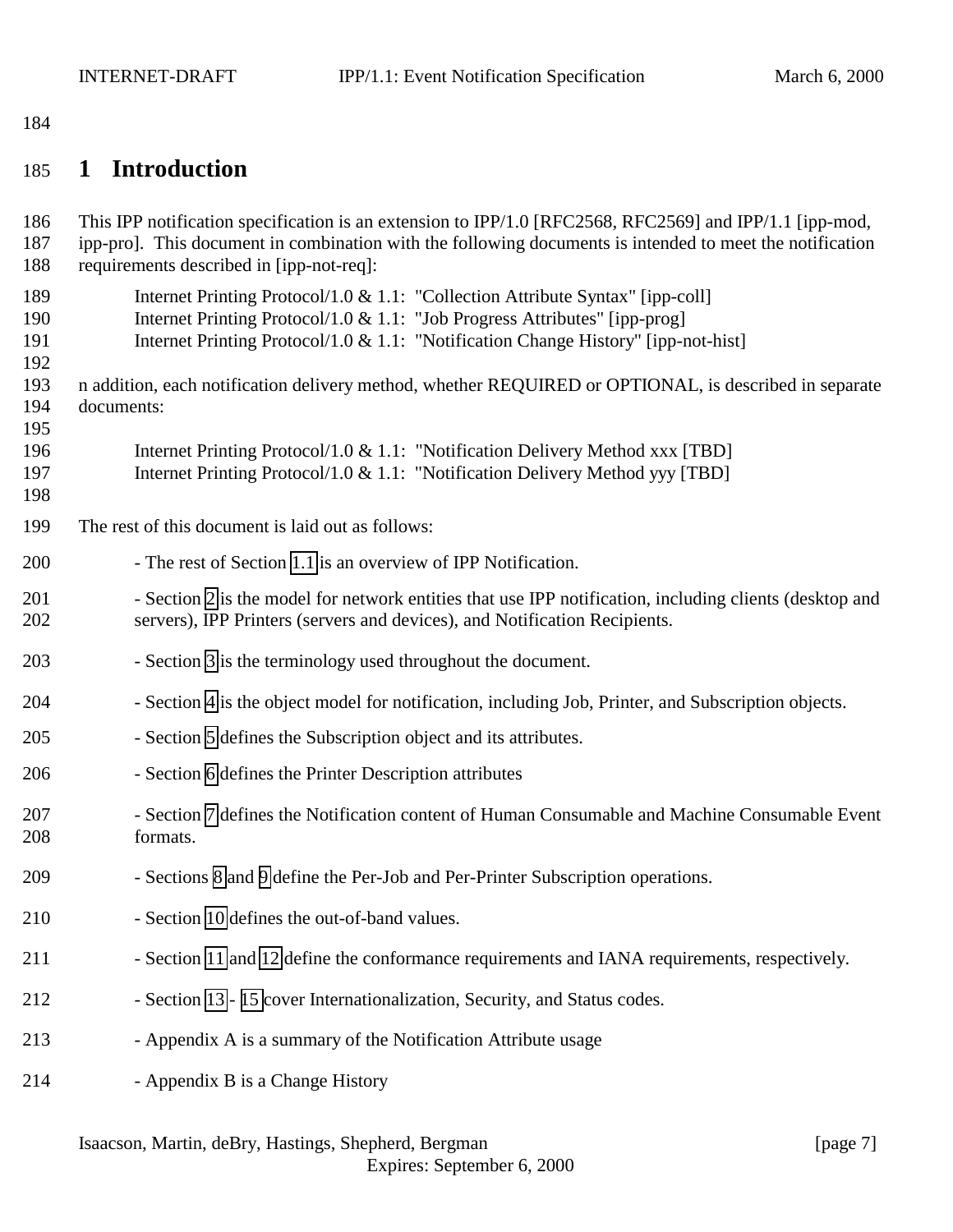# <span id="page-7-0"></span>**1.1 Notification Overview**

- A client can establish an event notification subscription so that when one of the specified events occurs, an asynchronous Notification is sent to a specified Notification Recipient.
- One or more Per-Job Submission subscriptions are specified by the client when submitting a job. One or
- more Per-Job or Per-Printer subscriptions are created by performing separate explicit Create-Job-
- Subscription or Create-Printer-Subscriptions operations, respectively.
- A Per-Job or Per-Printer subscription request includes:
- 1. the names of Job and/or Printer events that are of interest to the Notification Recipient
- 2. the delivery method and address to use to deliver the notification to one Notification Recipient
- 3. if Human Consumable notification content is to be sent, which text format
- 4. some opaque data that the subscriber wants to be sent to the Notification Recipient in the Notification, perhaps to identify either the subscriber or the ultimate recipient
- 5. the charset to use in the Notification, if it is to be different than the one used in the request that created the subscription
- 6. the natural language to use in the Human Consumable Notification, if it is to be different than the one used in the request that created the subscription
- 7. the requested lease time in seconds for the subscription
- 8. whether or not the subscription is requested to be persistent across power cycles.

 For Per-Job subscriptions, a client requests job and printer event notification using the "job-notify" operation attribute when creating a job with any of the Job Creation operation: Print-Job, Print-URI, and Create-Job. The "job-notify" operation attributes may be submitted to the Validate-Job in order to be validated. The "job-notify" operation attribute contains one or more collection values, each consisting of a number of member attributes that specify a subscription, so that a Job can have more than one Per-Job subscription. The 'collection' is a new attribute syntax (see [ipp-coll]). The member attributes of each collection value are copied to separate Subscription objects to populate the corresponding Subscription Description attributes.

 For Per-Printer subscriptions and Per-Job subscriptions created after the Job has been created, a client requests job and printer event notification using new operations independent of any job. The Printer keeps each subscription in a separate Subscription object. The Create-Job-Subscription and Create-Printer- Subscription operations create an instance of the Subscription object supplying these new operation attributes and returns a subscription-id (analogous to a job-id for a Job object). These operation attributes are copied to the Subscription object as Subscription Description attributes and so may be queried using the Get-Subscription-Attributes and Get-Subscriptions operations. The subscriber requests a lease time for each Per-Printer subscription which MAY be infinite. The Printer grants a lease time according to its configured policy. A client MUST renew the Subscription before the granted lease time expires using the Renew-Subscription operation.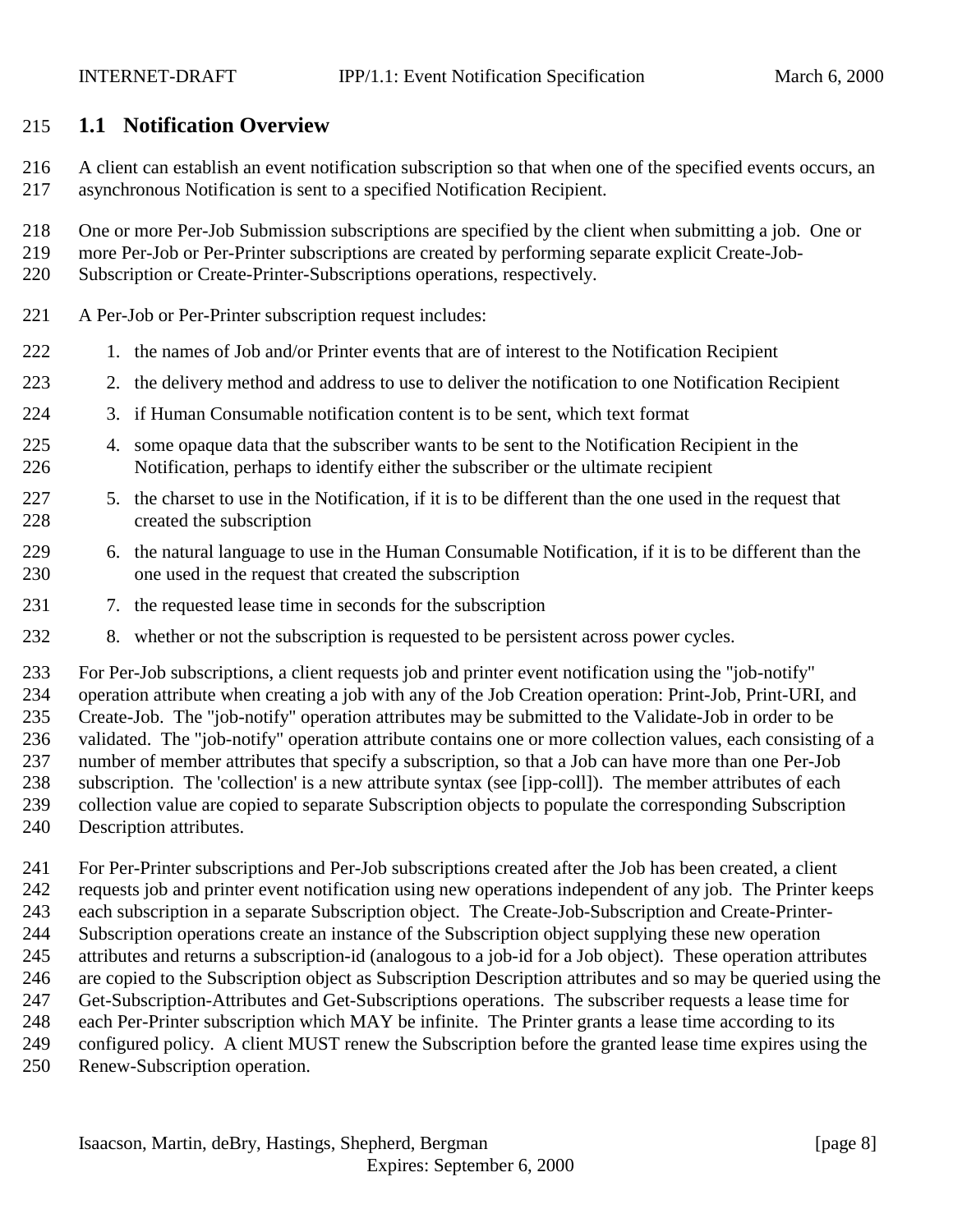- <span id="page-8-0"></span>251 Table 1 summarizes the Per-Job and Per-Printer Subscription operations, assigns their operation-id (see
- 252 [ipp-mod] section 4.4.15) and their salient input operation attributes.

| ۰. |   |
|----|---|
| ×  | v |
|    | ٠ |
|    |   |

| 253 | Table 1 - Summary of Per-Job and Per-Printer Subscription operations |  |  |
|-----|----------------------------------------------------------------------|--|--|
|     |                                                                      |  |  |

| Operation:                          | Oper.<br>ID             | Per-<br>Job | Per-<br>Printer | <b>Brief Description</b><br>salient inputs beside printer-uri:                                                                                                                  |
|-------------------------------------|-------------------------|-------------|-----------------|---------------------------------------------------------------------------------------------------------------------------------------------------------------------------------|
| Print-Job, Print-URI,<br>Create-Job | see<br>$[$ ipp-<br>mod] | yes         | no              | Create one or more Per-Job Subscriptions as part<br>of the Job Creation operations<br>1setOf {recipient, [events,] [format,] [user-data,]<br>[charset,] [natural-language]}     |
| Validate-Job                        | see<br>[ipp-<br>mod]    | yes         | no              | Check that the Job Creation operation would be<br>accepted including the Subscription<br>1setOf {recipient, [events,] [format,] [user-data,]<br>[charset,] [natural-language] } |
| Create-Printer-Subscription         | 0x0016                  | no          | yes             | Create a Per-Printer Subscription<br>recipient, [events,] [format,] [user-data,]<br>[charset,] [natural-language,] [lease-time-<br>requested,] [persistence-requested]          |
| Create-Job-Subscription             | 0x0017                  | yes         | no              | Create a Per-Job Subscription<br>recipient, job-id, [events,] [format,] [user-data,]<br>[charset,] [natural-language,]                                                          |
| Get-Subscription-Attributes         | 0x0018                  | yes         | yes             | Get specified Subscription attributes of the<br>specified Subscription object<br>subscription-id, [requested-attributes]                                                        |
| Get-Subscriptions                   | 0x0019                  | yes         | yes             | Get the specified Subscription attributes from all<br>my or all of the Subscription objects<br>[job-id], [my-subscriptions,] [requested-<br>attributes]                         |
| Renew-Subscription                  | 0x001A                  | yes         | yes             | Renew the Subscription lease<br>subscription-id, [lease time-requested]                                                                                                         |
| Cancel-Subscription                 | 0x001B                  | yes         | yes             | Cancel the Subscription<br>subscription-id                                                                                                                                      |

255 There are two steps that IPP notification must take regarding each event - an internal event recording, and 256 an external notification: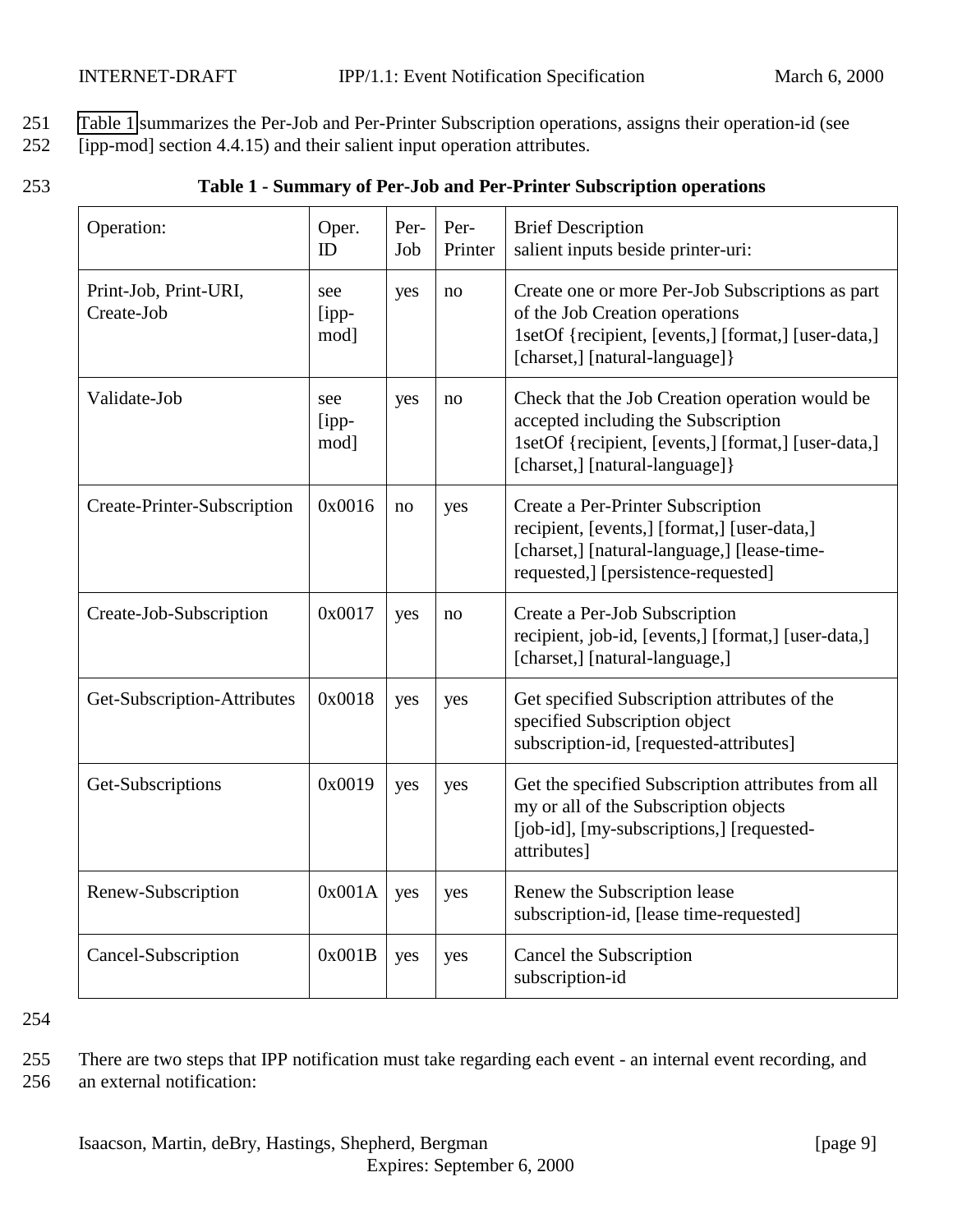<span id="page-9-0"></span>257 1) As an events occurs, the printer internally records in the job objects and the printer objects those events which are required to be supported by the system and those that are subscribed to by a notification recipient.

 2) As an events occurs, the Printer searches the set of subscriptions for any interest in that event. As the Printer finds that some notification recipient is interested in that event (the notification recipient is subscribed to the event), the Printer increments the Subscription object's "subscription-request-id" (integer (0:MAX)) attribute and a notification is generated and delivered using the methods and target addresses identified in the subscription, passing the incremented "request-id". The "subscription-request-id" sequence number permits a Notification Recipient to detect duplicate notifications due either to duplicate subscriptions or retries and to detect dropped notifications.

**2 Model for Per-Job and Per-Printer Subscription and Event Notification**

# **2.1 Model for Per-Job Subscription and Notification**

 Per-Job subscriptions are created by a client (desktop or server acting as a client) as part of creation of the 270 job in an IPP Printer (printing device or server). More than one subscription may be submitted with a job. Additional subscriptions may be associated with the job using the Create-Job-Subscription operation. The IPP Printer object delivers a Notifications to the Notification Recipient supplied by the Client in each subscription. A Notification Recipient can be the Job submitter or a third party.

Figure 1 shows the Per-Job subscription notification model for a simple Client - Printer relationship.

| 277<br>output device or server<br>278<br>desktop or server<br>279<br>###########<br>$+ - - - - - - - +$<br>280<br>client  ---IPP job submission------># Printer #<br>281<br>+--------+ Per-Job subscription<br># Object #<br>282<br>#####   #####<br>------------+<br>283<br>Notification<br>284<br>Recipient<br> <-----IPP Notifications---------+<br>285<br>(Job and/or Printer events) | 276 | embedded printer: |  |
|-------------------------------------------------------------------------------------------------------------------------------------------------------------------------------------------------------------------------------------------------------------------------------------------------------------------------------------------------------------------------------------------|-----|-------------------|--|
|                                                                                                                                                                                                                                                                                                                                                                                           |     |                   |  |
|                                                                                                                                                                                                                                                                                                                                                                                           |     |                   |  |
|                                                                                                                                                                                                                                                                                                                                                                                           |     |                   |  |
|                                                                                                                                                                                                                                                                                                                                                                                           |     |                   |  |
|                                                                                                                                                                                                                                                                                                                                                                                           |     |                   |  |
|                                                                                                                                                                                                                                                                                                                                                                                           |     |                   |  |
|                                                                                                                                                                                                                                                                                                                                                                                           |     |                   |  |
|                                                                                                                                                                                                                                                                                                                                                                                           |     |                   |  |
|                                                                                                                                                                                                                                                                                                                                                                                           |     |                   |  |

#### **Figure 1 - Client-Printer Per-Job Subscription and Notification Model**

 [Figure 2](#page-10-0) shows a (spooling or non-spooling) Server that implements two Printer objects (1 and 2) that represent two devices. The devices A and B in turn each implement an IPP Printer object (3 and 4, respectively). The Server implementation has three choices for how to support Per-Job subscriptions to the

- client (and itself):
- 1. forward the Per-Job subscriptions to the down stream IPP Printer and let it perform the notification directly to the Notification Recipients supplied by the Client (Notifications(C)) and use Per-Printer Subscriptions for the Server's own purposes.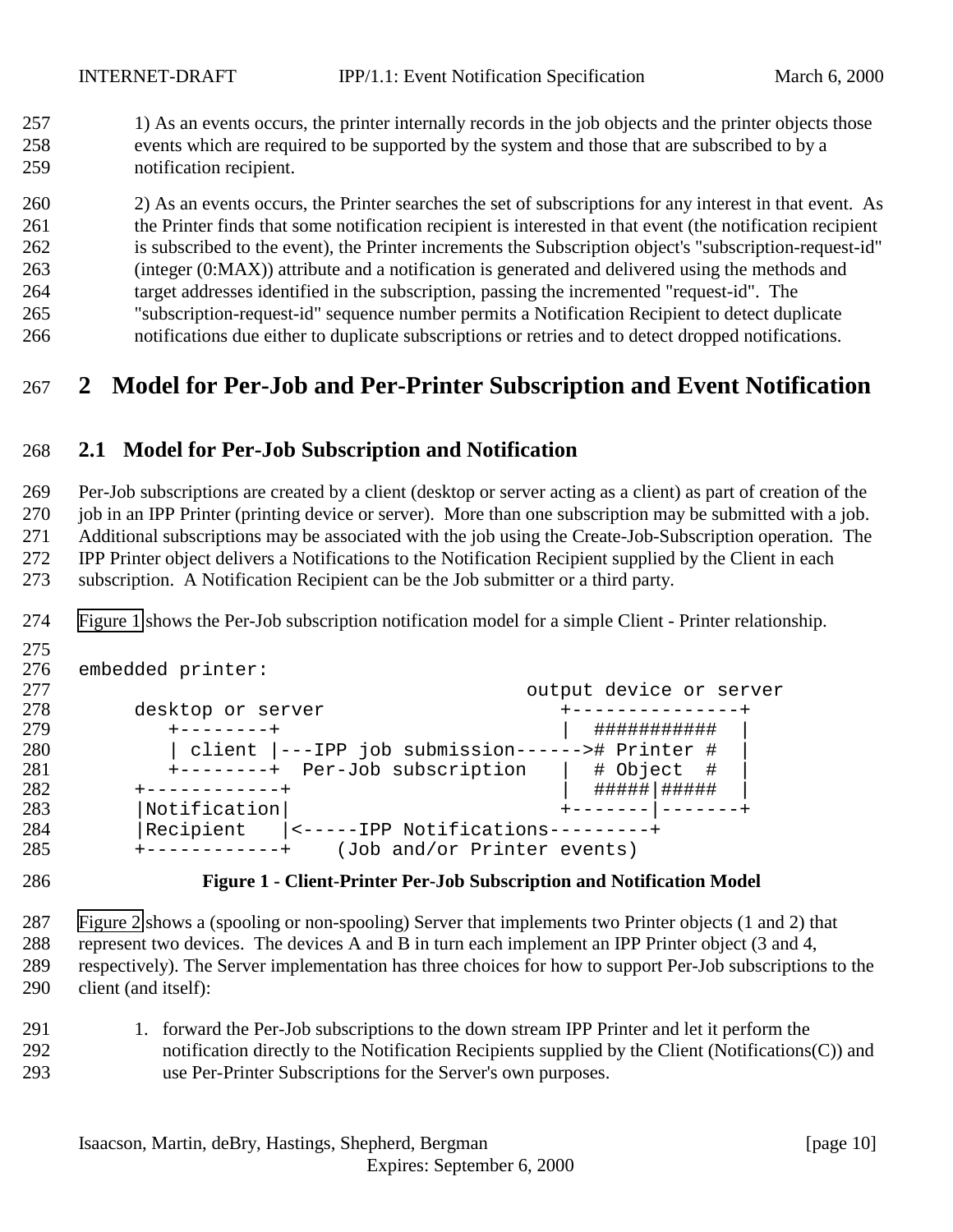- <span id="page-10-0"></span> 2. save the client-supplied Per-Job subscription on the Job object in the server and substitute its own Per-Job subscription with the Server as the Notification Recipient (Notifications(B)). Then the Server relays Notifications to the client-supplied Notification Recipients (Notifications(A)).
- 3. A combination of 1 and 2 in which the Server adds its own Per-Job subscriptions to those supplied by the client. Thus the IPP Job that goes to Printer object 4 has a combination of subscription information from both the Client and the Server. This latter approach is sometimes called "piggy-backing" because the Server is adding its Per-Job subscription information to that supplied by the client. Piggy-backing is especially useful, if device B also accepts (IPP or non- IPP) requests from other servers. Then when all the jobs from Server S have been completed by device B, there will be no more Job events sent to Server S. (Server S could still maintain a long term Per-Printer subscription with Printer D to that Server S can have Printer B's state track (shadow) that of Printer D or Server S could poll Printer D when queried about Printer B).



#### **Figure 2 - Client-Server-Printer Per-Job Subscription and Notification Model**

#### **2.2 Model for Per-Printer Subscription and Notification**

 Per-Printer subscriptions are created by a client (an end user, an operator, or a server acting as a client) using a Create-Printer-Subscription operation that is independent of Job Submission. The Printer object (printing device or server) creates a Subscription object to hold the attributes supplied by the subscriber. The client creates separate Per-Printer subscriptions if more than one Notification Recipient is desired. The Printer delivers Notifications to the Notification Recipient specified by each Per-Printer subscription. A Notification Recipient may be the subscriber or a third party. [Figure 3](#page-11-0) shows the Per-Printer subscription notification model for the Client - Printer relationship where the client may be an end user, an operator, or a server acting as a client.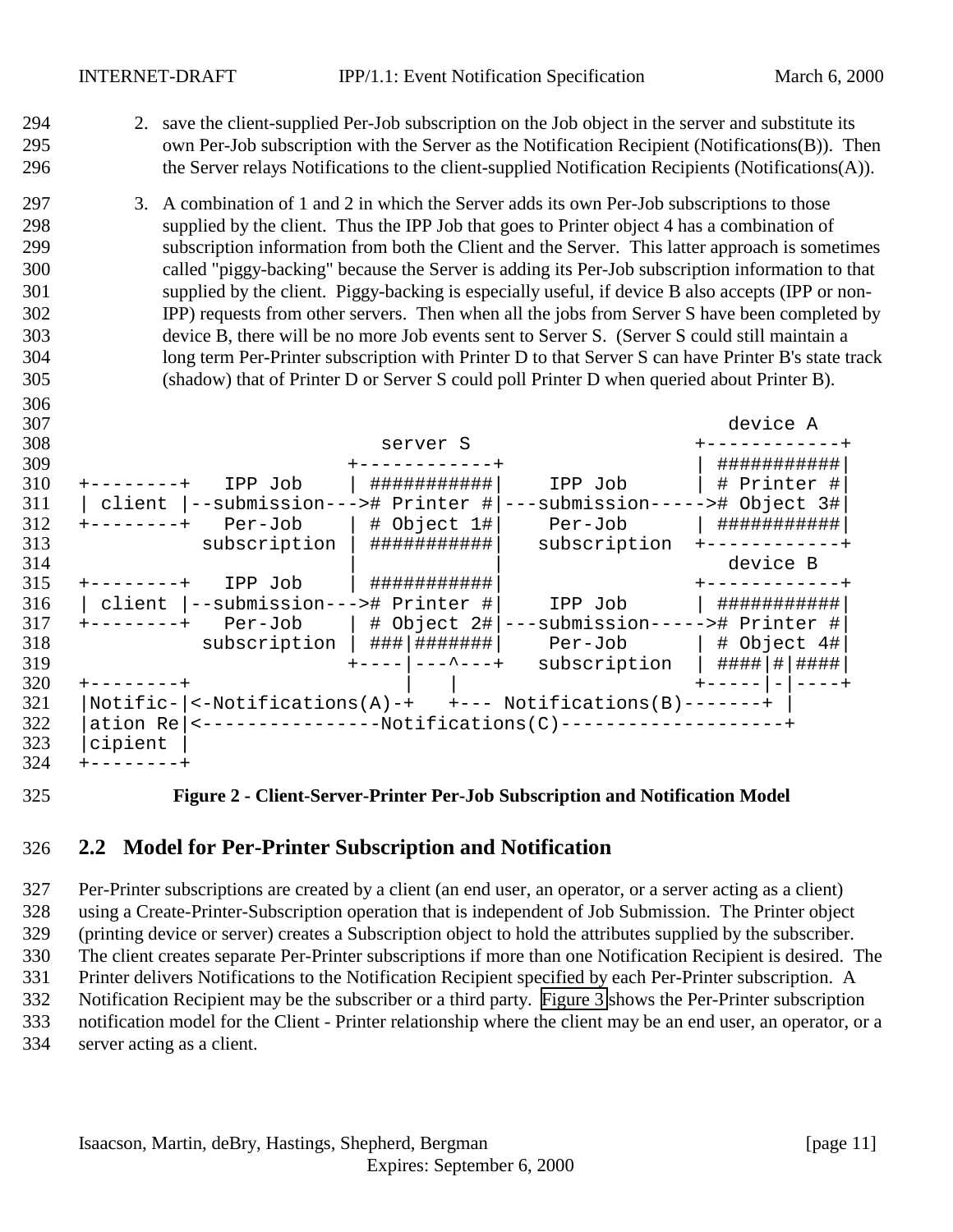<span id="page-11-0"></span>

| 333 |                                                          |                           |  |
|-----|----------------------------------------------------------|---------------------------|--|
| 336 | desktop or server                                        | server or printing device |  |
| 337 |                                                          |                           |  |
| 338 | --------+                                                | ###########               |  |
| 339 | client  ---Create-Printer-Subscription------># Printer # |                           |  |
| 340 | (Per-Printer subscription)<br>+--------+                 | # Object #                |  |
| 341 |                                                          |                           |  |
| 342 | +-----------+                                            |                           |  |
| 343 | Notification  <----------IPP Notifications-------------  |                           |  |
| 344 | Recipient<br>(Job and/or Printer events)                 |                           |  |
| 345 |                                                          |                           |  |
|     |                                                          |                           |  |

**Figure 3 - Client-Printer Per-Printer Subscription and Notification Model**

# **2.3 Relationship between the Printer object and the Notification Delivery Service**

 The IPP Notification model does not mandate that the IPP Printer object implement the full semantics of subscription, report generation, and multiple delivery methods itself. This section describes two methods of using third party notification services. The first is transparent to the client and the second is transparent to the IPP Printer.

# **2.3.1 Use of a Notification Service transparently to clients**

An implementation may be configured to use some other notification service to either (1) delivery the

Notifications to the Notification Recipient(s) specified in the IPP Subscription or (2) keep the

Subscriptions, accept events, possibly format the notification in the natural language of the Notification

Recipient when a Human Consumable text format is used, and deliver the Notifications to the Notification

Recipient(s) indicated in the IPP Subscription. [Figure 4](#page-12-0) shows this partitioning.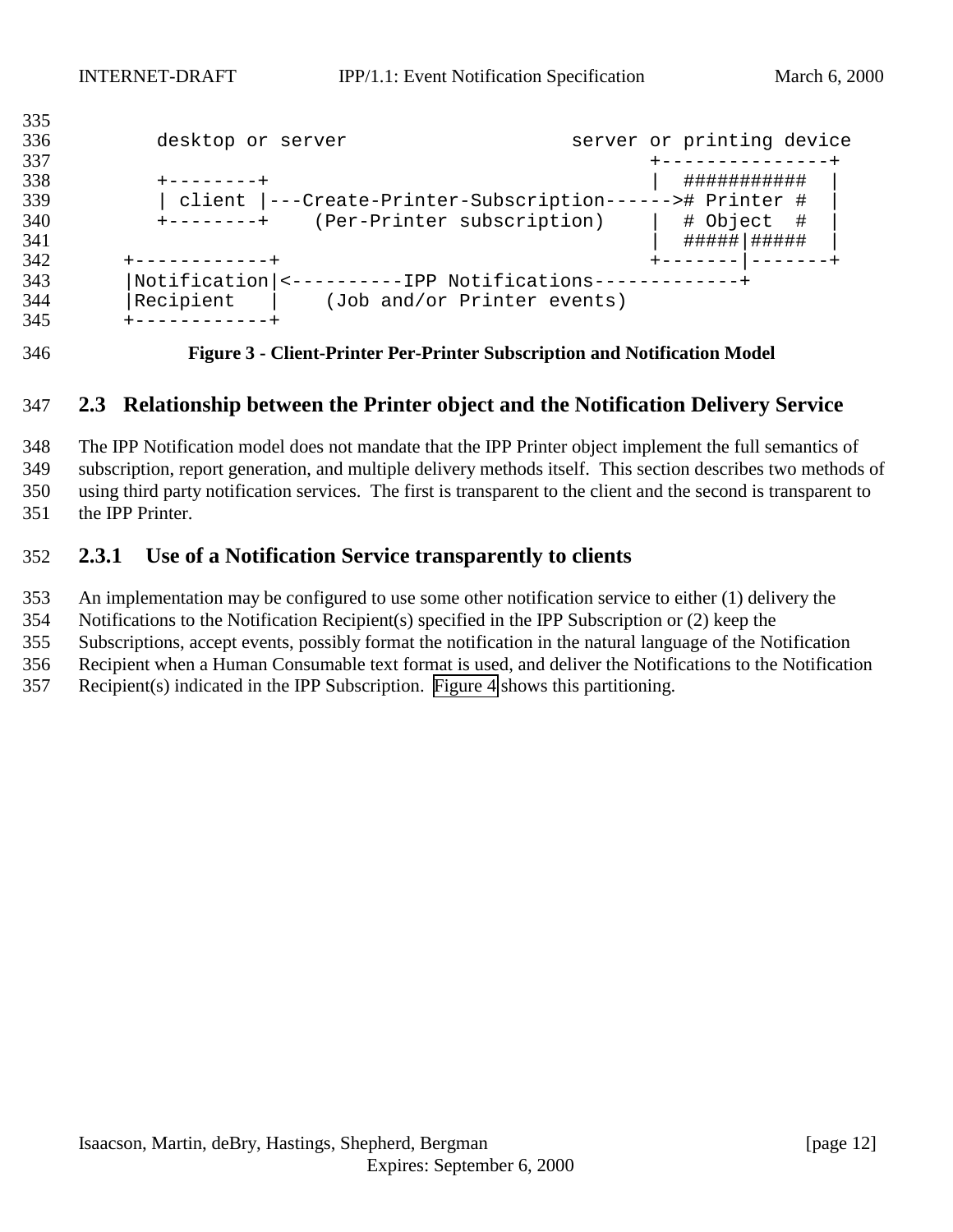```
358
359 output device or server
360 desktop or server +---------------+
361 +--------+ | ########### |
362 | client |---IPP subscription--------># Printer # |
363 +--------+ | # Object # |
364 | #####|##### |
365 +-------|-------+
366 | Subscriptions
367 *******| OR Events
368 + - - - - - - - - - +369 |Notification| * +------v--------+
370 | Recipient | <--IPP Notifications-----| Notification<br>371 +-----------+
                        * | Service
372 * +---------------+
373 *
374 *
375 *** = Implementation configuration opaque boundary
```
#### **Figure 4 - Opaque Use of a Notification Service Transparent to the Client**

 In any case, the interface between the IPP Printer and the other notification service is outside the scope of this document and is intended to be transparent to the client and this specification.

#### **2.3.2 Use of Notification Service transparently to the IPP Printer**

 Another way that a Notification Service can be used is if the Notification Recipient indicated in the IPP Subscription is a notification service (transparent to the IPP Printer), which in turn forwards the Notification to the Ultimate Notification Recipient using additional parameters in the IPP Subscription (URI parameters or subscriber user data). In such cases, the Ultimate Notification Recipient has also subscribed directly with the other notification service (by means outside this document). As far as the IPP Printer is concerned, the IPP Subscription indicated that the IPP Printer is to delivery Notifications to the Notification Recipient (Notification Service) using the specified notification delivery method. The method that the Notification Recipient uses for delivering the notification to the Ultimate Notification Recipient is beyond the scope of this document and is transparent to the IPP Printer. However, the client does have to know how to pass additional information to the Notification Recipient in the IPP Subscription using either extra parameters in the URI or subscriber user data. Examples of this latter approach are paging, immediate messaging services, and NOS vendors infrastructure. [Figure 5](#page-13-0) shows this approach.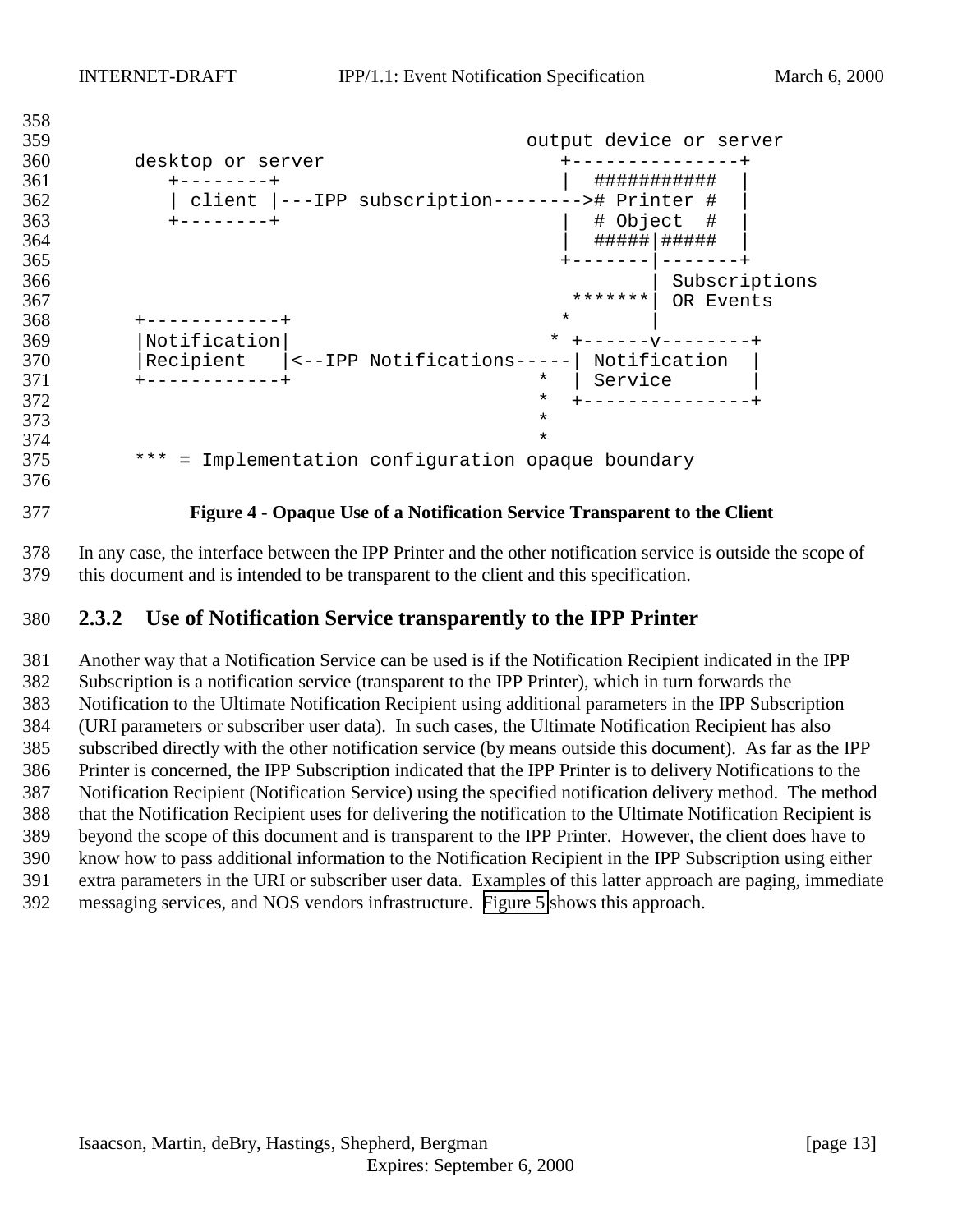```
393
394 desktop or server server server or printing device
395 +---------------+
396 +--------+ | ########### |
397 | client |----------IPP Subscriptions---------># Printer # |
398 +--------+ | # Object # |
                                        399 | #####|##### |
400 +------------+ +------------+ +-------|-------+
401 |Ultimate | |Notification|<---IPP Notifications-----+
402 | Notification | <---- | Recipient | 403 | Recipient |
403 | Recipient |
404 +------------+ (Notification Service)
```
**Figure 5 - Use of a Notification Service transparent to the IPP Printer**

# **3 Terminology**

This section defines terminology used throughout this document.

# **3.1 Conformance Terminology**

- Capitalized terms, such as **MUST, MUST NOT, REQUIRED, SHOULD, SHOULD NOT, MAY, NEED NOT,** and **OPTIONAL**, have special meaning relating to conformance to this specification. These terms are defined in [ipp-mod section 13.1 on conformance terminology, most of which is taken from RFC 2119 [RFC2119].
- **REQUIRED**  an adjective used to indicate that a conforming IPP Printer implementation MUST support the indicated operation, object, attribute, attribute value, status code, or out-of-band value in requests and responses. See [ipp-mod] "Appendix A - Terminology for a definition of "support". *Since support of this entire notification specification is OPTIONAL for conformance to IPP/1.0 or IPP/1.1, the use of the term REQUIRED in this document means "REQUIRED if this OPTIONAL notification specification is implemented".*
- **RECOMMENDED**  an adjective used to indicate that a conforming IPP Printer implementation is recommended to support the indicated operation, object, attribute, attribute value, status code, or out-of-band value in requests and responses. *Since support of this entire notification specification is OPTIONAL for conformance to IPP/1.0 or IPP/1.1, the use of the term REQUIRED in this document means "RECOMMENDED if this OPTIONAL notification specification is implemented".*
- **OPTIONAL**  an adjective used to indicate that a conforming IPP Printer implementation MAY, but is NOT REQUIRED to, support the indicated operation, object, attribute, attribute value, status code, or out-of-band value in requests and responses.
- **settable**  an adjective used to indicate that a Printer implementation supports setting the value(s) of an attribute using the Set-Job-Attributes or Set-Printer-Attributes operations (see [ipp-set]).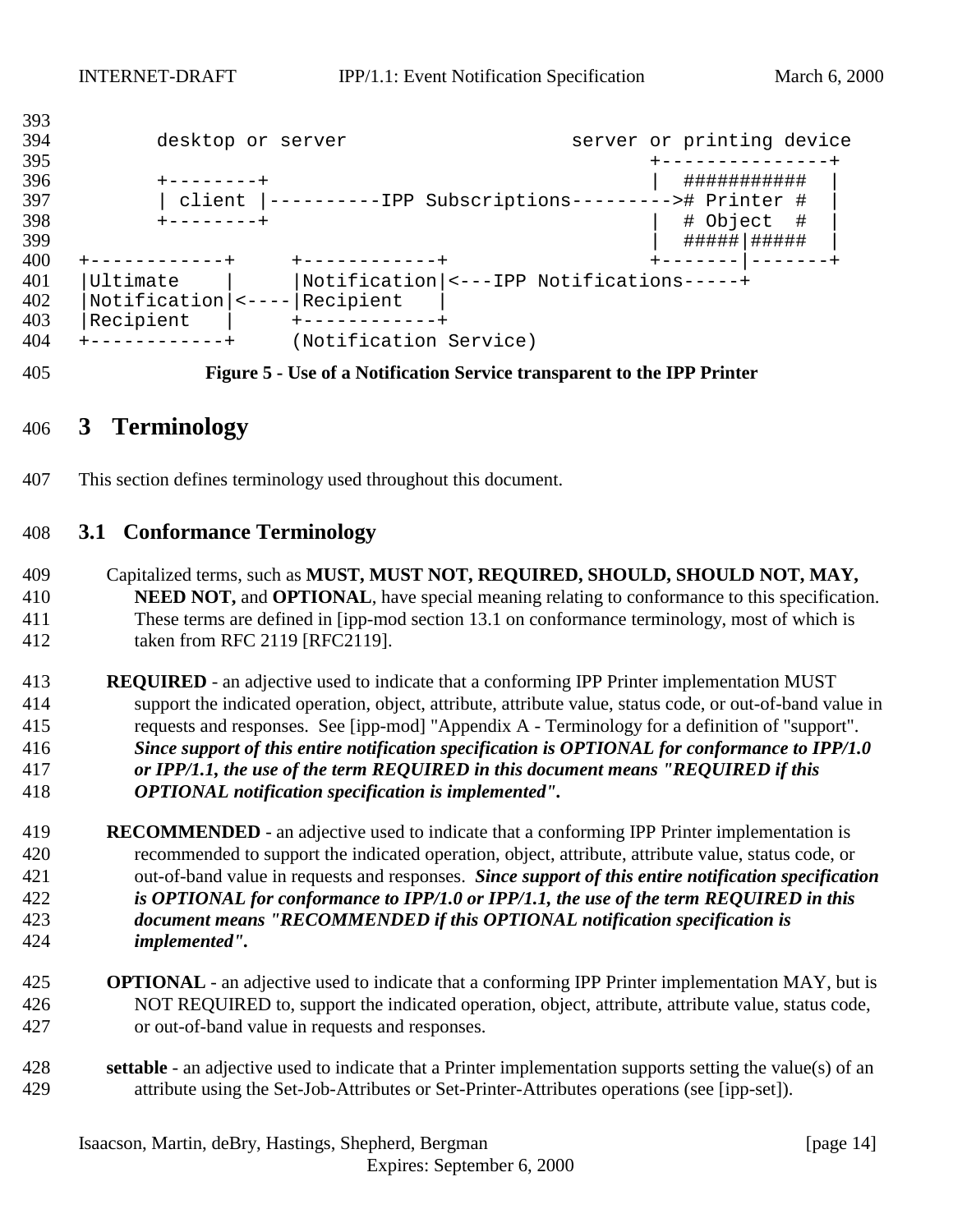<span id="page-14-0"></span> **READ-ONLY** - an adjective used in an attribute definition to indicate that an IPP Printer MUST NOT support the attribute as being settable using the Set-Job-Attributes or Set-Printer-Attributes operations (see [ipp-set]).

## **3.2 Other terminology**

- **Job Submitting End User** A human end user who submits a print job to an IPP Printer. This person may or may not be within the same security domain as the Printer. This person may or may not be geographically near the printer.
- **Administrator**  A human user who established policy for and configures the print system.
- **Operator** A human user who carries out the policy established by the Administrator and controls the day to day running of the print system.
- **Job Submitting Application** An application (for example, a batch application), acting on behalf of a Job Submitting End User, which submits a print job to an IPP Printer. The application may or may not be within the same security domain as the Printer. This application may or may not be geographically near the printer.
- **Security Domain** The set of network components which can communicate without going through a proxy or firewall. A security domain may be geographically very large, for example - anyplace within IBM.COM.
- **IPP Client (or client)** The software component (desktop or server) that sends an IPP operation request to an IPP Printer object (server or printing device) and accepts the resulting operation response from the IPP Printer object.
- **Job Recipient** A human who is the ultimate consumer of the print job. In many cases this will be the same person as the Job Submitting End User, but need not be.
- Example: If I use IPP to print a document on a printer in a business partner's office, I am the Job Submitting End User, while the person I intend the document for in my business partner's office is the Job Recipient. Since one of the goals of IPP is to be able to print near the Job Recipient of the printed output, we would normally expect that person to be in the same security domain as, and geographically near, the Printer. However, this may not always be the case. For example, I submit a print job across the Internet to a Kinko's print shop. I am both the Submitting End User and the Job Recipient, but I am neither near nor in the same security domain as the Printer.
- **Job Recipient Proxy** A human acting on behalf of the Job Recipient. In particular, the Job Recipient Proxy physically picks up the printed document from the Printer, if the Job Recipient cannot perform that function. The Proxy is **by definition** geographically near and in the same security domain as the printer.
- Example: I submit a print job from home to be printed on a printer at work. I'd like my secretary to pick up the print job and put it on my desk. In this case, I am acting as both Job Submitting End User and Job Recipient. My secretary is acting as a Job Recipient Proxy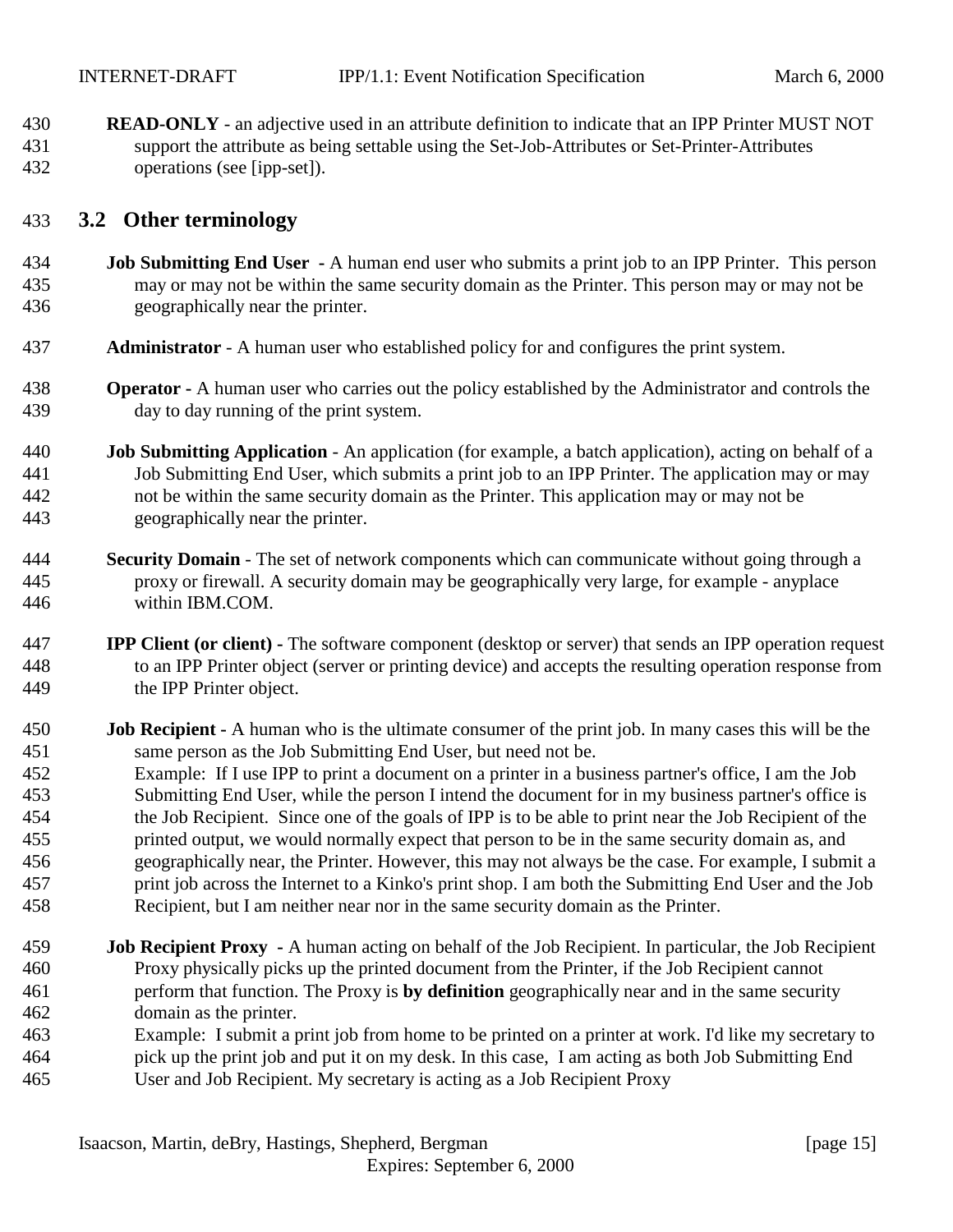- **Notification Subscriber** (or **Subscriber**) A client that requests the IPP Printer to send Event Notifications to one or more Notification Recipients. A Notification Subscriber may be:
- 1. a Job Submitting End User or Job Submitting Application (desktop or server) that is submitting a job or
- 2. an End User, an Operator, or an Administrator that is not submitting a job.
- **Subscription** A request by a Notification Subscriber to the IPP Printer to send Event Notifications to a specified Notification Recipient when the event occur. A Subscription is represented as a set of attributes that indicate the "what, where, who, and how" for notification. Notifications are generated for certain events (what) and delivered using various delivery methods (how) to certain addresses (where and who).
- **Per-Job Subscription** A Subscription that a client specifies as part of a create job operation (Print- Job, Print-URI, Create-Job), a Validate-Job operation, or an explicit Create-Job-Subscription operation with a Job object as the target.
- **Per-Printer Subscription** A Subscription that a client specifies using an explicit Create-Printer-Subscription operation with a Printer object as the target.
- **Notification Source** The entity that sends Event Notifications. It MAY be the IPP Printer itself or the IPP Printer MAY be configured to use a Notification Service to delivery Notifications transparently to the subscribing clients (see [Figure 4\)](#page-12-0).
- **Notification Recipient** The entity identified as a recipient within a subscription that receives IPP Notifications about Job and/or Printer events (see [Figure 4](#page-12-0) and [Figure 5\)](#page-13-0). A Notification Recipient may be a: Job Submitting End User, Job Submitting Application (desktop or server), Job Recipient, Job Recipient Proxy, a Notification Service, an Operator, or Administrator, etc., and their representative or log file or usage statistics gathering application or other active or passive entities. A Java Listener is an example of a Notification Recipient.
- **Ultimate Notification Recipient**  The entity to which the Notification Recipient (stores and) forwards an IPP Notification when the Notification Recipient is a Notification Service (see [Figure 5\)](#page-13-0).
- **Event** An event is some occurrence (either expected or unexpected) within the printing system of a change of state, condition, or configuration of a Job or Printer object. A property of an event is that it only occurs at one instant in time and does not span the time the physical event takes place. For instance, jam-occurred and jam-cleared are two distinct events. The jam-occurred event is reported only when the jam initially occurs and only if there is one or more event subscriptions outstanding for that event.
- Events can be classified along two dimensions: - Either as Job Events or Printer Events, and
- Either as Errors, Warnings, or Reports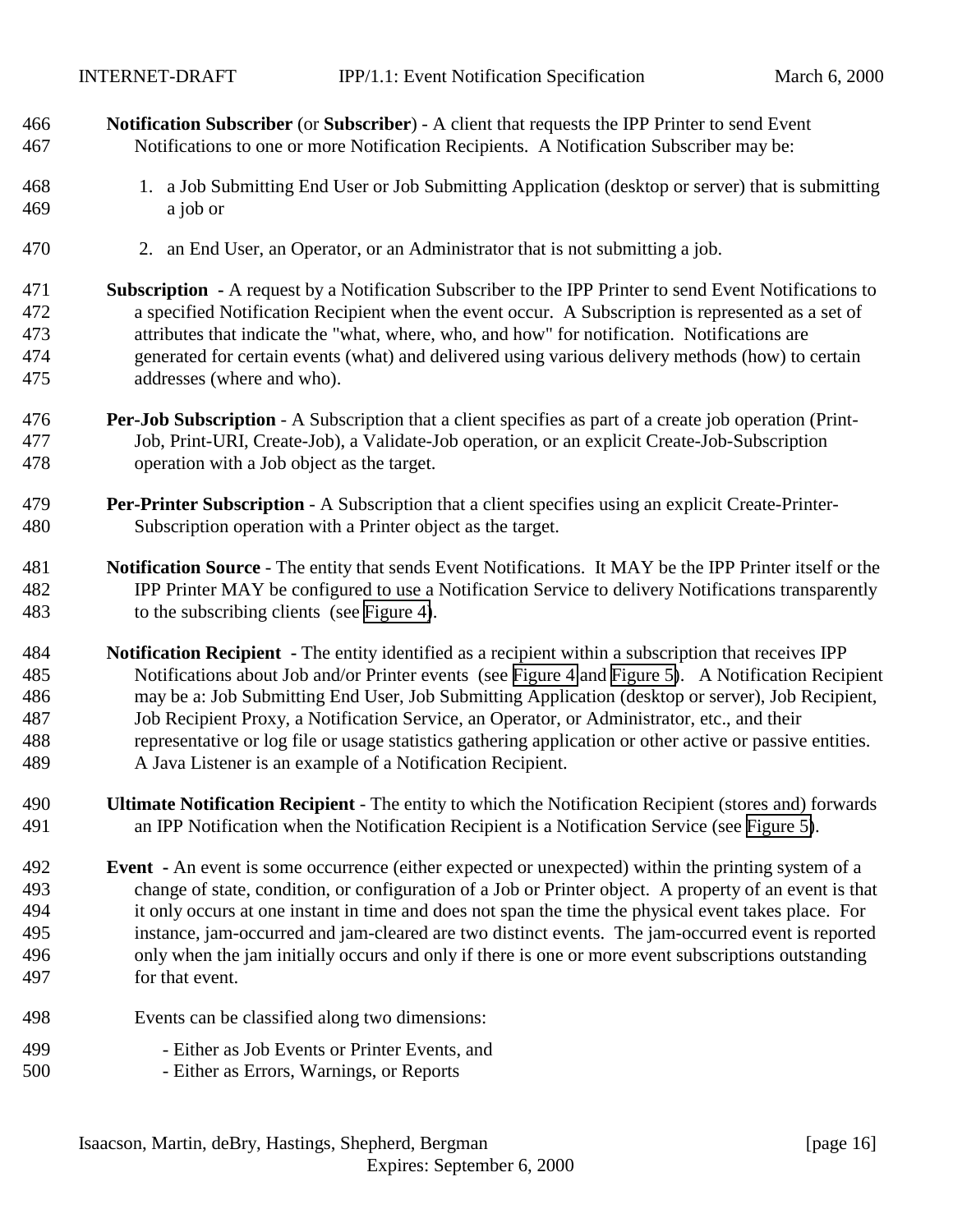- A Job event is some interesting state change in the Job object, and a Printer event is some interesting change in the Printer object.
- A report event is purely informational, such as 'job-completed' or 'accepting-jobs'. A warning is not serious and processing continues. An error is serious and either the job is aborted or the printer stops. These are typical uses of the terms report, warning, and error, although the actual usage is implementation dependent.
- An event occurs for a job or printer whether any entity has subscribed to be notified for that event or not. A notification is only generated depending on the set of subscriptions outstanding.
- **Notification** When an event occurs, a Notification is generated that fully describes the event (what the event was, where it occurred, when it occurred, etc.). Notifications are delivered to each Notification Recipient that has a subscription that includes the event, if any. The Notification is delivered to the address of the Notification Recipient using the notification delivery method defined in the subscription. However, a Notification is sent ONLY if there is a corresponding subscription.
- **Notification Delivery Method (**or **Delivery Method** for short**)**  Notifications are delivered using a method, such as email, TCP/IP, etc.
- **Immediate Notification** Notifications that are delivered using a delivery method which is not store- and-forward (e.g. TCP connection, UDP datagram). This can be on the order of several minutes subject to network latency.
- **Store and Forward Notification A** Notification which are not necessarily delivered to Notification Recipients immediately, but is queued for delivery by some intermediate network application, for later retrieval. Email and Instant Messaging services are examples of a store and forward notification delivery method.
- **Human Consumable Notification** Notifications that are intended to be consumed by human End Users only. They are simple text that has been localized for the Notification Recipient as specified in the subscription. Programs are not intended to parse Human Consumable Notification, since it is localized and the content depends on implementation. There is no standardized format.
- **Machine Consumable Notification** Notifications that are intended for consumption by a program only**.** They use the encoding of an IPP response. The Notification Recipient must localize the contents, if displaying it to a human.
- **Subscription Creation operation**  One of the operations that creates a Subscription object: Job Creation operations (Create-Job, Print-Job, and Print-URI), Create-Job-Subscription, and Create-Printer-Subscription.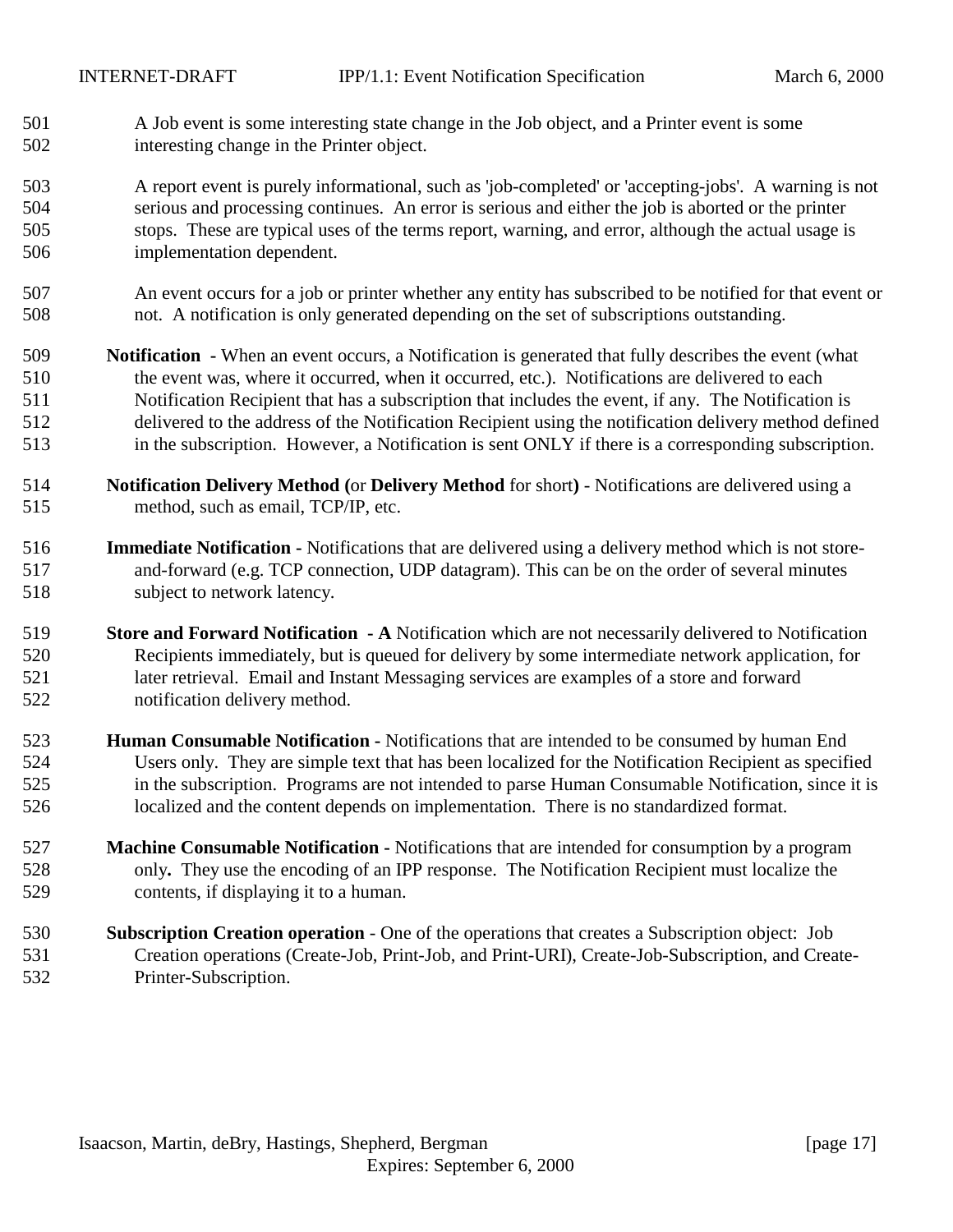# <span id="page-17-0"></span>**4 Object Model for Notification**

 This section describes the notification object model that adds a REQUIRED Subscription object which together with the Job and Printer object provide the complete notification semantics.



s4, s5, and s6 are Per-Job subscription objects and can identify Printer and/or Job events.

# **4.1 Object relationships**

This sub-section defines the object relationships between the Printer, Job, and Subscription objects.

Whether Per-Printer Subscription objects are actually contained in a Printer object or are just bi-

directionally associated with them in some way is IMPLEMENTATION DEPENDENT and is transparent

to the client. Similarly, whether Per-Job Subscription objects are actually contained in a Job object or are

573 just bi-directionally associated with them in some way is IMPLEMENTATION DEPENDENT and is

transparent to the client. The object relationships are defined as follows: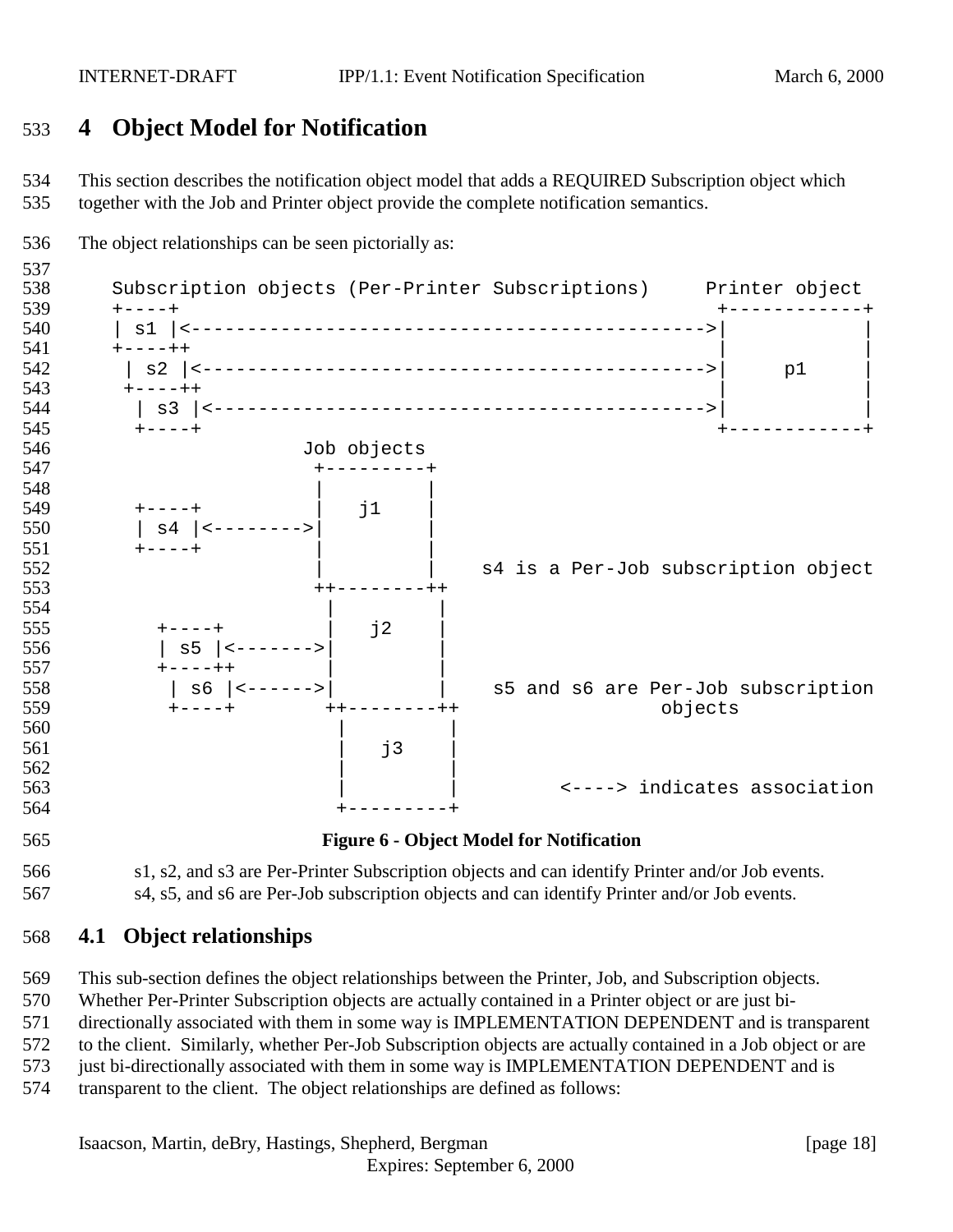# <span id="page-18-0"></span>**4.1.1 Printer object and Per-Printer Subscription objects**

- 1. The Printer object contains (is associated with) zero or more Per-Printer Subscription objects (p1 contains s1-s3 Per-Printer Subscription objects).
- 2. A Per-Printer Subscription object (s1-s3) cannot be contained in (or associated with) more than one Printer object (p1).
- 3. Each Per-Printer Subscription object (s1, s2, and s3) is contained in (or is associated with) one Printer object (p1) and each represents one Per-Printer subscription.
- 4. Each Per-Printer Subscription object identifies one or more Job and/or Printer events. Such Job events are for *all* jobs on the Printer. Such Printer events are for *any* Printer event, no matter which 584 job is processing and when no jobs are processing.

# **4.1.2 Job object and Per-Job Subscription objects**

- 1. A Job object (j1, j2, j3) contains (is associated with) zero or more Per-Job subscription objects (s4- s6). Job j1 is associated with Per-Job subscription object s4, Job j2 is associated with Per-Job subscription objects s5 and s6, and Job j3 is not associated with any Per-Job subscription object.
- 2. A Per-Job Subscription object cannot be contained in (or associated with) more than one Job object.
- 3. Each Per-Job Subscription object is contained in (or associated with) one Job object and each represents one Per-Job Subscription.
- 4. Each Per-Job Subscription object identifies one or more Job and/or Printer events. Such Job events are only for *this* job (different than "per-Printer" Subscriptions). Such Printer events are for *any* Printer event, no matter which job and when no jobs are processing (same as for "per-Printer" Subscriptions).

# **5 Subscription Object attributes**

 [Table 2](#page-19-0) lists the Subscription object attributes defined in this section and the related Printer Description attributes defined in section [6,](#page-28-0) if any. The definitions of the object attributes are specified in this section so that they can be referred to from the subsequent definitions of the operations that set them. All of the Subscription object attributes are READ-ONLY. They can be set only by specific operations that create or perform operations on Subscription objects (see section [8\)](#page-38-0).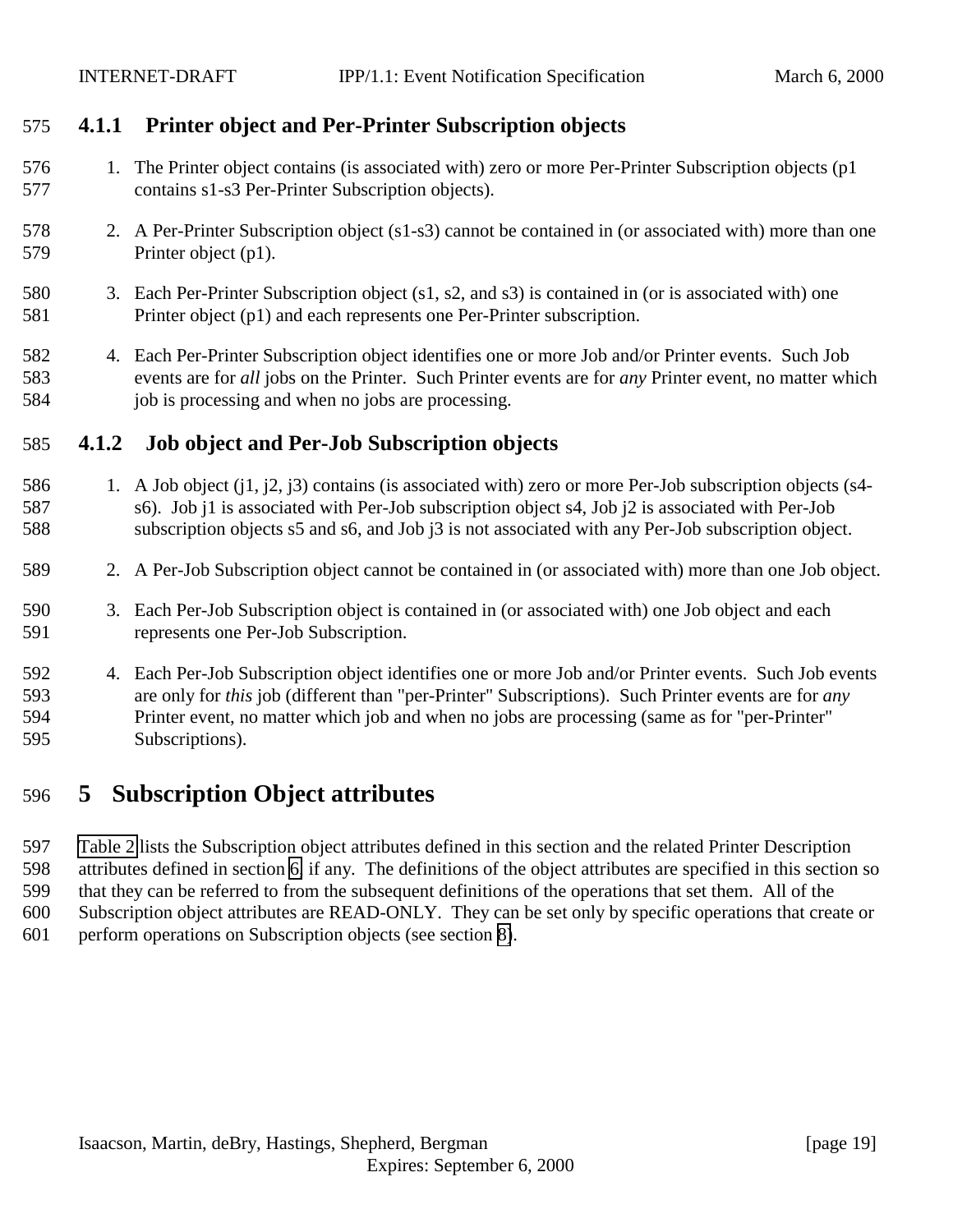# <span id="page-19-0"></span>602 **Table 2 - Subscription object attributes**

| Subscription object attributes:<br>Set by client input to a Subscription<br>Creation operation | Printer<br>support | Related Printer Description attribute(s)                         |
|------------------------------------------------------------------------------------------------|--------------------|------------------------------------------------------------------|
| notify-recipient (uri)                                                                         | <b>REQUIRED</b>    | notify-schemes-supported (1setOf uriScheme)                      |
| notify-events (1setOf type2 keyword)                                                           | <b>REQUIRED</b>    | notify-events-default (1setOf type2 keyword)                     |
|                                                                                                |                    | notify-events-supported (1setOf type2)<br>keyword)               |
|                                                                                                |                    | max-events-supported (integer(5:MAX))                            |
| notify-format (mimeMediaType)                                                                  | <b>REQUIRED</b>    | notify-format-supported (1setOf<br>mimeMediaType)                |
| subscriber-user-data (octetString(63))                                                         | <b>REQUIRED</b>    | n/a                                                              |
| notify-charset (charset)                                                                       | <b>OPTIONAL</b>    | charset-supported (1setOf charset)                               |
| notify-natural-languages (1setOf<br>naturalLanguage)                                           | <b>OPTIONAL</b>    | generated-natural-language-supported (1setOf<br>naturalLanguage) |

603

| Subscription object attributes:<br>Printer initializes to 0, increments at<br>beginning of each event | Printer<br>support | Related Printer Description attribute(s) |
|-------------------------------------------------------------------------------------------------------|--------------------|------------------------------------------|
| subscription-request-id<br>interger(0:MAX))                                                           | <b>REQUIRED</b>    | n/a                                      |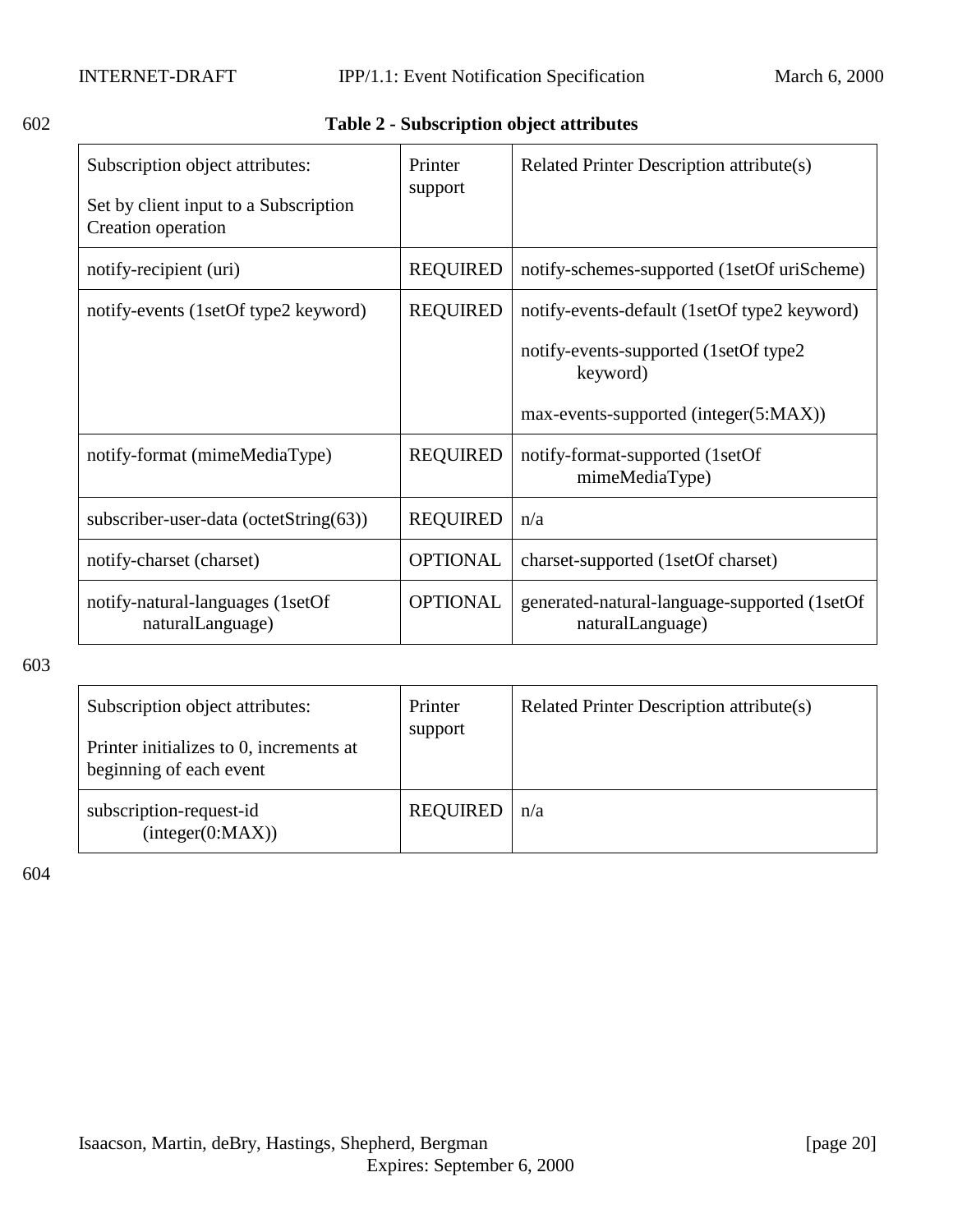<span id="page-20-0"></span>

| Subscription object attributes:<br>Printer sets as part of Subscription<br>Creation operation | Printer<br>support | Related Printer Description attribute(s)                                                                       |
|-----------------------------------------------------------------------------------------------|--------------------|----------------------------------------------------------------------------------------------------------------|
| subscription-id (integer $(1:MAX)$ )                                                          | <b>REQUIRED</b>    | max-job-subscriptions-supported<br>interger(0:MAX))<br>max-printer-subscriptions-supported<br>(integer(0:MAX)) |
| notify-lease-expiration-time<br>interger(0:MAX))                                              | <b>REQUIRED</b>    | notify-lease-time-default (integer(0:MAX))<br>notify-lease-time-supported<br>(rangeOfInteger(0:MAX))           |
| printer-uri (uri)                                                                             | <b>REQUIRED</b>    | printer-uri-supported                                                                                          |
| subscriber-user-name (name(MAX))                                                              | <b>REQUIRED</b>    | n/a                                                                                                            |

| Subscription object attributes:<br>Returned by Printer on Subscription<br>Creation operation | Printer<br>support | Related Printer Description attribute(s)     |
|----------------------------------------------------------------------------------------------|--------------------|----------------------------------------------|
| notify-server-up-time (integer $(1:MAX)$ )                                                   | <b>REQUIRED</b>    | printer-up-time (integer $(1:MAX)$ )         |
| notify-persistence-granted (boolean)                                                         | <b>REQUIRED</b>    | persistent-subscriptions-supported (boolean) |

606 Note: The Subscription object does not contain the "job-id" Subscription Description attribute. The Get-607 Subscriptions operation has the "job-id" as an input operation attribute, so the "job-id" isn't returned in the 608 response. If an implementation needs such a link between Subscription objects and Job objects, then it

609 keeps such a link as in internal attribute. The intent is that whether Per-Job Subscription objects are

610 actually contained in a Job object or are just associated with them in some way is IMPLEMENTATION

611 DEPENDENT and is transparent to the client.

# 612 **5.1 notify-recipient (uri)**

- 613 This REQUIRED READ-ONLY Subscription object attribute describes both where (the address of the
- 614 Notification Recipient) and how (the delivery method) notifications are to be delivered to the Notification
- 615 Recipient when any of the events specified in the "notify-events" attribute occur.
- 616 There are potentially many different notification delivery methods for IPP notifications, standardized as
- 617 well as proprietary. This document does not define any of these delivery mechanisms; they will each be 618 described in separate complementary supplementary documents.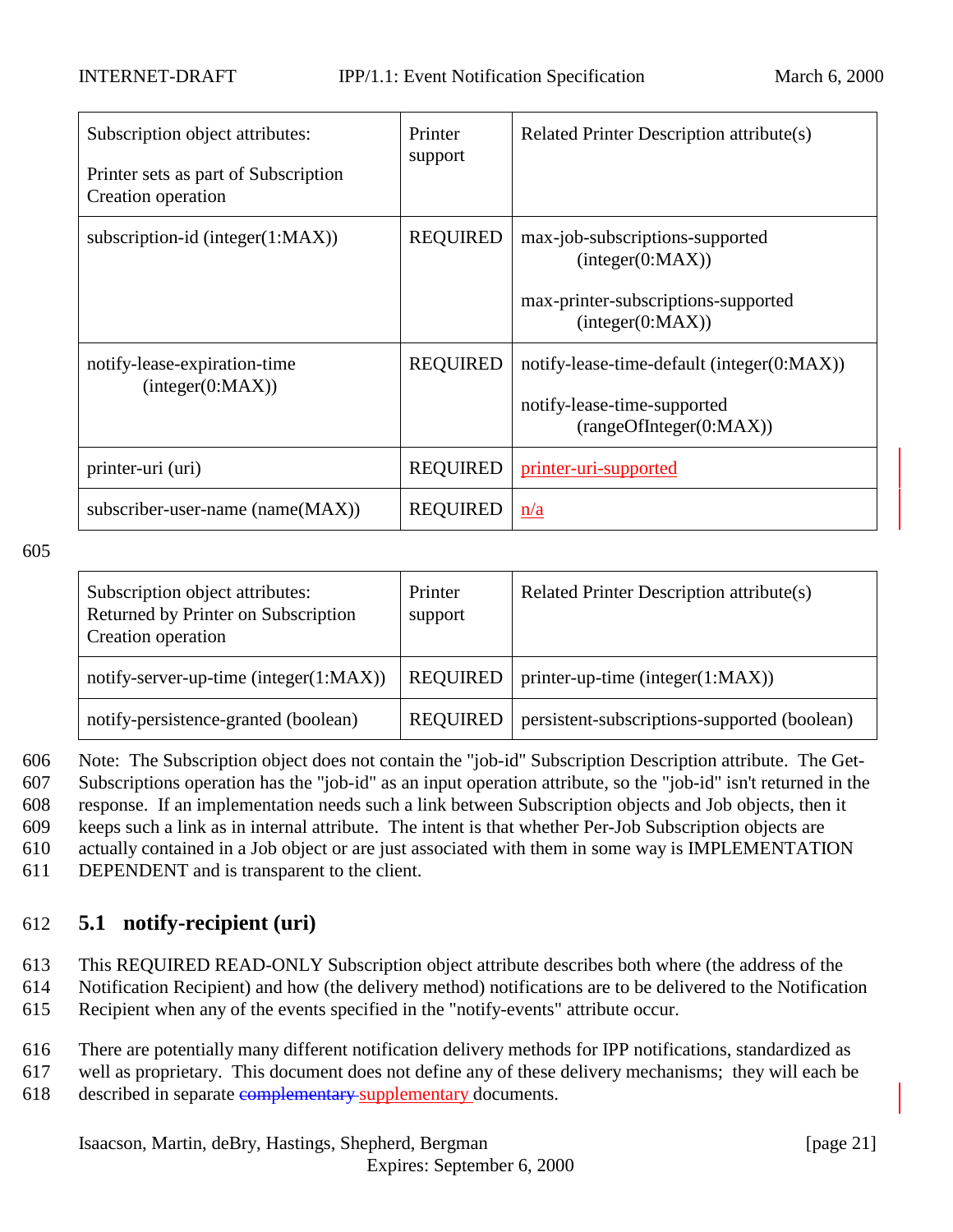<span id="page-21-0"></span>

| 619               | Each of the notification delivery method documents must provide at least the following information:                                                                                                                                                      |
|-------------------|----------------------------------------------------------------------------------------------------------------------------------------------------------------------------------------------------------------------------------------------------------|
| 620               | 1) The URI scheme used.                                                                                                                                                                                                                                  |
| 621<br>622        | The supported and default delivery format, and if not one of the specified types in Section 5.3,<br>2)<br>description of the notification content.                                                                                                       |
| 623               | Any content length restrictions imposed by the delivery protocol.<br>3)                                                                                                                                                                                  |
| 624               | The latency of the delivery protocol used.<br>4)                                                                                                                                                                                                         |
| 625               | The reliability of the transport and delivery protocol used.<br>5)                                                                                                                                                                                       |
| 626               | The security aspects of the transport and delivery protocol used, e.g. how it is handled in firewalls.<br>6)                                                                                                                                             |
| 627<br>628        | How the delivery protocol is initiated, e.g. does it have to be initiated by the receiving user (pull), or<br>7)<br>is it initiated by the notification service (push).                                                                                  |
| 629<br>630        | The following notification delivery schemes are defined in other documents for use as part of the URI value<br>of this attribute:                                                                                                                        |
| 631               | 'ipp:' - The Notification Recipient uses server directed polling to pull Notifications [ipp-method-poll]                                                                                                                                                 |
| 632<br>633        | 'indp:' - The Notification Source sends Send-Notifications operations to the Notification Recipient [ipp-<br>method-indp]                                                                                                                                |
| 634<br>635        | 'mailto:' - The Notification Source sends a email message using SMTP with possible attachments<br>containing Machine Consumable Notification Content [ipp-method-mailto]                                                                                 |
| 636<br>637        | 'snmpnotify:' - The Notification Source sends SNMP traps and/or informs to the Notification Recipient<br>[ipp-method-snmp]                                                                                                                               |
| 638<br>639        | ISSUE 01 - Ok to include the notification delivery scheme names 'ipp:', 'indp:', 'mailto:', and 'snmpnotify:'<br>that are in progress as example values of the "notify-recipient" (uri) attribute?                                                       |
| 640<br>641        | This list of notification delivery schemes will be added to as needed using the registration procedures<br>defined in [ipp-mod].                                                                                                                         |
| 642<br>643<br>644 | <b>ISSUE 01</b> - Once a number of delivery solutions have been developed and evaluated, we may want to<br>make one or several of them REQUIRED for implementation to ensure a minimum set of interoperability.<br>Which one or ones should be REQUIRED? |
|                   |                                                                                                                                                                                                                                                          |

# **5.2 notify-events (1setOf type2 keyword)**

# This REQUIRED READ-ONLY Subscription object attribute identifies the job and/or printer events that are to be delivered to the Notification Recipient as Notifications as defined in section [7.](#page-32-0) If the client did not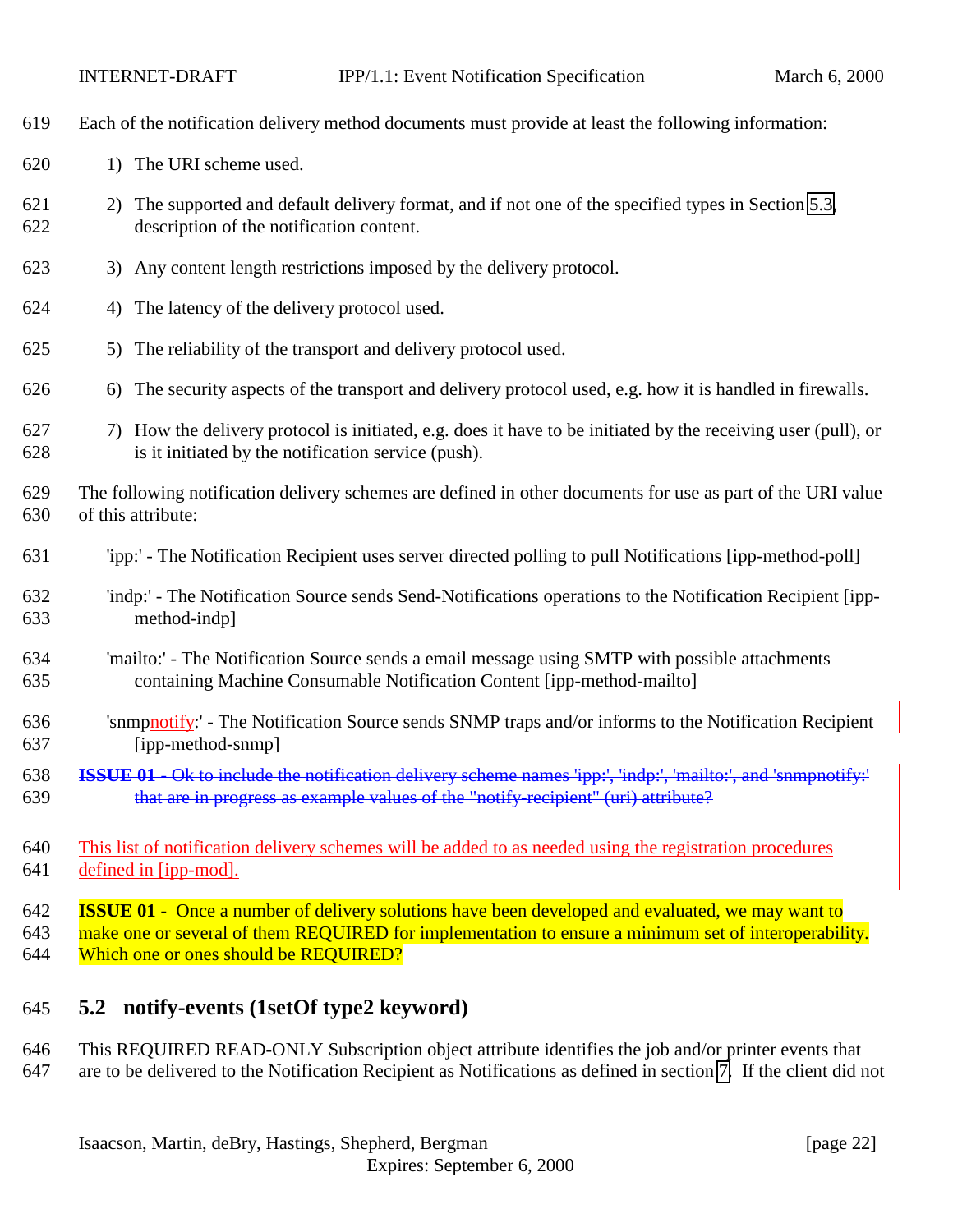supply this attribute when supplying the subscription, the Printer object populates this attribute with its "notify-events-default" attribute value (see section [6.2\)](#page-29-0).

 There are both job events and printer events. Each job and printer event is assigned a keyword to use in this attribute and in the Notification. Job and printer events have the following semantics depending on whether the subscription is a Per-Job or a Per-Printer subscription:

- Job events: The semantics for job events depends on whether the subscription is a Per-Job Subscription or a Per-Printer Subscription. For Per-Job Subscriptions, the Printer MUST generate Notifications only for the job events of the job with which the Subscription is associated. For Per-Printer Subscriptions, the Printer MUST generate Notifications for the job events for any job submitted to the Printer.
- For example, consider the event when there are 10 'pending' jobs, one 'processing' job, and 30 'completed' jobs and the 'processing' job completes. The Printer MUST generate a 'job- completed' job event Notification if the job has a Per-Job Subscription that contained the 'job-completed' event in this attribute. The Printer MUST NOT generate Notifications for any other jobs whose Per-Job Subscriptions contain the 'job-completed' event in this attribute.
- Printer events: The semantics for printer events does not depend on whether the subscription is a Per-Job or a Per-Printer Subscription. For both Per-Job Subscriptions and Per-Printer Subscriptions, the Printer MUST generate Notifications for printer events, no matter what job is processing, including when no jobs are processing.
- For example, consider the event when there are 10 'pending' jobs, one 'processing' job, and 30 'completed' jobs and the Printer enters the 'stopped' state. The Printer MUST generate a 'printer-state-changed' printer event Notification for each of the 11 'pending' and 'processing' jobs whose Per-Job Subscriptions contain the 'printer-state-changed' event in this attribute. The Printer MUST NOT generate Notifications for any of the 'completed' jobs' whose Per-Job Subscriptions contain the 'printer-state-changed' event in this attribute.
- The events are defined to be disjoint. For example, the 'job-state-changed' event does not include the 'job- created' and 'job-completed' events. In order to get all three events, the client supplies all three keywords in this attribute.
- A Printer MUST support the events indicated as "REQUIRED" and MAY support of the events indicated as "OPTIONAL".
- The standard job event keyword values are:
- **'none':** REQUIRED no notifications of any events (an IPP object can use this value to indicate that it is configured not to support event notification; a client would not subscribe to this event).
- **'job-created'**: REQUIRED the Printer object has accepted a Job Creation operation (Print-Job, Print-URI, or Create-Job) and the job's "time-at-creation" attribute value is set (see [ipp-mod] section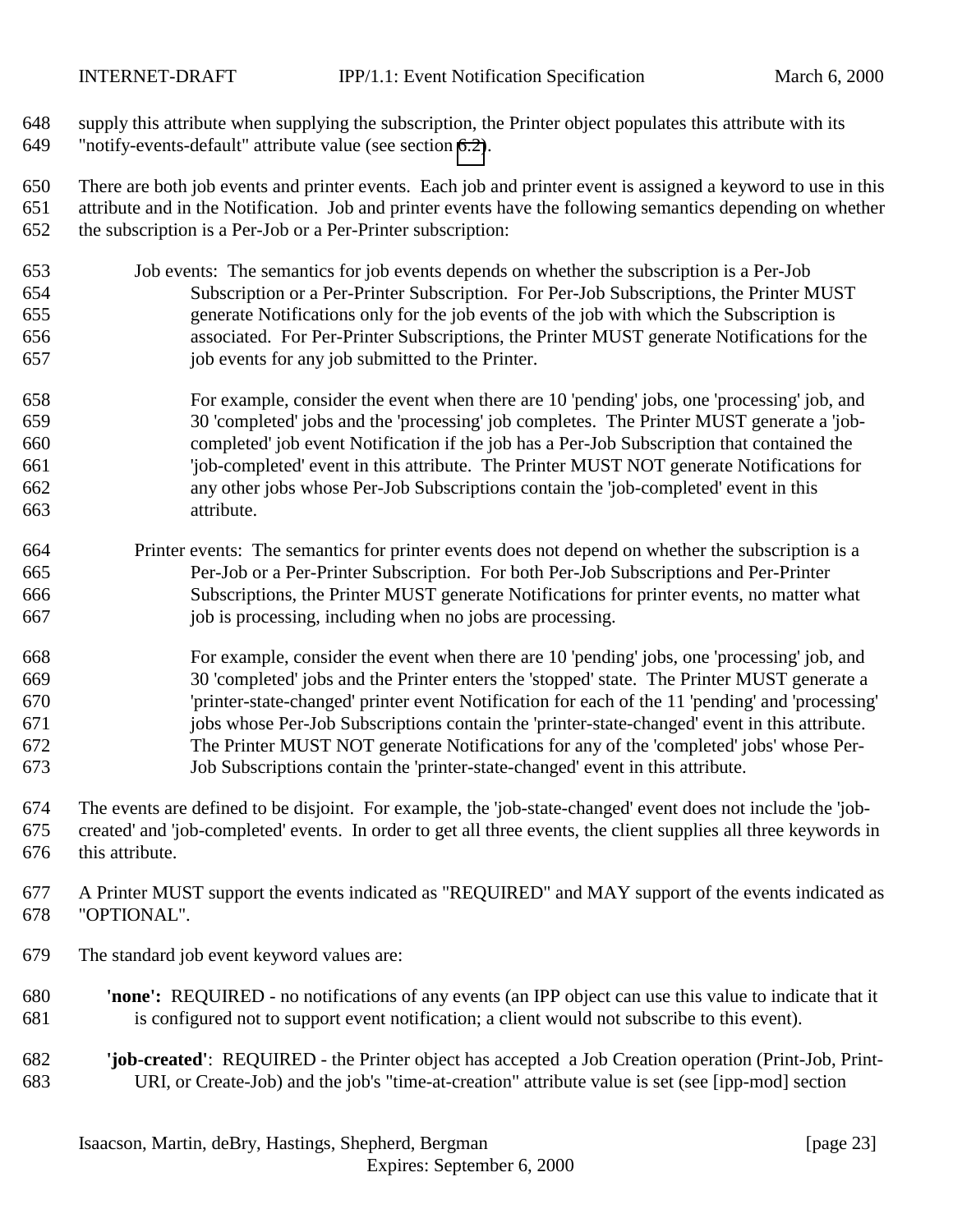- 4.3.14.1). The Printer puts the job in the 'pending', 'pending-held' or 'processing' states. Note: This event is separate from the 'job-state-changed' event so that it can be subscribed to without having to get every job state change event for a Notification Recipient that is only interested in when the job is first created.
- **'job-completed'**: REQUIRED the job has reached one of the completed states, i.e., the value of the job's "job-state" attribute has changed to: 'completed', 'aborted', or 'canceled'. The Job's "time-at- completed" and "date-time-at-completed" (if supported) attributes are set (see [ipp-mod] section 4.3.14). Note: This event is separate from 'job-state-changed' so that it can be subscribed to without having
- to get every job state change event for a Notification Recipient that is only interested in when the job is completed.
- **'job-state-changed'**: REQUIRED the job has changed from any state to any other state and/or a value has been added or removed from the job's "job-state-reasons" attribute, except when the job is created or when the job moves to any of the "completed" job states ('completed', 'aborted', or 'canceled').
- This event also indicates that one or more values have been added to or removed from the Job's "job-state-reasons" attribute, such as 'job-queued' or 'job-printing', whether or not the job's state has changed. If job state reasons are added when the job is created, only the 'job-created' event is generated, in order to keep the events disjoint. If job state reasons are added or removed when the job is completed, only the 'job-completed' event is generated, in order to keep the events disjoint.
- A client that wants to subscribe to all job state changes, including creation and completion, includes the 'job-created', 'job-state-changed', and 'job-completed' in the notification subscription. When a job is finally removed from the Job History (see [ipp-mod] 4.3.7.1) no event is generated, i.e., neither a 'job-state-changed' event nor a 'job-purged' event is generated.
- **'job-config-changed':** OPTIONAL when the configuration of a job has changed, i.e., the value of the "job-message-from-operator" or any of the non-READ-ONLY Job attributes have changed, such as any of the job template attributes or the "job-name" attribute. Often, such a change is the result of the user or the operator performing a Set-Job-Attributes operation (see [ipp-set]) on the Job object. The client performs a Get-Job-Attributes to find out the new values of the changed attributes. This event is useful for GUI clients and drivers to update the job information to the user.
- **'job-purged'**: OPTIONAL when a 'not-completed' job (i.e., not 'completed', 'canceled', or 'aborted') was purged from the printer using the Purge-Jobs operation. No event, including this event, is generated when a job is aged out of the Job History or moved out explicitly with the Purge-Jobs operation.
- '**job-progress**' a sheet or copy has completed. See separate [ipp-prog] spec.
- The standard Printer event keywords values are: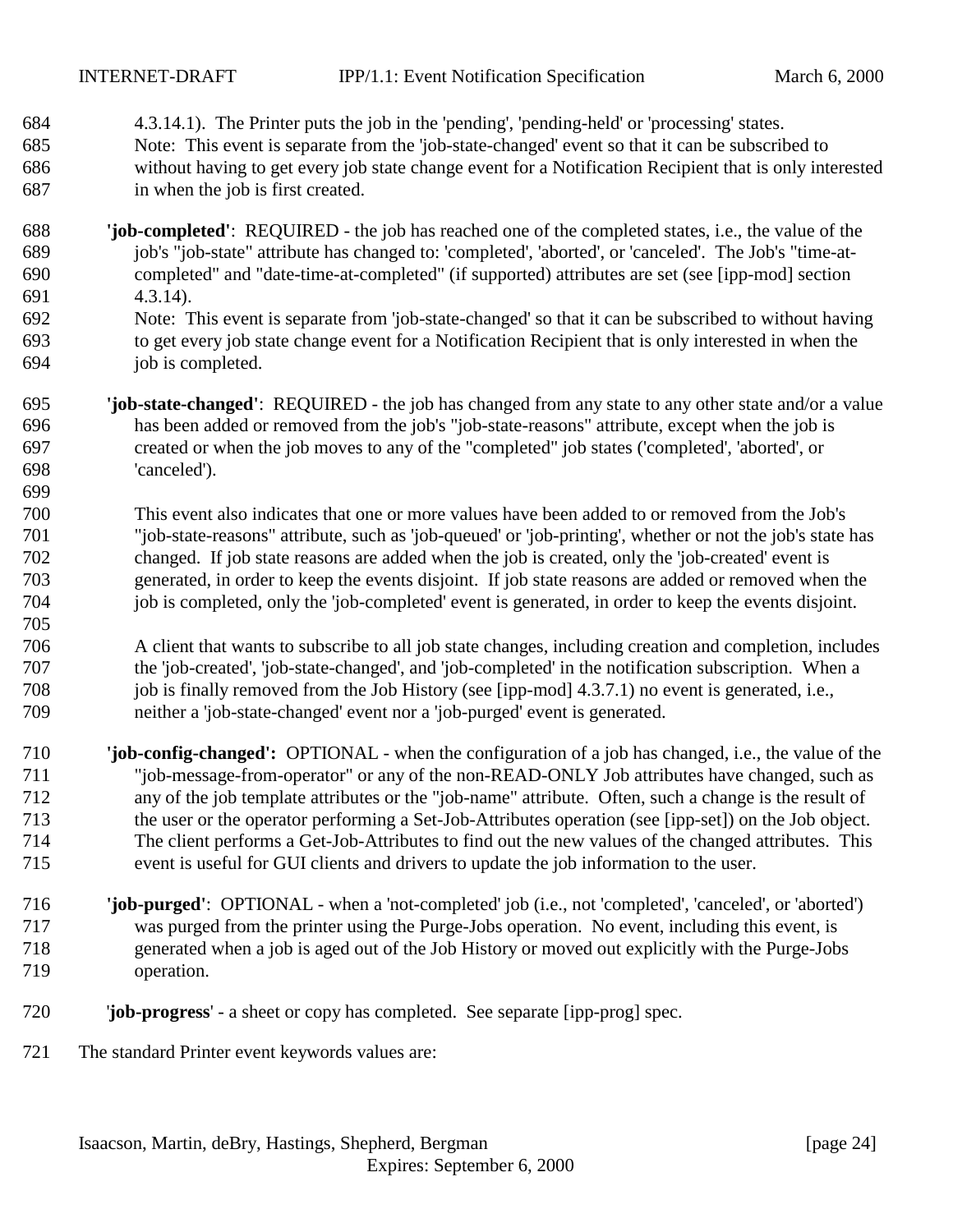- **'none'**: REQUIRED no notification of any events (an IPP object can use this value to indicate that it is configured not to support event notification; a client would not subscribe to this event).
- **'printer-restarted'**: OPTIONAL when the printer is powered up or the Restart-Printer operation is performed (see [ipp-mod]).
- Note: This event is separate from the 'printer-state-changed' event so that it can be subscribed to without having to get every printer state change event, for a Notification Recipient that is only interested in when the Printer first comes up.
- **'printer-shutdown'**: OPTIONAL when the device is being powered down or the Shutdown-Printer operation has been performed (see [ipp-set2]).
- Note: This event is separate from 'printer-state-changed' so that it can be subscribed to without having to get every Printer state change event, for a Notification Recipient that is only interested in when the Printer is powered down or shutdown.
- **'printer-state-changed'**: REQUIRED the Printer changed state, i.e., the value of the Printer's "printer-state", "printer-state-reasons" (whether "printer-state" changed or not), and/or "printer-is- accepting-jobs" attributes changed, except when the Printer starts up or is shutdown. If printer state reasons are added when the Printer is started up, only the 'printer-restarted' event is generated, in order to keep the events disjoint. If printer state reasons are added or removed when the printer is powered-down or shutdown, only the 'printer-shutdown' event is generated, in order to keep the events disjoint.
- A client that wants to subscribe to all printer state changes, including restart and power- down/shutdown, includes the 'printer-restarted', 'printer-state-changed', and 'printer-shutdown' in the notification subscription.
- **'printer-media-changed'**:OPTIONAL when the media loaded on a printer has been changed, i.e., the "media-ready" attribute has changed. This event includes both an actual media change and filling an empty input tray with the same or different media. The client must check the "media- ready" Printer attribute (see [ipp-mod] section 4.2.11) separately to find out what new media was loaded or filled.
- **'printer-config-changed'**:OPTIONAL when the configuration of a Printer has changed, i.e., the value of the "printer-message-from-operator" or any non-READ-ONLY Printer attribute has changed, except for "media-ready" (which has its own event), whether through the Set-Printer- Attributes operation or by other means and whether initiated by a human or not. For example, any "xxx-supported", "xxx-default", "printer-message-from-operator", etc. values have changed. The client has to perform a Get-Printer-Attributes to find out the new values of these changed attributes. This event is useful for GUI clients and drivers to update the available printer capabilities to the user.
- **'printer-queue-changed'**: OPTIONAL the order of jobs in the Printer's queue has changed, so that an application that is monitoring the queue can perform a Get-Jobs operation to determine the new order. This event does not include when a job enters the queue (the 'job-created' event covers that) and does not include when a job leaves the queue (the 'job-completed' event covers that).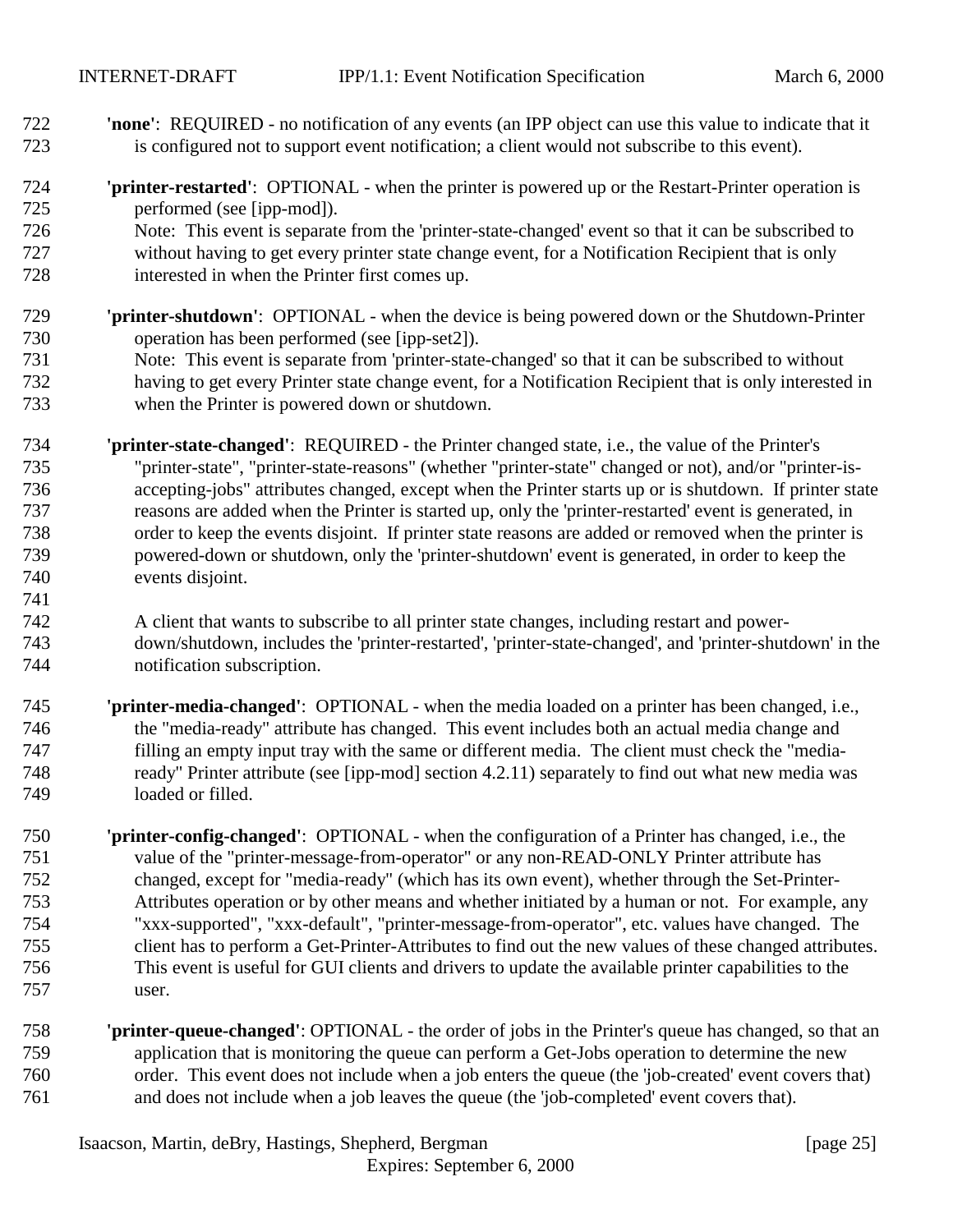- <span id="page-25-0"></span> **'printer-no-longer-full'**: OPTIONAL - when the Printer can now accept a Print-Job, Print-URI, Create-Job, Send-Document, or Send-URI request. This event is used when there is more than one client feeding a printer/server (fan-in), and the Printer may still be printing but has acquired more buffer space to accept jobs. This event only occurs when the Printer did not have room to accept jobs previously and rejected a Print-Job, Print-URI, Create-Job, Send-Document, or Send-URI operation.
- **'printer-almost-idle'**:OPTIONAL when the Printer needs another Job in order to stay busy. This event is used when a spooler is feeding more than one printer/server (fan-out), and the spooler holds jobs until a Printer requests them, rather than committing jobs to IPP Printers before it is necessary. This event MAY be used by a Printer implementation to request a new job from any subscribers sufficiently ahead of time so that the device does not run out of work between jobs.

# **5.3 notify-format (mimeMediaType)**

 This REQUIRED READ-ONLY Subscription object attribute indicates the MIME Media type of Human Consumable and/or Machine Consumable format content that is to be sent in the Notifications for the Notification Content that is under control of the Subscriber. Depending on the delivery method definition document, this attribute MAY specify the MIME Media type for the entire Notification Content, or just a portion that is controllable by the subscriber, if there is a fixed part as well. For example, if the entire Notification Content is always a fixed Machine Consumable MIME Media type, such as the 'ipp:' delivery method which uses the 'application/ipp' MIME Media type (see [indp-method]), then this attribute controls the format of the "human-readable-report" (text(MAX)) Notification Content attribute (see section [7.2\)](#page-34-0) in the Machine Consumable form. As another example, if the Notification Content is always a Human Consumable format content with a MIME Media attachment, such as with the 'mailto:' delivery method [ipp-method-mailto], this attribute controls the format of the attachment.

 If the 'text' MIME media type registration permits a charset parameter, than such a specification MUST be used (instead of the "notify-charset" attribute - see section [5.5\)](#page-26-0) in order to indicate the charset to be used in the notification content.

- If the Subscriber did not supply this attribute when requesting the subscription, the Printer object populates
- this Subscription object attribute with either the 'none' out-of-band value (see section [10.1\)](#page-53-0) or one of the
- values of the Printer's "notify-format-supported" attribute (see section [6.5\)](#page-30-0), depending on the delivery
- method and implementation, since there is no "notify-format-default" defined in this document.
- Standard mimeMediaType values are:
- 'none': This out-of-band value (see section [10.1\)](#page-53-0) indicates that the Subscriber-controllable part of the Notification content is not to be sent.
- 'text/plain; charset=utf-8': Human Consumable plain text containing characters from ISO 10646 represented as UTF-8 [RFC2279] as defined in section [7.1.1.](#page-33-0)
- 'text/html': Human Consumable HTML data [RFC1866] as defined in section [7.1.1.](#page-33-0)
- 'text/xml': Machine Consumable XML data [RFC2376] as defined in section [7.1.2.](#page-33-0)
- 'application/ipp': Machine Consumable IPP request as defined in section [7.1.2](#page-33-0) data encoded as in [ipp-pro].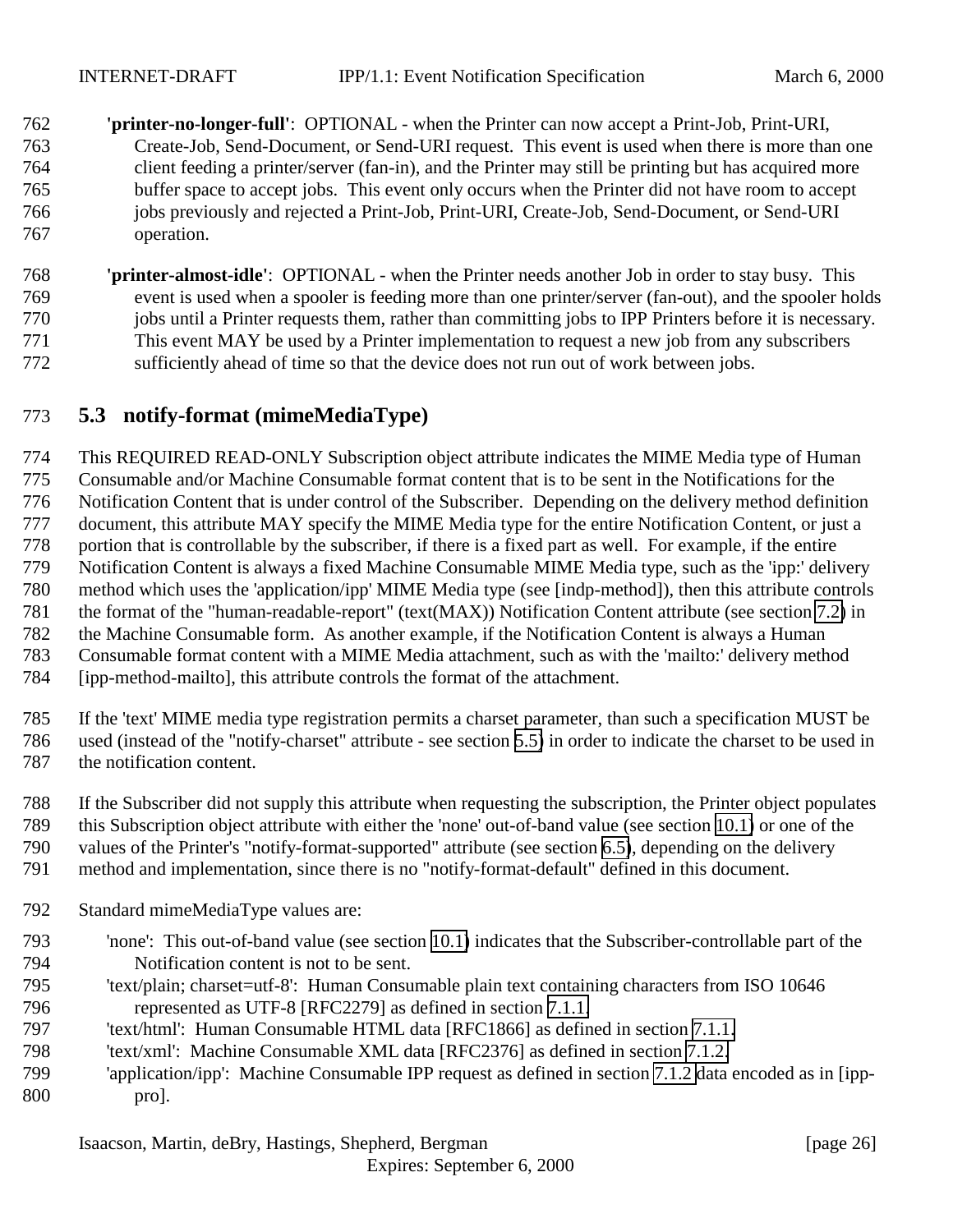<span id="page-26-0"></span>'application/postscript': Human Consumable PostScript [RFC2046]

'image/tiff': Human Consumable image data [RFC2302]

### **5.4 subscriber-user-data (octetString(63))**

 This REQUIRED READ-ONLY Subscription object attribute holds opaque information being sent from the Subscriber to the Notification Recipient, such as the identify of the Subscriber or a path or index to some Subscriber information. Or it MAY contain a key that the Notification Recipient needs in order to process the Notification, such as the ultimate recipient, if the Notification Recipient is a general application that in turn forwards notifications and the ultimate recipient isn't included in the value of the "notify-recipient" attribute. An Instant Messaging Service is an example of such a general application where the "subscriber- user-data" might be the user's id for that messaging service and the "notification-recipient" is the URL of 811 the messaging service.

# **5.5 notify-charset (charset)**

This OPTIONAL READ-ONLY Subscription object attribute specifies the charset to be used in the

Notification content sent to the Notification Recipient, whether the notification content is Machine

Consumable or Human Consumable. This attribute MUST NOT be used when the "notify-format" attribute

816 value specifies the charset parameter in its MIME media type value, e.g., 'text/plain; charset=utf-8'.

# **5.6 notify-natural-language (naturalLanguage)**

This OPTIONAL READ-ONLY Subscription object attribute specifies the natural language for the IPP

 object to use in the Notification content that is sent to the Notification Recipient, whether the notification content is Machine Consumable or Human Consumable.

# **5.7 subscription-request-id**

 This REQUIRED READ-ONLY Subscription object attribute holds the most recent request-id sequence number delivered in a Notification content to the Notification Recipient. A value of 0 indicates that no Notifications have been sent for this subscription. The first request-id sent for a subscription MUST be 1.

Each Notification Recipient receives its own monotonically increasing series of request-ids operation

826 parameters (see [ipp-mod] section 3.1.2), i.e., no gaps, in order to be able to detect a missing notification.

# **5.8 subscription-id (integer (1:MAX))**

 This REQUIRED READ-ONLY Subscription object attribute uniquely identifies this Subscription object instance on this Printer object or this Job object. The Printer object, on acceptance of a Create-Job- Subscription or Create-Printer-Subscription request, generates an ID which identifies the new Subscription object on that Printer or Job. The Printer returns the value of the "subscription-id" attribute as part of the response to a Create-Job-Subscription or Create-Printer-Subscription request. The 0 value is not included

to allow for compatibility with "job-id" and with SNMP index values which also cannot be 0.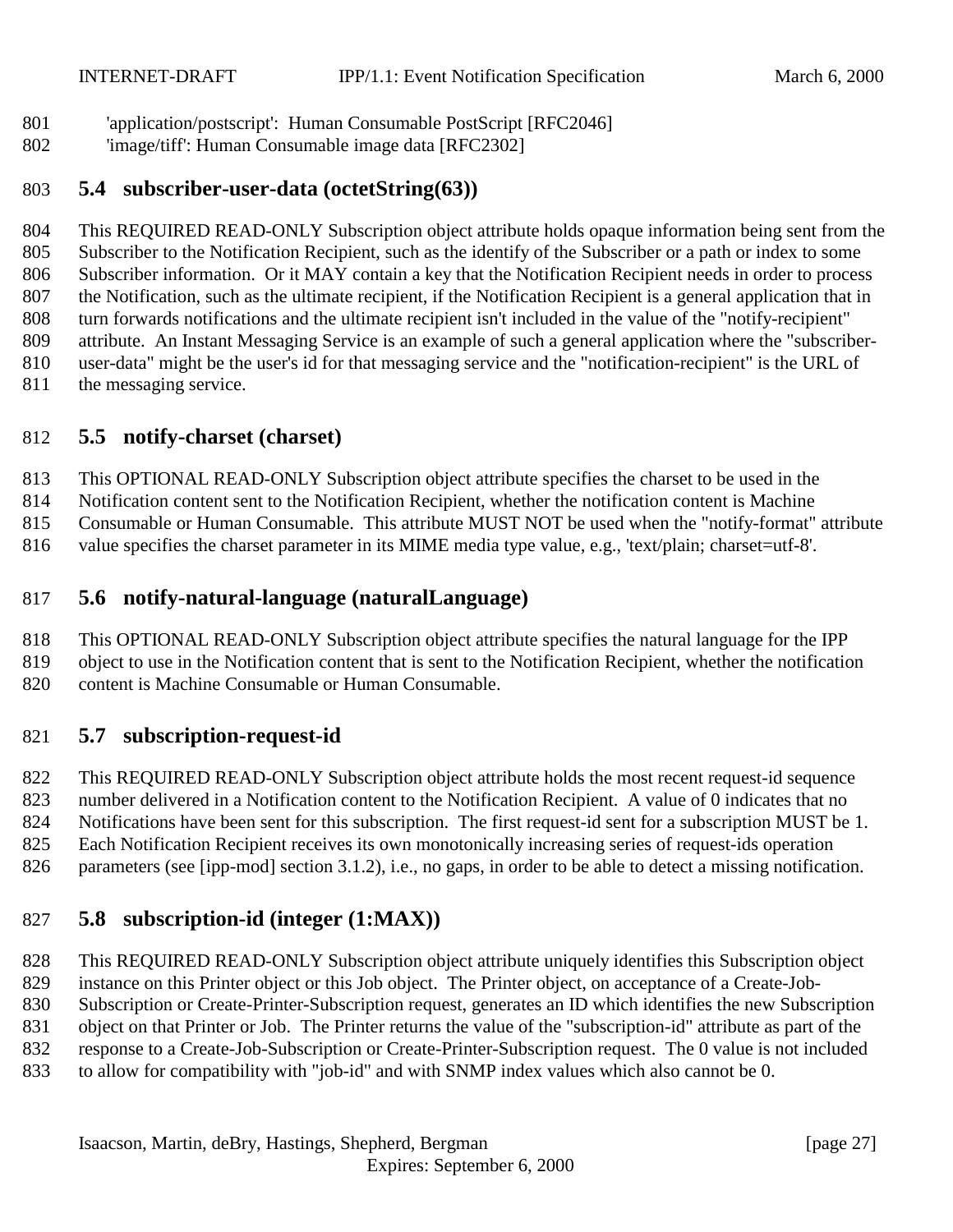<span id="page-27-0"></span>It is RECOMMENDED that Per-Printer Subscription objects be persistent. Then the Subscription objects

including the subscription-id remains unique across power-cycles. Even if an implementation does not

make Per-Printer subscription objects persist, the implementation SHOULD make every attempt not to re-

use subscription ids that subscribers might still think are valid. In other words, the Printer SHOULD at

 least keep the next subscription-id to be assigned in non-volatile memory. Note: it is assumed that Per-Job subscriptions are persistent if Jobs are persistent, in order to be consistent with the persistency of Job

objects. The [ipp-mod] RECOMMENDS that Job objects be persistent.

# **5.9 notify-lease-expiration-time (integer(0:MAX))**

 This REQUIRED READ-ONLY Subscription object attribute specifies the time in the future when the subscription lease will expire, i.e., the "printer-up-time" value at which the lease will expire. When the Printer object creates a Per-Printer Subscription object, it populates this attribute with the appropriate value.

When the indicated time arrives, the Printer MUST delete the Per-Printer Subscription object. Per-Job

Subscription objects always return a value of 0 since Per-Job Subscriptions don't have a lease, but exist for

the life-time of the Job instead.

848 A client is able to extend a lease of a Per-Printer subscription using the Renew-Subscription operation (see

section [8.3.3\)](#page-50-0). A value of 0 indicates an infinite time, if such a policy is supported as indicated in the

"notify-lease-time-supported" (integer(0:MAX)) Printer Description attribute (see section [6.8\)](#page-31-0) and the

subscriber is authorized to request an infinite lease. A Per-Job subscription cannot be renewed.

 Note: In order to compute the number of seconds remaining in a Per-Printer Subscription lease, a client can subtract the "notify-server-up-time" Subscription object attribute (see section [5.12\)](#page-28-0) from the "notify-lease-

expiration-time" Subscription object attribute.

# **5.10 printer-uri (uri)**

 This REQUIRED READ-ONLY Subscription object attribute identifies the Printer object that created this Subscription object. When a Printer object creates a Subscription object, it populates this attribute with the Printer object URI that was used in the create request. This attribute permits a client to identify the Printer object URI that was used to create this Subscription object, i.e., what security scheme was used.

# **5.11 subscriber-user-name (name(MAX))**

 This REQUIRED READ-ONLY Subscription object attribute contains the name of the user that created the Subscription object. The Printer object sets this attribute to the most authenticated printable name that it can obtain from the authentication service over which the IPP operation was received. This attribute is intended to help a human user determine for which Per-Printer Subscriptions they are the Subscriber. Only if such is not available, does the Printer object use the value supplied by the client in the "requesting-user- name" operation attribute of the create operation (see [IPP-MOD] Sections 4.4.2, 4.4.3, and 8). For Per-Job subscriptions created as part of the Job creation operation, the value of the "subscriber-user-name" is the same as the "job-originating-user-name" Job attribute (see [ipp-mod] section 4.3.6).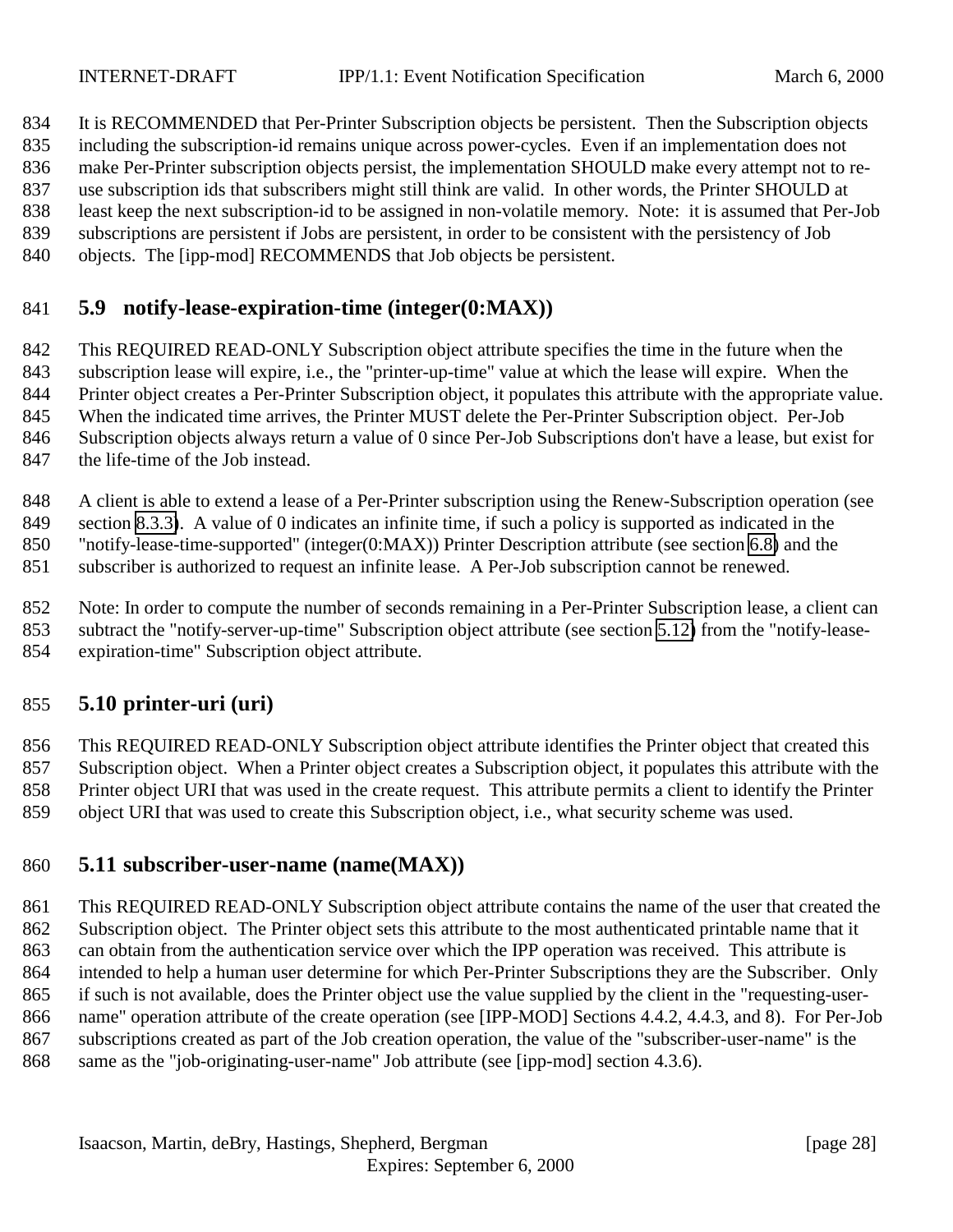<span id="page-28-0"></span> The value of the "subscriber-user-name" is implementation dependent when a server accepts a request and forwards it to a downstream IPP Printer (see [Figure 2](#page-10-0) and the [ipp-iig]).

Note: The Printer object needs to keep an internal originating user id of some form, typically as a credential

of a principal, with the Subscription object. Since such an internal attribute is implementation-dependent

and not of interest to clients, it is not specified as a Subscription Description attribute. This originating user

id is used for authorization checks (if any) on all subsequent operations.

# **5.12 notify-server-up-time (integer(1:MAX))**

 This REQUIRED READ-ONLY Subscription object attribute indicates the amount of time (in seconds) that the Printer or Notification Delivery Service implementation has been up and running. This attribute is an alias for the Printer's "printer-up-time" attribute" (see [ipp-mod] section 4.4.29) if the Printer is keeping the Subscription objects or is the up time for the Notification Delivery Service if the Printer has delegated the responsibility for keeping Subscription objects to a notification delivery service, in an analogous way that the Job's "job-printer-up-time" is an alias for "printer-up-time" Printer attribute (see [ipp-mod] section 4.3.13.4).

 Note: The purpose of this attribute is so that a client can request this attribute in a Get-Subscription- Attributes or Get-Subscriptions request and use the value returned in combination with the "notify-lease- expiration-time" (see section [5.9\)](#page-27-0) in order to display the wall clock time equivalent to the user. The difference between this attribute and the 'integer' value of the "notify-lease-expiration-time" attribute is the number of seconds in the future that the subscription will expire. A client can compute the wall-clock time at which the subscription will expire by adding this difference to the client's wall-clock time.

# **5.13 notify-persistence-granted (boolean)**

 This REQUIRED READ-ONLY Subscription object attribute indicates whether or not the Per-Job or Per-Printer Subscription is persistent, i.e., saved across power cycles in an implementation-define manner.

# **6 Printer Description Attributes related to Notification**

 This section defines the Printer Description attributes that are related to Notification. [Table 3](#page-29-0) lists the Printer Description attributes and indicates the Printer support required for conformance and whether or not

895 the attribute is READ-ONLY: .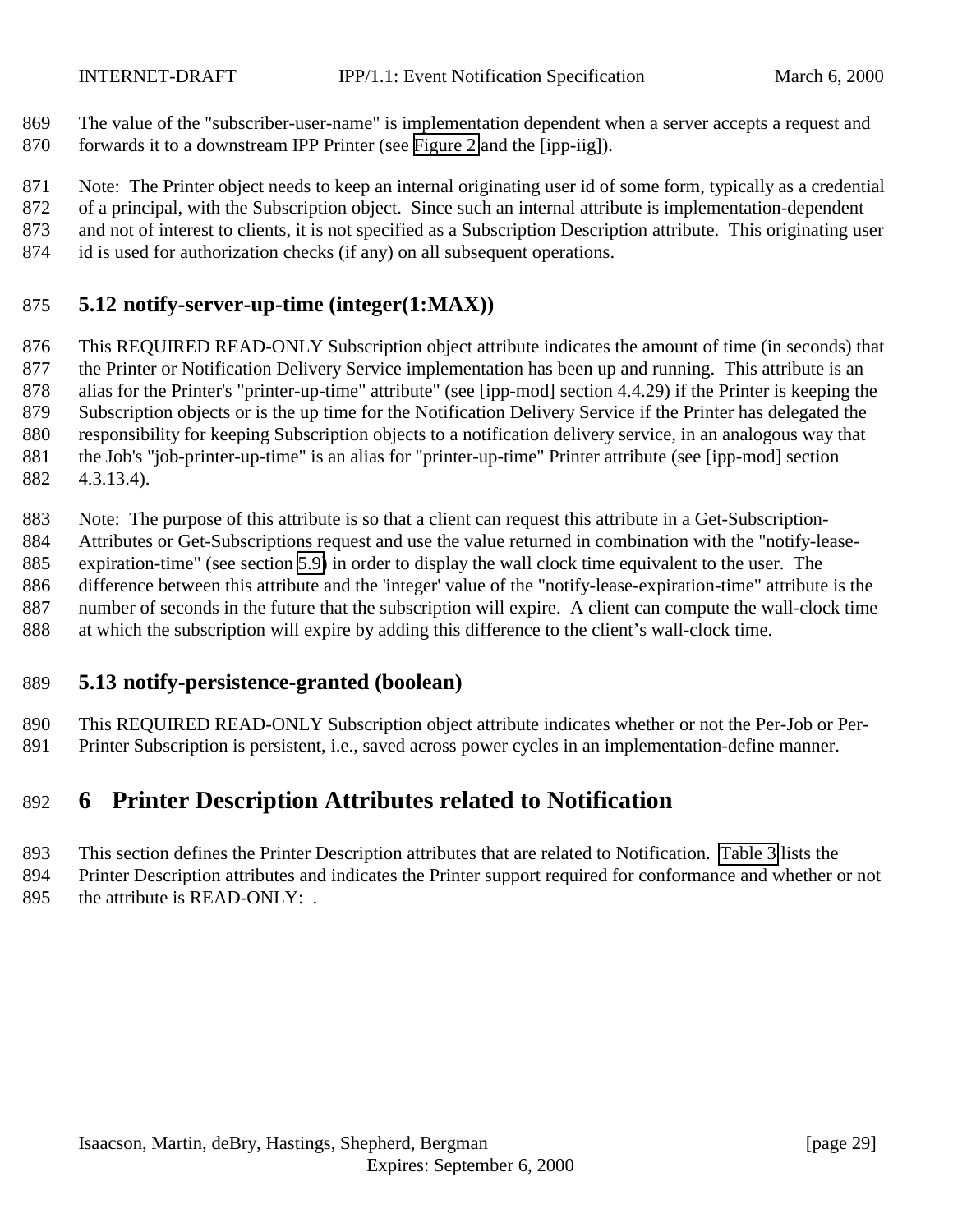<span id="page-29-0"></span>

| I<br>۰.<br>۰,<br>۰, |
|---------------------|
|                     |

896 **Table 3 - Printer Description attributes associated with Notification**

| Printer object attributes:                           | Printer<br>support | <b>READ-ONLY?</b>                              |
|------------------------------------------------------|--------------------|------------------------------------------------|
| notify-schemes-supported (1setOf uriScheme)          | <b>REQUIRED</b>    | no                                             |
| notify-events-default (1setOf type2 keyword)         | <b>REQUIRED</b>    | no                                             |
| notify-events-supported (1setOf type2 keyword)       | <b>REQUIRED</b>    | no                                             |
| max-events-supported (integer(5:MAX))                | <b>REQUIRED</b>    | no                                             |
| notify-format-supported (1setOf mimeMediaType)       | <b>REQUIRED</b>    | no                                             |
| max-job-subscriptions-supported (integer(0:MAX))     | <b>REQUIRED</b>    | no                                             |
| max-printer-subscriptions-supported (integer(0:MAX)) | <b>REQUIRED</b>    | no                                             |
| notify-lease-time-supported (rangeOfInteger(0:MAX))  | <b>REQUIRED</b>    | no                                             |
| notify-lease-time-default (integer(0:MAX))           | <b>REQUIRED</b>    | no                                             |
| persistent-jobs-supported (boolean)                  | <b>OPTIONAL</b>    | no-ISSUE 03:<br>ok to allow to<br>be settable? |
| persistent-subscriptions-supported (boolean)         | <b>OPTIONAL</b>    | no-ISSUE 04:<br>ok to allow to<br>be settable? |
| printer-state-change-time (integer(1:MAX))           | <b>PTIONAL</b>     | yes                                            |
| printer-state-change-date-time (dateTime)            | <b>OPTIONAL</b>    | yes                                            |

# 897 **6.1 notify-schemes-supported (1setOf uriScheme)**

898 This REQUIRED Printer attribute describes the notification delivery methods supported by this Printer 899 object. Standard values are defined in Section [5.1.](#page-20-0)

# 900 **6.2 notify-events-default (1setOf type2 keyword)**

- 901 This REQUIRED Printer attribute identifies the event values if the client does not supply the "notify-
- 902 events" operation attribute in a Subscription Creation operation. Any value in this attribute MUST also 903 appear in the "notify-events-supported" attribute, i.e., be a supported event.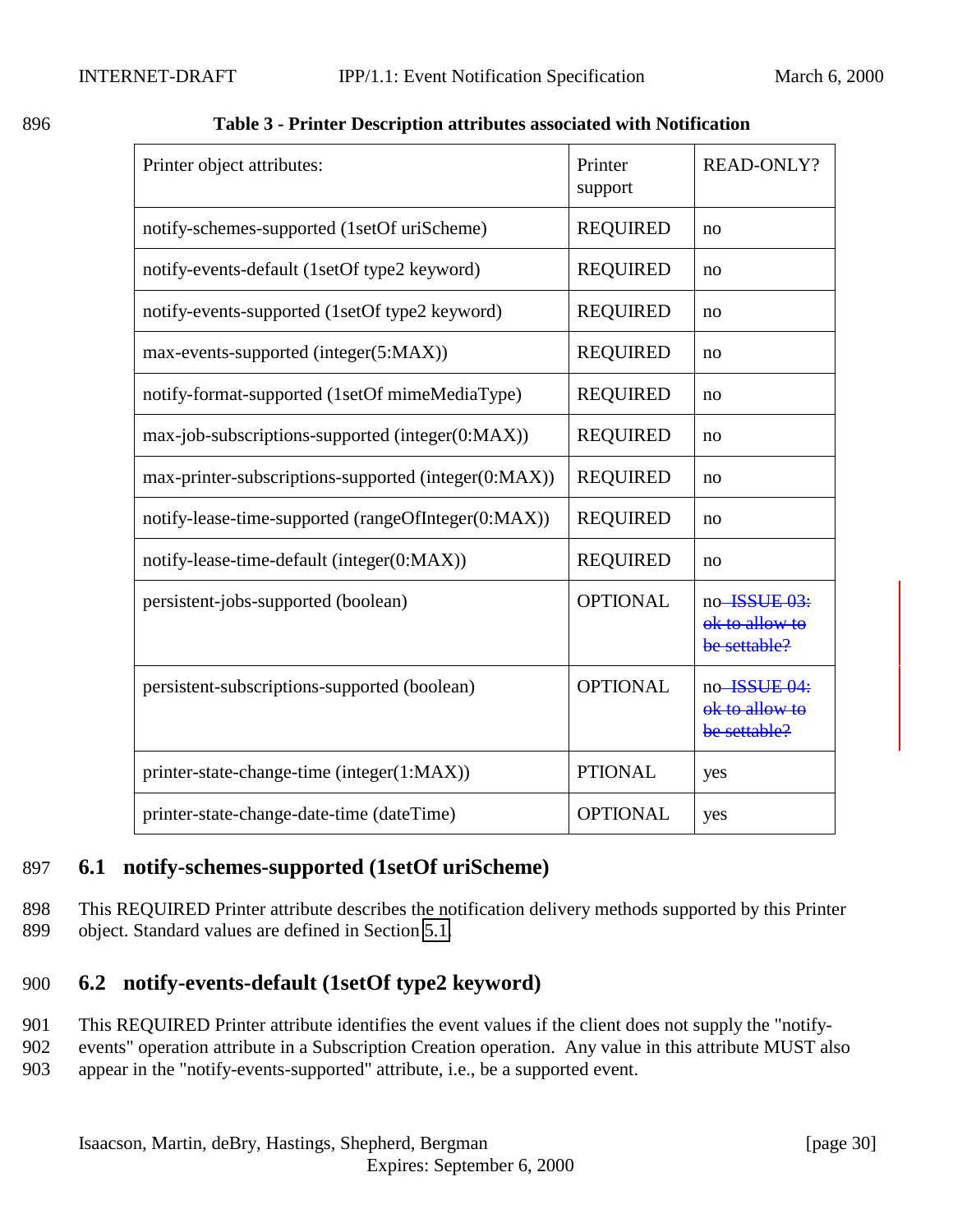# <span id="page-30-0"></span>**6.3 notify-events-supported (1setOf type2 keyword)**

 This REQUIRED Printer attribute identifies the events supported by this Printer object for both Per-Job and Per-Printer subscriptions which MUST be the same. Standard values are defined in Section [5.2.](#page-21-0)

# **6.4 max-events-supported (integer(5:MAX))**

 This REQUIRED Printer attribute specifies the maximum number of events that are supported in a single Per-Job or Per-Printer subscription which must be the same. A Printer MUST support at least 5 events per subscription, so that clients can depend on at least 5 events in a single subscription. If the number of events supplied by a client in a subscription exceed this number, the Printer rejects the request and returns the 'client-error-too-many-events (see section [15.4\)](#page-56-0). If notification is not supported, this attribute MUST NOT be supported.

# **6.5 notify-format-supported (1setOf mimeMediaType)**

This REQUIRED Printer attributes identifies the MIME media types supported for Human Consumable

and/or Machine Consumable notification content that the subscriber can control, if any. If the Notification

content is fixed by the implementation, then the value of this attribute is that MIME media type, if is has

been registered, or the 'none' out-of-band value (see section [10.1\)](#page-53-0) otherwise. See the definition of the

"notify-format" attribute in section [5.3](#page-25-0) for details and some example values.

 Not all formats listed in the "notify-format-supported" attribute need be available with all delivery methods specified in the "notify-schemes-supported". However, all Human Consumable formats, if any, SHOULD be available with all delivery methods. It is much harder to support a Human Consumable format because of localization issues. Once the code is written to support a particular Human Consumable format, it is easy to transmit it on any of the supported notify-schemes. Thus, if a vendor decides to support a notify-scheme, it has already committed to implement the Machine Consumable format. This may be simple if existing code can be reused, e.g. application/ipp and or more difficult if new code must be written, e.g., it is SNMP.

# **6.6 max-job-subscriptions-supported (integer(0:MAX))**

This REQUIRED Printer attribute specifies the maximum number of Per-Job subscriptions that are

929 supported for a job, i.e., the maximum number of collection values for the "job-notify" operation attribute,

and/or the maximum number of subsequent Create-Job-Subscription operation requests in combination for

- a job. A value of 0 indicates no effective maximum. A Printer MUST support at least 1 Per-Job
- subscription. If the number of Per-Job subscriptions supplied by a client in a Job Creation request exceeds
- the value of this attribute or would exceed some implementation-defined total number of Per-Job
- Subscriptions for the Printer, the Printer MUST accept the Job Creation and ignore the excess
- subscriptions. If a subsequent Create-Job-Subscription request would exceed this number, the Printer
- rejects the request and returns the 'client-error-too-many-subscriptions' (see section [15.3\)](#page-55-0).
- If a Printer does not support Per-Job Subscriptions, it MUST NOT support this attribute. The usual way for a client to determine whether an IPP Printer supports a feature is to query the Printer's "operations-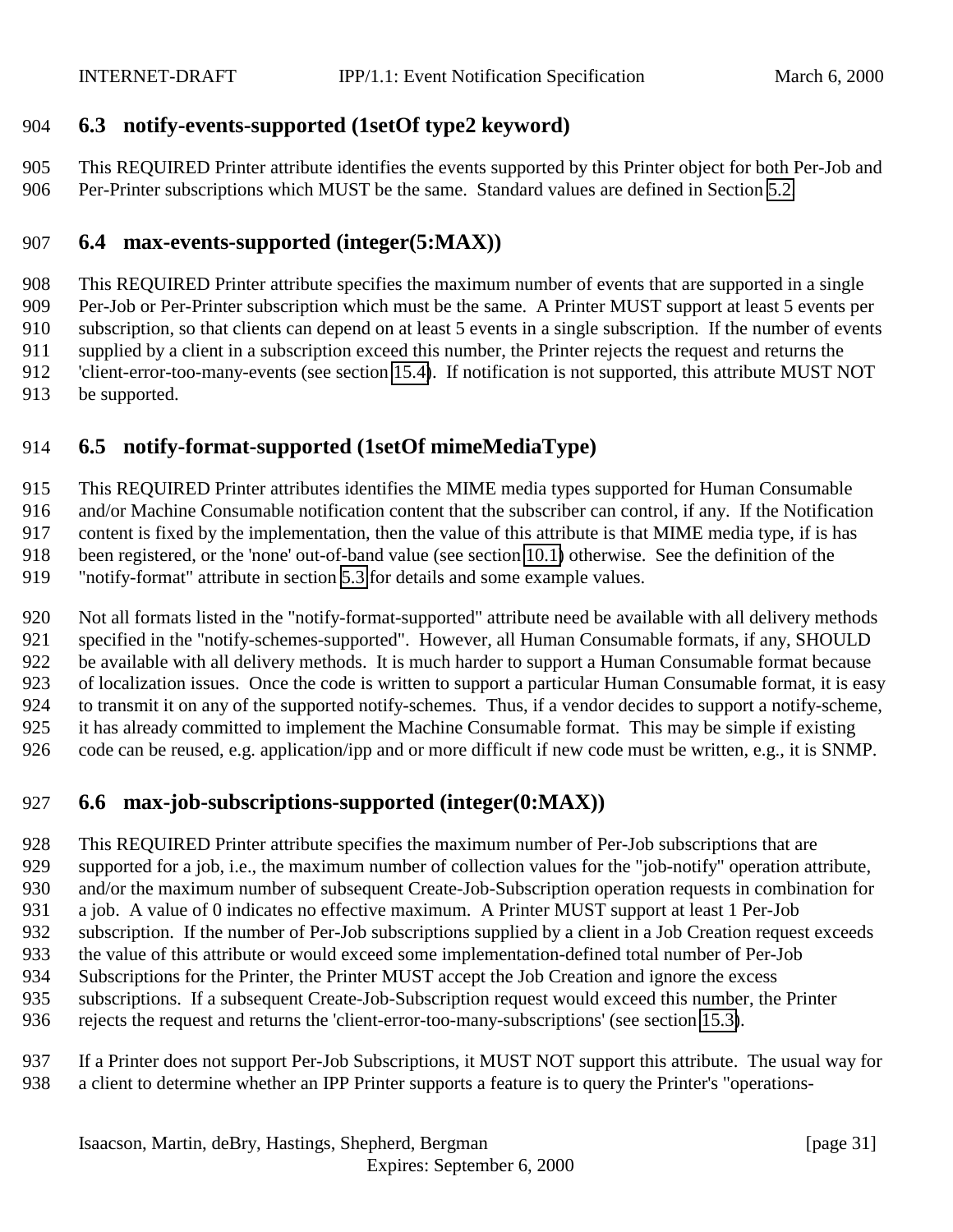<span id="page-31-0"></span>supported" attribute. However, there is no new REQUIRED operation for Per-Job Subscriptions.

Therefore, the RECOMMENDED way for a client to determine whether or not a Printer supports Per-Job

- Subscriptions is to query this attribute to see if it is supported (since the Create-Job-Subscriptions is an
- 942 OPTIONAL operation).

# **6.7 max-printer-subscriptions-supported (integer(0:MAX))**

 This REQUIRED Printer attribute specifies the maximum number of Per-Printer subscriptions that are supported by multiple Create-Printer-Subscription requests, i.e., the maximum number of un-expired Per- Printer Subscription objects that the Printer supports at a time. A value of 0 indicates no effective maximum. A Printer MUST support at least 1 Per-Printer subscription. If the number of Per-Printer subscriptions exceeds the value of this attribute or would exceed some implementation-defined total number of Per-Printer Subscriptions for the Printer (if any), the Printer rejects the Create-Printer-Subscription request and returns the 'client-error-too-many-subscriptions' (see section [15.3\)](#page-55-0).

If a Printer does not support Per-Printer Subscriptions, then it MUST NOT support this attribute. None the

less, the RECOMMENDED way for a client to determine whether or not a Printer supports Per-Printer

Subscriptions is to query the "operations-supported" to see if the Create-Printer-Subscriptions operation is

supported, rather than querying this attribute.

# **6.8 notify-lease-time-supported (rangeOfInteger(0:MAX))**

 This REQUIRED Printer attribute specifies the range of values in seconds that are supported for the "notify-lease-time-requested" operation attribute in a Create-Printer-Subscription or Renew-Subscription request for a Per-Printer subscription. When the lease time expires for a Per-Printer Subscription without renewing, the Printer MUST delete the Subscription object. If the client requests a value outside this range, the Printer MUST grant a value that is in this range (see section [5.9\)](#page-27-0). A value of 0 indicates an infinite lease, i.e., one that does not expire.

# **6.9 notify-lease-time-default (integer(0:MAX))**

This REQUIRED Printer attribute specifies the value of the lease time that the Printer object has been

configured to assume if the client does not supply a "notify-lease-time-requested" operation attribute in the

Create-Printer-Subscription or Renew-Subscription requests.

# **6.10 persistent-jobs-supported (boolean)**

 This OPTIONAL Printer attribute indicates whether or not the Printer supports persistent Jobs, i.e., Jobs object that are preserved across power cycles. If Jobs are persistent, then Per-Job Subscriptions MUST also be persistent, since they are part of the Job object. It is RECOMMENDED that Jobs (and Per-Job

Subscriptions) be persistent.

 As with any settable attribute, if the Printer supports setting this attribute to more than one value, then the value being set MUST control whether or not the Printer keeps Jobs persistently as per the rules in [ipp-

Isaacson, Martin, deBry, Hastings, Shepherd, Bergman [page 32]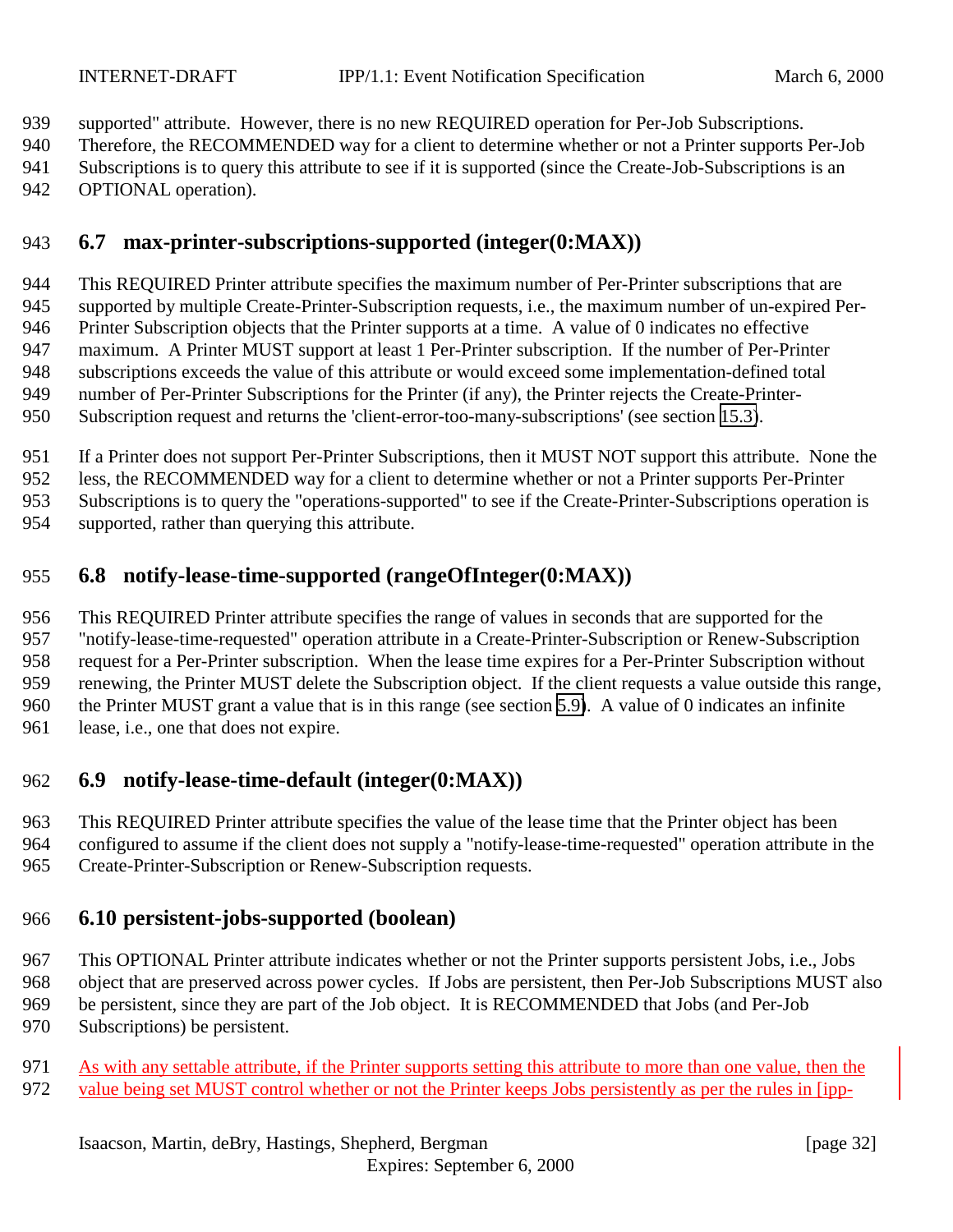- <span id="page-32-0"></span>973 set]). As with any settable attribute, if the Printer only supports one value, it MAY support this attribute
- 974 either (1) as settable to that one value, or as not-settable, depending on implementation (see [ipp-set]). If the
- 975 Printer supports this attribute as settable, then its value MUST control whether or not the Printer keeps Jobs
- 976 persistently as per the rules in [ipp-set]).
- 977 ISSUE 03 again: OK to allow the "persistent-jobs-supported" (boolean) Printer Description attribute to be 978 settable?

### 979 **6.11 persistent-subscriptions-supported (boolean)**

980 This OPTIONAL Printer attribute indicates whether or not the Printer supports persistent Per-Printer

981 Subscriptions, i.e., Subscription objects that are preserved across power cycles. When this value is 'true' the 982 implementation MAY support some that are persistent and some that are not. If the value is 'false' or the

983 attribute is not supported, Per-Printer Subscriptions MUST NOT be persistent. It is RECOMMENDED

- 984 that Per-Printer subscriptions be persistent.
- 985 As with any settable attribute, if the Printer supports setting this attribute to more than one value, then the

986 value being set MUST control whether or not the Printer keeps Jobs persistently as per the rules in [ipp-

987 set]). As with any settable attribute, if the Printer only supports one value, it MAY support this attribute

988 either (1) as settable to that one value, or as not-settable, depending on implementation (see [ipp-set]). If the

- 989 Printer supports this attribute as settable, then its value MUST control whether or not the Printer keeps
- 990 Subscription objects persistently as per the rules in [ipp-set]).
- 991 **ISSUE 04 again: OK to allow the "persistent-subscriptions-supported" (boolean) Printer Description** 992 attribute to be settable?

# 993 **6.12 printer-state-change-time (integer(1:MAX))**

994 This OPTIONAL READ-ONLY Printer attribute records the time, i.e., copy of the Printer's "printer-up-995 time" attribute, that the Printer's "printer-state" attribute was last changed. On power-up, the Printer 996 populates the "printer-state-change-time" from its "printer-up-time" attribute, so that it always has a value.

# 997 **6.13 printer-state-change-date-time (dateTime)**

- 998 This OPTIONAL READ-ONLY Printer attribute records the date and time, i.e., copy of the Printer's
- 999 "printer-current-time" (dateTime) attribute (see [ipp-mod] section 4.4.30), that the Printer's "printer-state"
- 1000 attribute was last changed. On power-up, the Printer populates the "printer-state-change-date-time" from its
- 1001 "printer-current-time" attribute, so that it always has a value.

# 1002 **7 Notification Content**

- 1003 This section defines the Notification content that is sent to a Notification Recipient when an event occurs.
- 1004 The Notification MAY be sent by the IPP Printer or a third party Notification Service (see section [2.3\)](#page-11-0).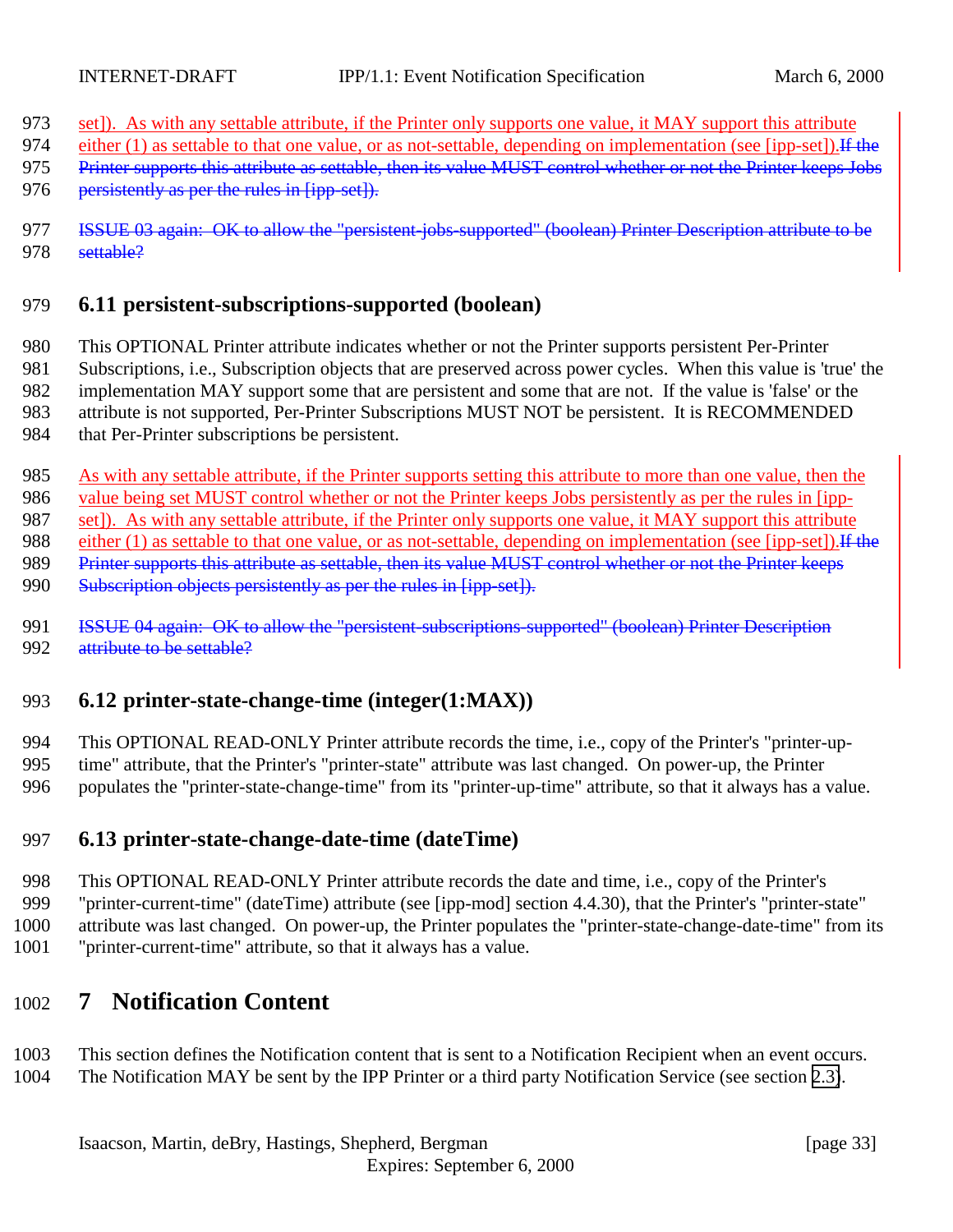<span id="page-33-0"></span>There are two notification content types: Machine Consumable and Human Consumable, i.e., 'text' MIME

- media type. For most notification delivery methods both content types are defined. Each Notification
- Content type will either define one specific Machine Consumable form (usual) or indicate that no Machine
- Consumable form is defined. In addition, each Notification Content type will indicates whether (usual) or
- not Human Consumable forms are permitted. But the definition will not define the Human Consumable forms. For those Human Consumable forms that a Printer implementation supports as indicated in the
- Printer's "notify-format-supported" attribute, it MUST support for all Notification Content formats
- supported that permit Human Consumable form.

# **7.1 Notification content MIME media type formats**

 This section defines the Notification content that the Notification Source sends asynchronously to each Notification Recipient based on the subscription information stored with the subscription. The Notification is either in a Human Consumable or Machine Consumable form.

# **7.1.1 Human Consumable form**

If the notification delivery method is defined to permit Human Consumable forms such as the entire

Notification Content or a portion of the Notification Content, such as either an attachment or the "human-

readable-report" attribute (see section [7.2\)](#page-34-0) then the following RECOMMENDATIONS apply:

The text message SHOULD include information about the attributes in sections [7.2](#page-38-0) and [7.3](#page-37-0) for job events

 or in sections [7.2](#page-34-0) and [7.4](#page-38-0) for printer events. This information is localized according to the information about natural language and charset in the subscription.

 An implementation MAY extend the contents of a Human Consumable notification by adding additional information.

# **7.1.2 Machine Consumable form**

 If the notification delivery method is defined to have a Machine Consumable form and that form is defined to be the 'application/ipp' MIME media type [ipp-mod], then the following rules apply:

- 1029 1. The notification content MUST use the 'application/ipp' MIME media type [ipp-mod] using one of: (1) the Get-Job-Attributes response encoding for job events, (2) Get-Printer-Attributes response for printer events, or (3) a new Sent-Notifications operation for both job and printer events.
- 2. The attributes listed in sections [7.2](#page-34-0) and [7.3 a](#page-37-0)re sent in a Notification for Job events.
- 3. The attributes listed in sections [7.2](#page-34-0) and [7.4 a](#page-38-0)re sent in a Notification for Printer events.
- 4. For any 'text' or 'name' attribute value in any notification, the charset and natural language rules that apply to all IPP operations apply to these attributes as well, since they are represented as operation responses.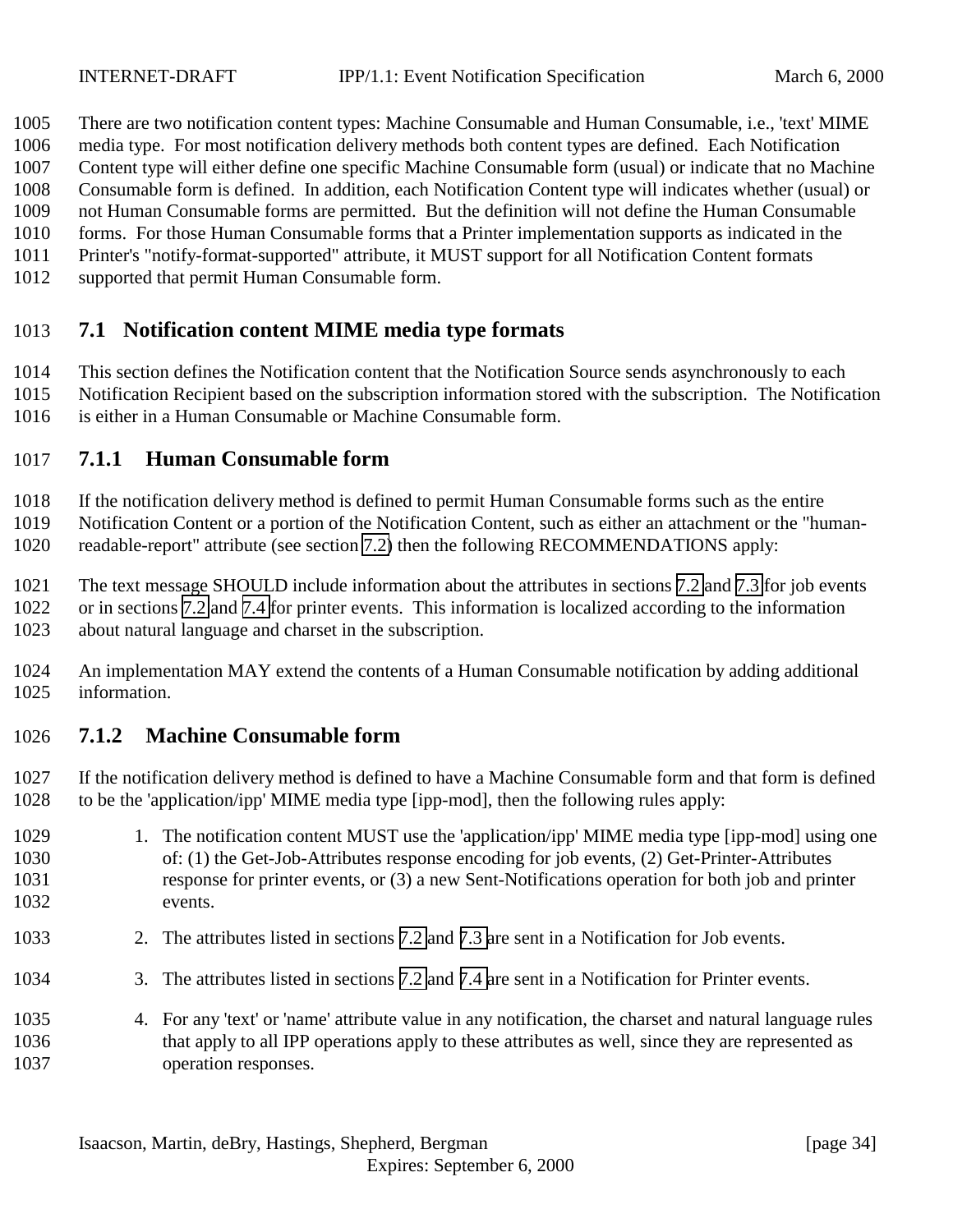<span id="page-34-0"></span>

- 5. The "human-readable-report" attribute can be defined to be REQUIRED, OPTIONAL, or MUST NOT be sent.
- 6. If the values of any of the attributes sent in an notification content are not known, the value sent in the report content is the out-of-band 'unknown' value, rather than omitting the attribute (see 1042 the beginning of [ipp-mod] section 4.1).

An implementation MAY extend the contents of the Machine Consumable notification by adding additional

 attributes. Notification Recipients MUST be able to accept Notifications containing attributes they do not recognize. What a Notification Recipient does with an unrecognized attribute is implementation-

 dependent. Notification Recipients MAY attempt to display unrecognized attributes anyway or MAY ignore them.

ISSUE 05 - Can an implementation extend the Notification Content to include an attribute that uses the

1049 'collection' attribute syntax? If so, should we REQUIRE that Notification Recipients that can accept

1050 Machine Consumable Notifications, be able to accept the 'collection' attribute syntax?

# **7.2 Notification content attributes common to Job and Printer events**

This section lists the parameters and attributes that are included in both Job and Printer event Notifications.

 The notification delivery method either models the Notification as a (1) request if the IPP Printer sends the Notification to the Notification Recipient when the event occurs or as a (2) response if the IPP Printer is queried for the Notification by a Notification Recipient:

- Request: If the delivery method defines that the IPP Printer sends the Notification, then the delivery method also defines whether or not the Notification Recipient returns a response. If the IPP Printer sends a Notification request, it uses the "operation-id alternative for item [#0](#page-35-0) in Table 4:
- Response: If the delivery method defines that the IPP Printer supports an operation that returns a Notification as a response to the Notification Recipient, it uses the "status-code" alternative for item [#0](#page-35-0) in Table 4.

 Some events do not include all of these attributes as shown in Table 4. Each notification content contains a single Job or Printer event, whether that event was subscribed using the Job Submission Subscription mechanism or the Per-Printer subscription mechanism. If either kind of Subscription subscribed to both Job and Printer events, then the Printer will send or return them as separate Job Notification content and Printer Notification contents to the same Notification Recipient.

 Table 4 lists the attributes that are defined for use in Notifications and indicates the Printer support required 1068 for conformance: References of the form "mod m.n.o" refer to [ipp-mod] sections.

#### **Table 4 - Common Job and Printer Notification content attributes**

| nuiel<br>11<br> | –<br>$\sim$<br>лка<br>. | .<br>Lycnes |
|-----------------|-------------------------|-------------|
|-----------------|-------------------------|-------------|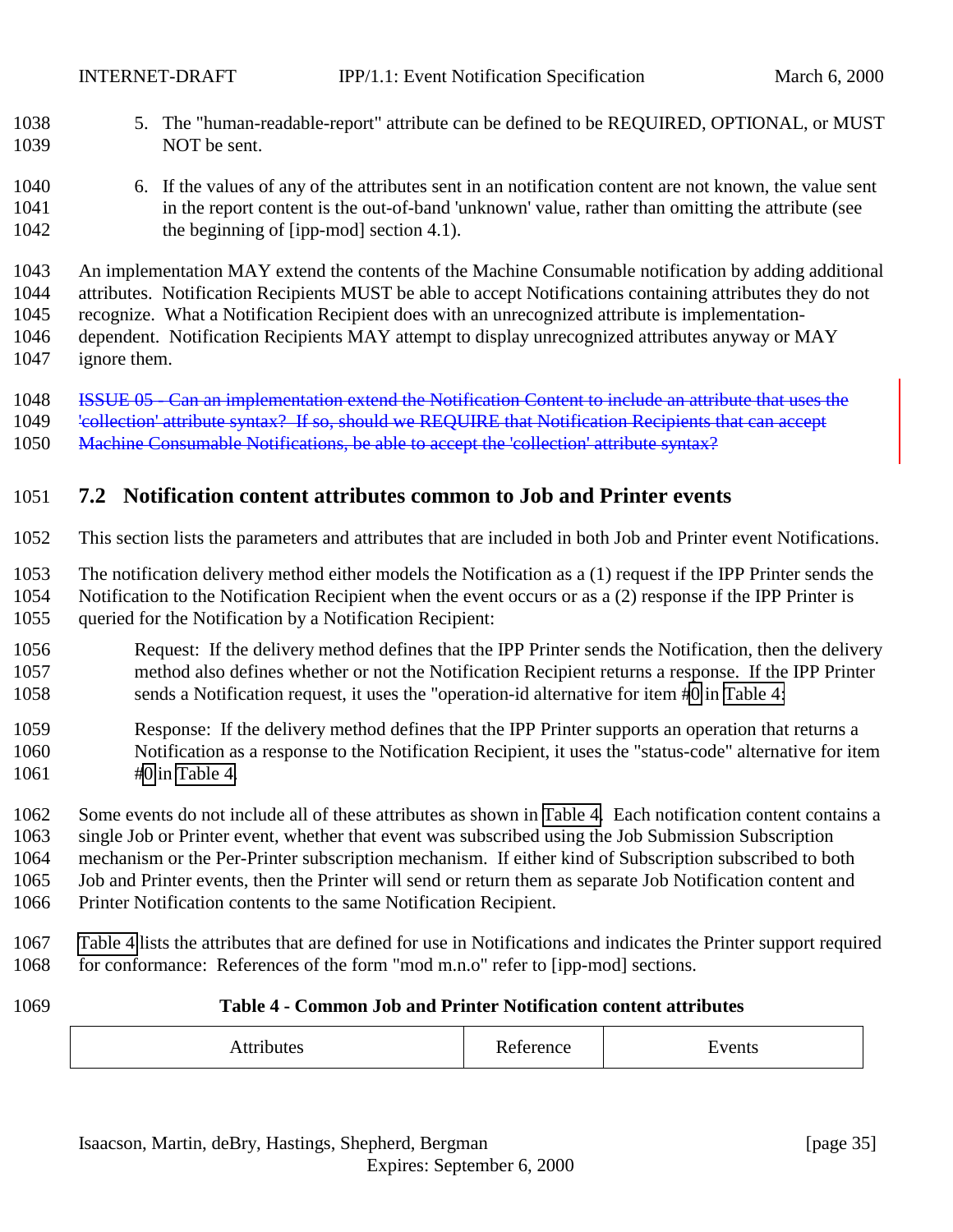<span id="page-35-0"></span>

|                                                                        |                 | 'job-progress'  | all others      |  |
|------------------------------------------------------------------------|-----------------|-----------------|-----------------|--|
| The following attributes MUST occur in this order:                     |                 |                 |                 |  |
| version-number (integer (0:32767))                                     | mod 3.1.1       | <b>REQUIRED</b> | <b>REQUIRED</b> |  |
| operation-id (integer (0:32767)) or<br>status-code (integer (0:32767)) | mod 3.1.1       | <b>REQUIRED</b> | <b>REQUIRED</b> |  |
| request-id (integer (0:MAX))                                           | 5.7 & mod 3.1.1 | <b>REQUIRED</b> | <b>REQUIRED</b> |  |
| attributes-charset (charset)                                           | 5.5 & mod 3.1.4 | <b>REQUIRED</b> | <b>REQUIRED</b> |  |
| attributes-natural-language (naturalLanguage)                          | 5.6 & mod 3.1.4 | <b>REQUIRED</b> | <b>REQUIRED</b> |  |
| printer-uri (uri)                                                      | 5.10            | <b>REQUIRED</b> | <b>REQUIRED</b> |  |
| The following attribute MAY occur in any order:                        |                 |                 |                 |  |
| printer-name (name $(127)$ )                                           | mod 4.4.4       | n/a             | <b>REQUIRED</b> |  |
| job-id (integer(1:MAX))                                                | mod 4.3.2       | <b>REQUIRED</b> | REQUIRED**      |  |
| job-name (name(MAX))                                                   | mod 4.3.5       | n/a             | REQUIRED**      |  |
| trigger-event (type2 keyword)                                          | 7.2.1           | <b>REQUIRED</b> | <b>REQUIRED</b> |  |
| trigger-time (integer(MIN:MAX))                                        | 7.2.2           | <b>REQUIRED</b> | <b>REQUIRED</b> |  |
| trigger-date-time (dateTime)                                           | 7.2.3           | n/a             | <b>OPTIONAL</b> |  |
| subscription-id (integer(1:MAX))                                       | 5.8             | <b>REQUIRED</b> | <b>REQUIRED</b> |  |
| subscriber-user-name (name(MAX))                                       | 5.11            | <b>REQUIRED</b> | <b>REQUIRED</b> |  |
| subscriber-user-data (octetString(63))                                 | 5.4             | <b>REQUIRED</b> | <b>REQUIRED</b> |  |
| notify-format (mimeMediaType)                                          | 5.3             | <b>OPTIONAL</b> | <b>OPTIONAL</b> |  |
| human-readable-report (text(MAX))                                      | 7.2.4           | <b>OPTIONAL</b> | <b>OPTIONAL</b> |  |

1070 Attribute Notes:

1071 "version-number" - the major and minor version number.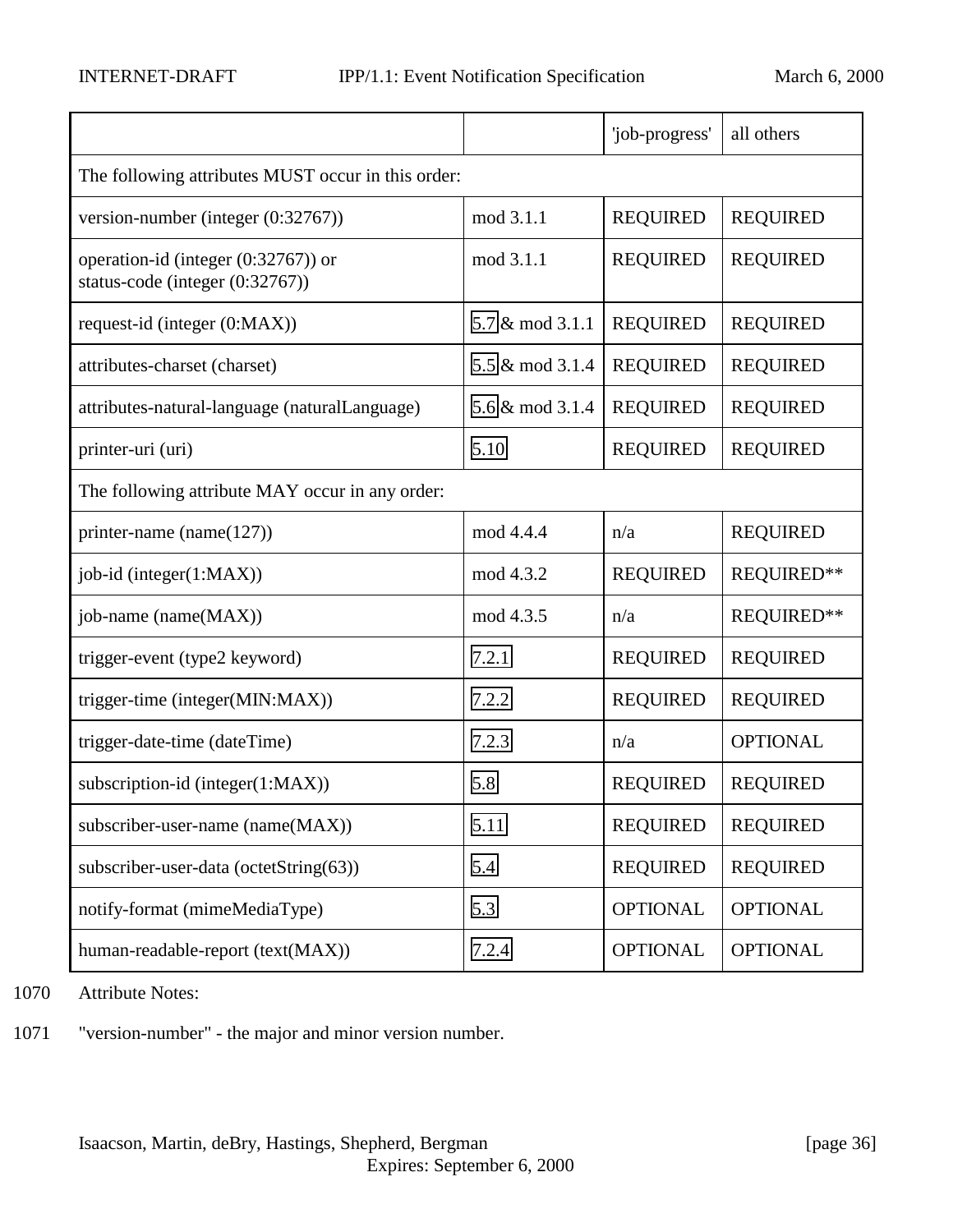- <span id="page-36-0"></span> "operation-id" - the operation id if the delivery method document models the Notification as the Printer sending the Notification to the Notification Recipient (whether the Notification Recipient returns a response or not).
- "status-code" a value of 0x600 (hexadecimal 600) for a Job event and 0x601 (hexadecimal 601) for a Printer event if the delivery method document models the Notification as the Printer returning the Notification to the Notification Recipient as a response to a request.
- "request-id" the sequence number for this subscription, starting at 1, for each subscription, i.e., the Printer copies the current value of the "subscription-request-id' Subscription object attribute to the Notification request content.
- "attributes-charset" the value comes from the "notify-charset" attribute in the Subscription object.
- "attributes-natural-language" the value comes from the "notify-natural-language" attribute in the Subscription object.
- "printer-uri" the value comes from the "job-printer-uri" Job attribute for Per-Job subscriptions.
- \*\*"job-id" and "job-name" included in Printer event Notifications only for Per-Job subscriptions.
- "job-name" SNMP delivery method can truncate to less than 255 octets, since the Notification needs to fit 1087 into 484 octets or so on some transports that SNMP is defined for. See [ipp-method-snmp]
- "subscription-id" the unique identifier for the Subscription object on this Printer.
- "subscriber-user-name" the subscriber user name that created the Subscription object. SNMP delivery method can truncate to less than 255 octets, since the Notification needs to fit into 484 octets or so on some transports that SNMP is defined for. See [ipp-method-snmp]
- "subscriber-user-data" opaque user data that may identify either the Subscriber and/or the ultimate Notification Recipient. The client MUST supply this attribute, if the definition of the delivery method specified in the "notify-recipient" attribute REQUIRES the client to supply it.
- "notify-format (mimeMediaType) indicates the text MIME media type (see section [5.3\)](#page-25-0) for the "human- readable-report" attribute. This attribute MUST be present if the "human-readable-report" (text(MAX)) attribute is present in order to unambiguously identify the format of its text value to the Notification Recipient.

# **7.2.1 "trigger-event" (type2 keyword)**

 This REQUIRED Notification Content attribute indicates the event that caused this Notification to be delivered.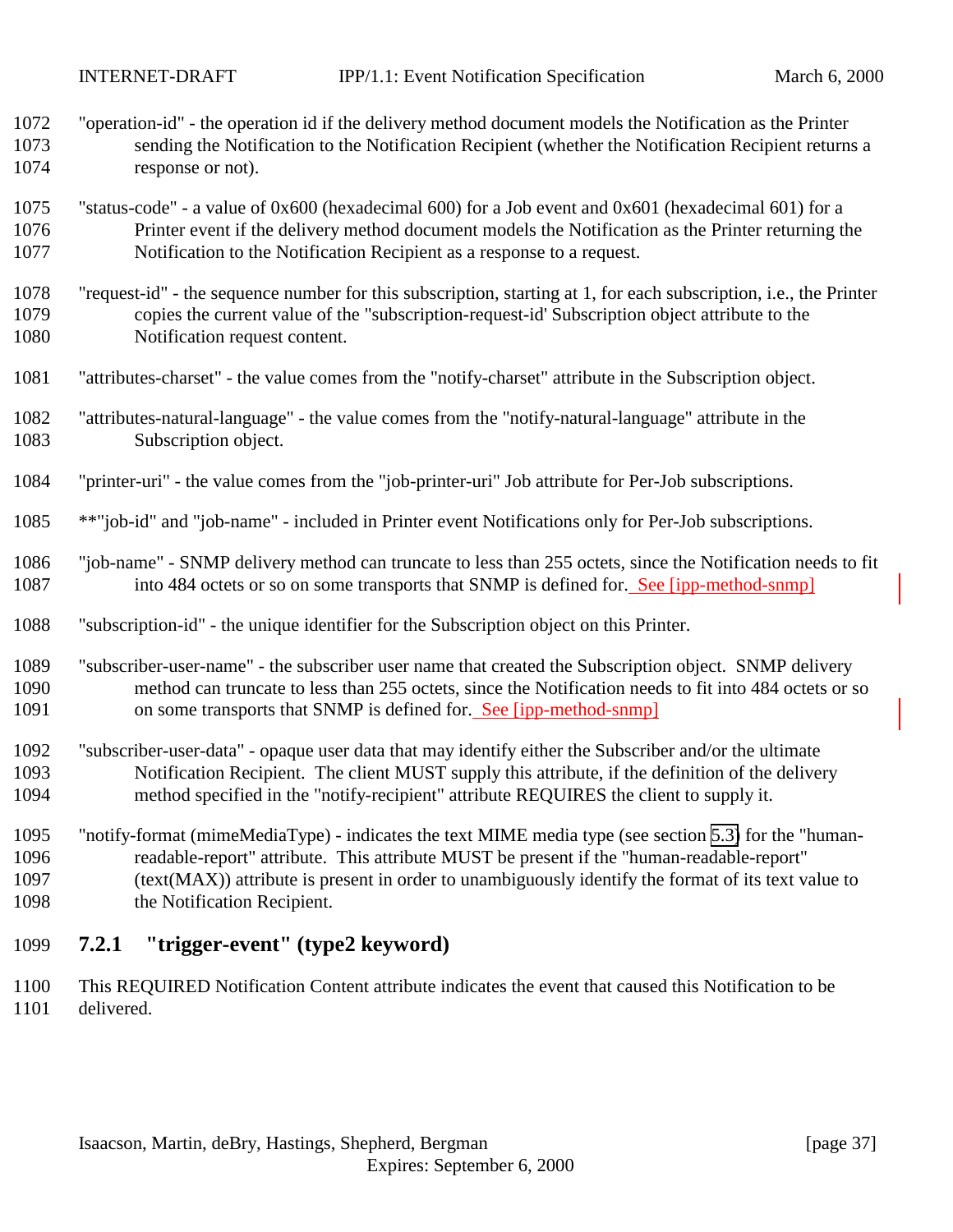# <span id="page-37-0"></span>1102 **7.2.2 "trigger-time" (integer(MIN:MAX))**

1103 This REQUIRED Notification Content attribute indicates the time at which the event occurred, i.e., the 1104 "printer-up-time" value (see [ipp-mod] section 4.4.29) when the event occurred.

# 1105 **7.2.3 "trigger-date-time" (dateTime)**

1106 This OPTIONAL Notification Content attribute indicates the date and time at which the event occurred, i.e., 1107 the "printer-current-time" value (see [ipp-mod] section 4.4.30) when the event occurred.

# 1108 **7.2.4 "human-readable-report" (text(MAX))**

- 1109 This OPTIONAL Notification Content attribute contains the human consumable text message (see section
- 1110 [7.1.1\)](#page-33-0) that describes the event and is represented in the text format specified by the "notify-format"
- 1111 attribute. Whether or not this attribute is defined depends on the delivery method definition document and
- 1112 MUST be defined only for use in the Machine Consumable format. If this attribute is defined for use in the
- 1113 Machine Consumable Notification, then whether this attribute is REQUIRED or OPTIONAL also depends
- 1114 on the delivery method definition document.

# 1115 **7.3 Additional Notification content attributes for Job events** *only*

1116 Table 5 lists the additional attributes that are included only in Job event Notifications and indicates the

- 1117 Printer support required for conformance: "R" indicates REQUIRED, "O" indicates OPTIONAL, and "CR"
- 1118 indicates CONDITIONALLY REQUIRED, i.e., REQUIRED in a Notification if the corresponding Job
- 1119 attributes are supported. Some events do not include all of these attributes as shown in Table 5.
- 

1120 **Table 5 - Additional Notification content attributes for Job events** *only*

| Attributes                                 | Reference    | Events             |                     |               |
|--------------------------------------------|--------------|--------------------|---------------------|---------------|
|                                            |              | 'job-<br>progress' | 'job-<br>completed' | all<br>others |
| job-state (type1 enum)                     | mod 4.3.7    | $\mathbf R$        | R                   | $\mathbf R$   |
| job-state-reasons (1setOf type2 keyword)   | mod 4.3.8    | $\mathbf R$        | $\mathbf R$         | $\mathbb{R}$  |
| $job-k-octets$ (integer( $0:MAX$ ))        | mod 4.3.17.1 | $\Omega$           | $\Omega$            |               |
| job-k-octets-processed (integer(0:MAX))    | mod 4.3.18.1 | $\Omega$           | O                   |               |
| job-impressions (integer $(0:MAX)$ )       | mod 4.2.17.2 | $\Omega$           | $\Omega$            |               |
| job-impressions-completed (integer(0:MAX)) | mod 4.3.18.2 | <b>CR</b>          | CR                  |               |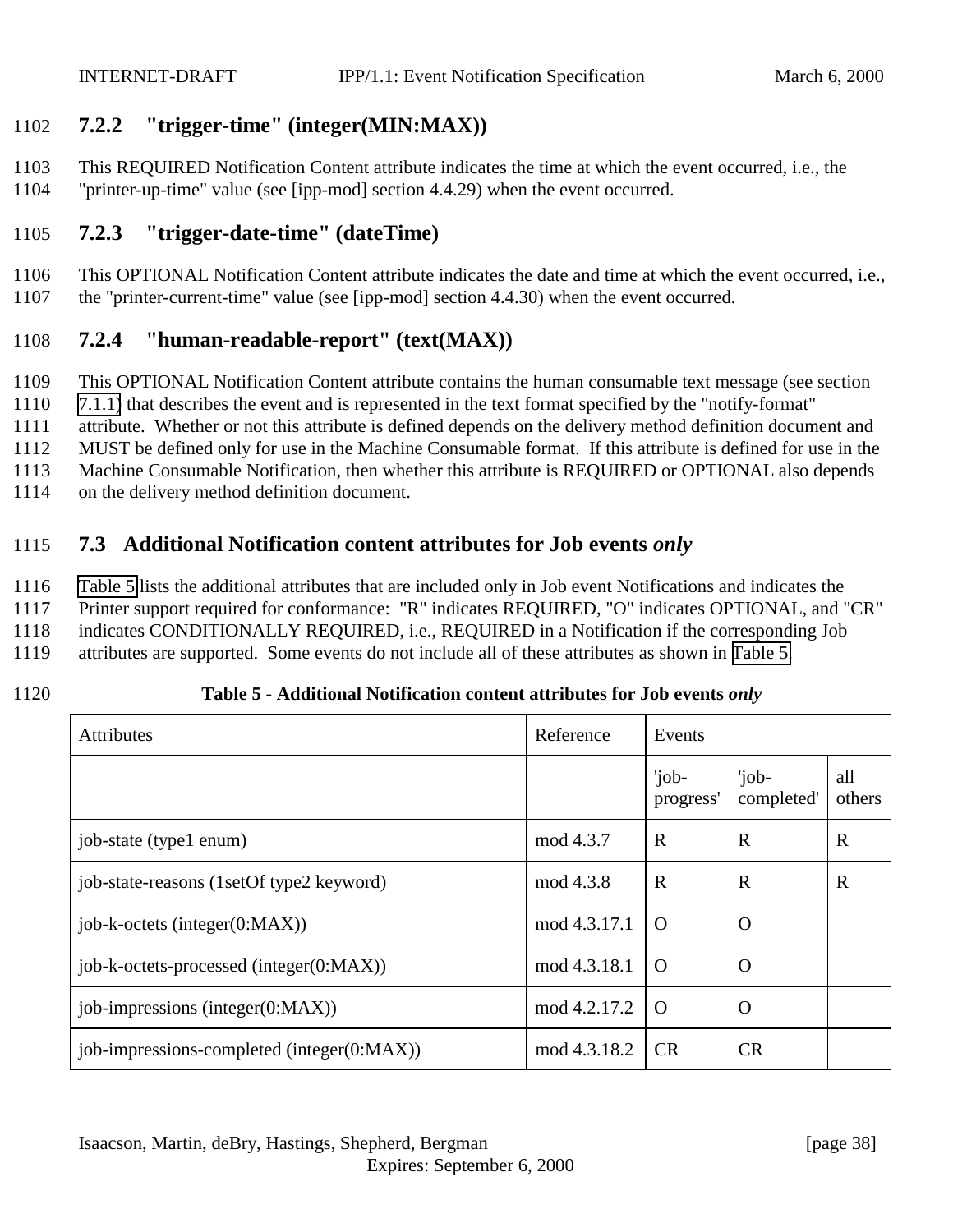<span id="page-38-0"></span>

| <b>Attributes</b>                                   | Reference    | Events             |                     |               |
|-----------------------------------------------------|--------------|--------------------|---------------------|---------------|
|                                                     |              | 'job-<br>progress' | 'job-<br>completed' | all<br>others |
| impressions-completed-current-copy (integer(0:MAX)) | [ipp-prog]   | $\mathbf R$        |                     |               |
| job-media-sheets (integer(0:MAX))                   | mod 4.3.17.3 | $\Omega$           | $\Omega$            |               |
| job-media-sheets-completed (integer(0:MAX))         | mod 4.3.18.3 | CR                 | CR                  |               |
| job-collation-type (type2 enum)                     | [ipp-prog]   | $\mathbb{R}$       |                     |               |
| sheet-completed-copy-number (integer $(0:MAX)$ )    | [ipp-prog]   | $\mathbf R$        |                     |               |
| sheet-completed-document-number(integer(0:MAX))     | [ipp-prog]   | $\mathbb{R}$       |                     |               |

# 1121 **7.4 Additional Notification content attributes for Printer events** *only*

1122 Table 6 lists the additional attributes that are included only in Printer event Notifications and indicates the 1123 Printer support required for conformance:

1124 **Table 6 - Additional Notification content attributes for Printer events** *only*

| <b>Attributes</b>                            | Reference  | Events             |
|----------------------------------------------|------------|--------------------|
|                                              |            | all printer events |
| printer-state (type1 enum)                   | mod 4.4.11 | <b>REQUIRED</b>    |
| printer-state-reasons (1setOf type2 keyword) | mod 4.4.12 | <b>REQUIRED</b>    |
| printer-is-accepting-jobs (boolean)          | mod 4.4.23 | <b>REQUIRED</b>    |

# 1125 **8 Operations for notification**

- 1126 This section defines all of the operations for notification which are summarized in [Table 1](#page-8-0) in section [1.1,](#page-7-0)
- 1127 including the assignment of the operation-id.

# 1128 **8.1 Operations for Per-Job Subscriptions** *only*

- 1129 This section defines the operation requests and responses that are related to Per-Job subscriptions and its
- 1130 Subscription object. Section [8.3](#page-47-0) defines the REQUIRED operation requests and responses associated with
- 1131 the REQUIRED Per-Printer subscription and its Subscription object.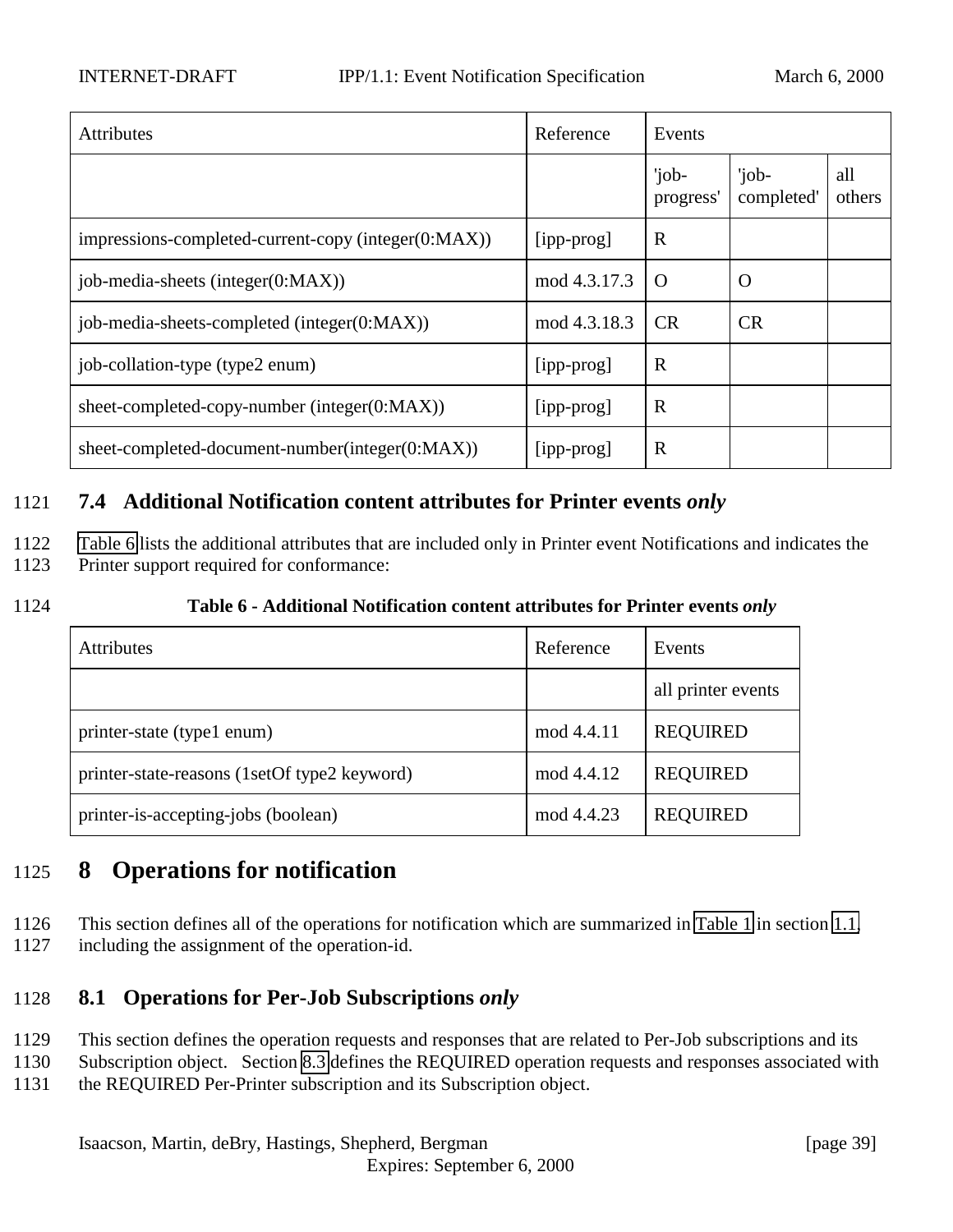# <span id="page-39-0"></span>1132 **8.1.1 Job Creation Operations (Create-Job, Print-Job, Print-URI) and Validate-Job**

1133 The usual method for a client to associate one subscription with a Job is to specify the subscription when

1134 the job is created. For a Per-Job Subscription, the client supplies the "job-notify (1setOf collection)"

1135 operation attribute with the member attributes listed in Table 7 with any of the Job Creation operations

1136 (Create-Job, Print-Job, Print-URI), plus Validate-Job (which doesn't create a job or subscription). If the

- 1137 client does not supply the "job-notify" attribute in the create operation, there is no subscription made (either
- 1138 implicitly or explicitly).

1139 If a Printer does not support this notification specification, then it MUST ignore the "job-notify" operation 1140 attribute and return it in the response indicated as an attribute that is not supported. See [ipp-mod] section

1141 3.1.7 for details on returning Unsupported Attributes.

#### 1142 **Table 7 - Member attributes of the "job-notify" collection operation attribute**

| Member attribute of "job-notify" collection | Reference | client MUST<br>supply               | Printer support |
|---------------------------------------------|-----------|-------------------------------------|-----------------|
| notify-recipient (uri)                      | 5.1       | yes                                 | <b>REQUIRED</b> |
| notify-events (1setOf type2 keyword)        | 5.2       | no                                  | <b>REQUIRED</b> |
| notify-format (mimeMediaType)               | 5.3       | no                                  | <b>REQUIRED</b> |
| subscriber-user-data (octetString(63))      | 5.4       | depends on<br>delivery<br>method ** | <b>REQUIRED</b> |
| notify-charset (charset)                    | 5.5       | no                                  | <b>OPTIONAL</b> |
| notify-natural-language (naturalLanguage)   | 5.6       | no                                  | <b>OPTIONAL</b> |

1143 ISSUE 06: Ok that "notify-charset" and "notify-natural-language" member attributes don't follow the "xxx-

1144 supported" rule for collection member attributes, since the "xxx-supported" attributes are "charset-

1145 supported" and "generated-natural-language-supported", respectively, instead of "notify-charset-supported"

1146 and "notify-natural-language-supported"?

1147 Table 8 shows the "job-notify" (collection) member attributes with their corresponding "xxx-default" and

1148 "xxx-supported" attributes. The Printer uses the "xxx-default" values if the client omits the member

1149 attribute in the request. The "xxx-supported" attributes are used by the Printer to validate the request. The

1150 client can query to determine supported values.

- 
- 1151 **Table 8 "job-notify" supported and default attributes**

| "iob-notify"<br>. member attribute | —"xxx-default" |  |
|------------------------------------|----------------|--|
|------------------------------------|----------------|--|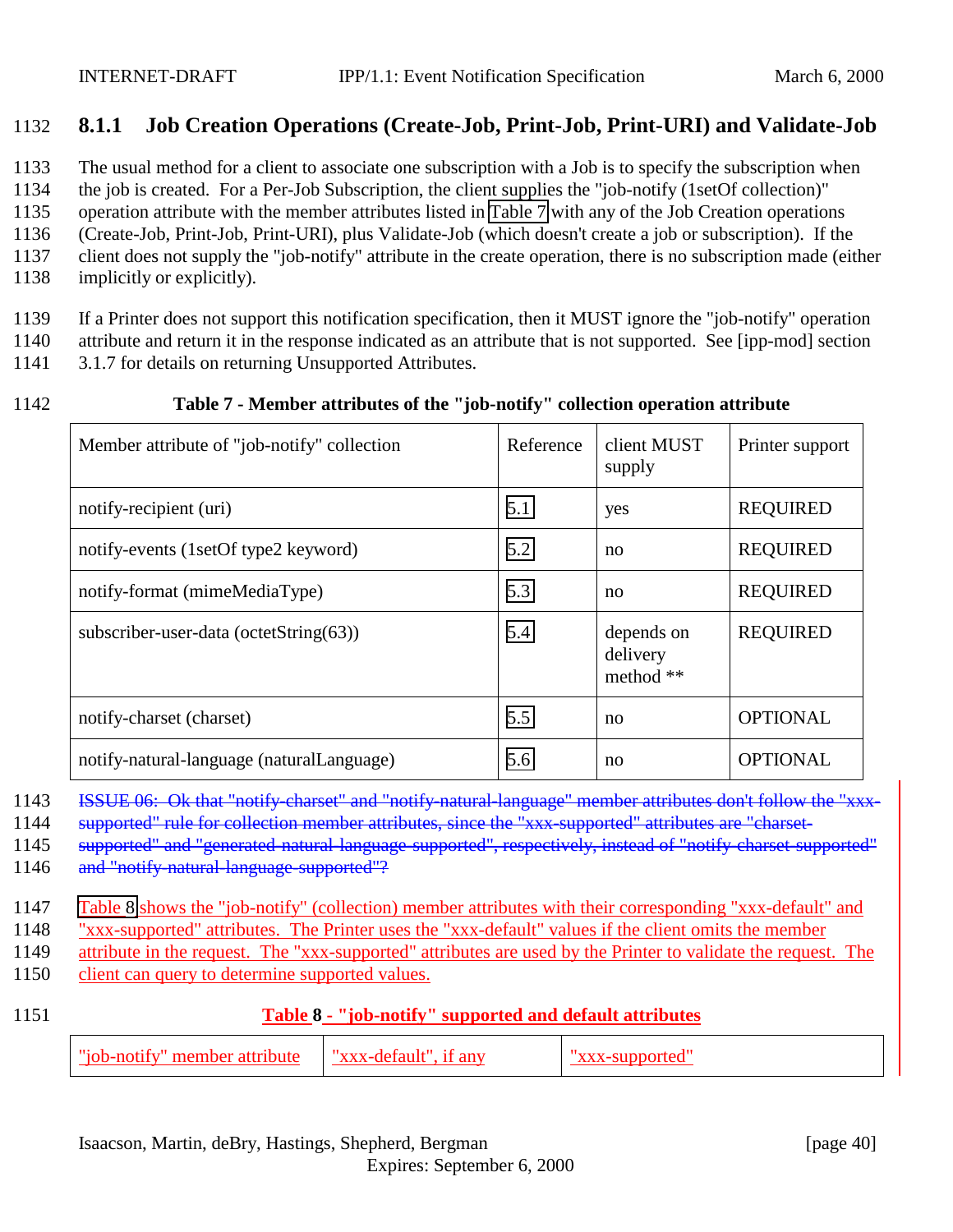| "job-notify" member attribute                  | "xxx-default", if any                            | "xxx-supported"                                                                             |
|------------------------------------------------|--------------------------------------------------|---------------------------------------------------------------------------------------------|
| notify-recipient (uri)                         | none                                             | notify-schemes-supported (1setOf<br>uriScheme)                                              |
| notify-events (1setOf type2<br><u>keyword)</u> | notify-events-default (1setOf<br>type2 keyword)  | notify-events-supported (1setOf type2)<br>keyword)<br>max-events-supported (integer(5:MAX)) |
| notify-format<br>(mimeMediaType)               | none                                             | notify-format-supported (1setOf<br>mimeMediaType)                                           |
| subscriber-user-data<br>$-octetString(63)$     | none                                             | none                                                                                        |
| notify-charset (charset)                       | charset-configured (charset)                     | charset-supported (1setOf charset)                                                          |
| notify-natural-language<br>(naturalLanguage)   | natural-language-configured<br>(naturalLanguage) | generated-natural-language-supported<br>(1setOf naturalLanguage)                            |

- 1152 See the referenced sections for a definition of these operation attributes, since they are copied to the
- 1153 Subscription object as the Subscription Description attributes described in section [5.](#page-18-0)
- 1154 The following rules apply to Per-Job subscriptions created as part of the Job Creation operations:
- 1155 1. Any subscription can contain job events, printer events, or both.
- 1156 2. The Job Submission Subscription is only valid while the job is "not-completed". The job is "not-1157 completed" while it is in the 'pending', 'pending-held', 'processing', and 'processing-stopped' states. 1158 The job changes from being "not-completed" to "retained" when it is done processing and enters any 1159 of the 'completed', 'canceled', or 'aborted' states. The job becomes "not-completed" again when it is 1160 restarted using the Restart-Job operation (see [ipp-mod]).
- 1161 3. Since no job is created for the Validate-Job operation, the only purpose of supplying the subscription 1162 operation attributes in the Validate-Job operation is to validate that the values are supported; the 1163 Printer object does not establish a notification subscription as a result of the Validate-Job operation.
- 1164 4. Since a Job Submission Subscription is included within a job submission operation, any interest in 1165 job events is limited to "this job" only (the Job object created because of this job creation operation). 1166 There is no mechanism to subscribe to events for all jobs or specifically some job other than this job 1167 in a create operation. But see the Create-Printer-Subscription operation (section [8.2.1\)](#page-44-0) for an explicit 1168 operation to subscribe for job and/or printer events independently of any particular job submission, 1169 i.e., Per-Printer subscriptions.
- 1170 5. Event reporting only occurs when a notification recipient has specified a subscription to any event(s).
- 1171 6. The notification implementation MAY allow an administrator to configure a policy on what events 1172 may be dropped.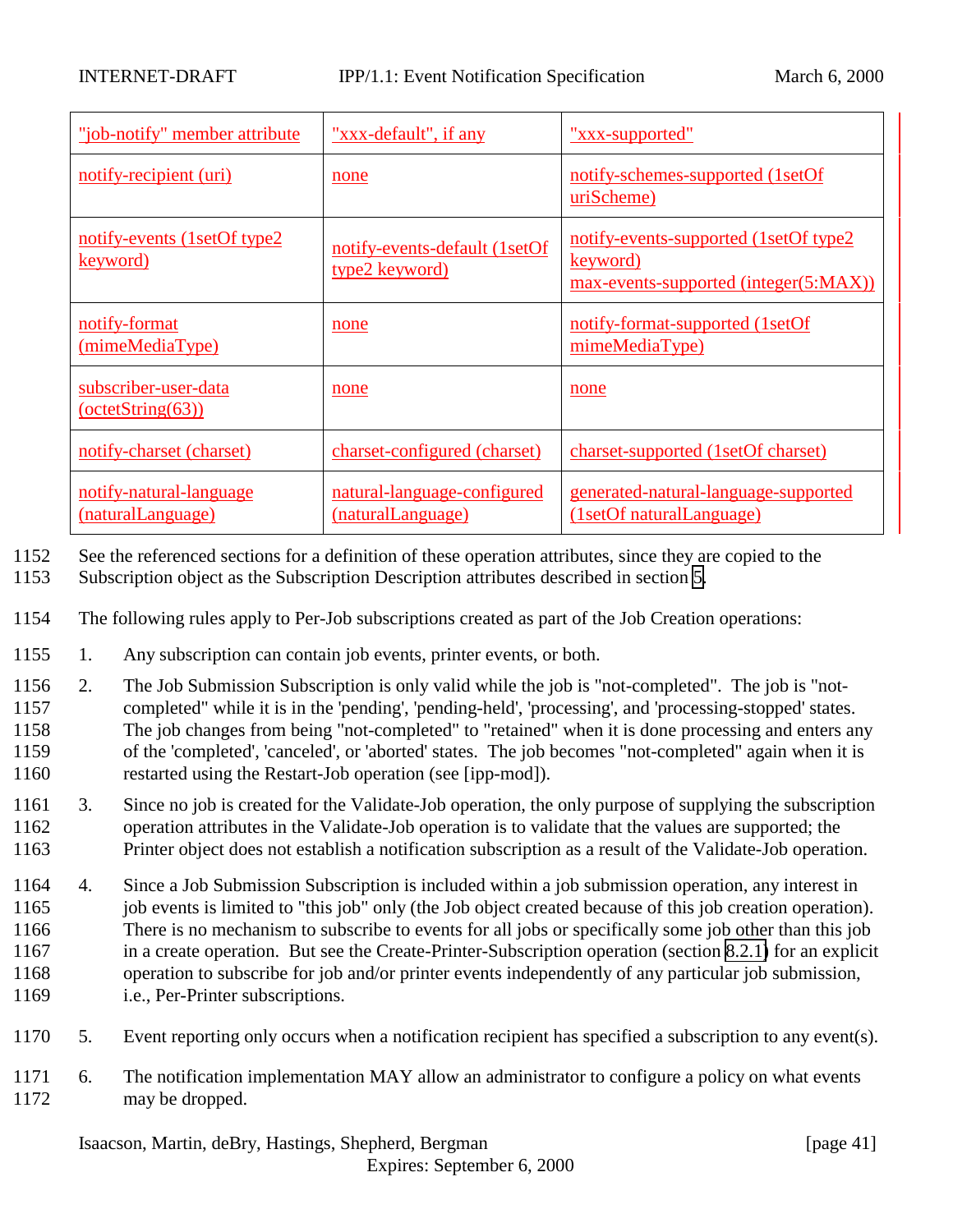- <span id="page-41-0"></span>1173 7. \*\* The client MUST supply the "subscriber-user-data" (octetString(63)) attribute, if the definition of the delivery method specified in the "notify-recipient" attribute REQUIRES the client to supply it.
- 8. If the OPTIONAL "notify-charset" attribute is not supported or the supplied value is not supported, the IPP Printer MUST return the attribute in the Unsupported Attributes Group but still accept the operation, as with all Job create operations. In this case, the Printer MUST use the natural language supplied in the "attributes-charset" Job creation operation attribute, if that natural language value is supported by the Printer, else the Printer object MUST use the Printer's "charset-configured" value. See the Print-Job operation in [ipp-mod].
- 9. If the OPTIONAL "notify-natural-language" attribute is not supported or the supplied value is not supported, the IPP Printer MUST return the attribute in the Unsupported Attributes Group but still accept the operation, as with all Job create operations. In this case, the Printer MUST use the natural language supplied in the "attributes-natural-language" Job creation operation attribute, if that natural language value is supported by the Printer, else the Printer object MUST use the Printer's "natural-language-configured" value. See the Print-Job operation in [ipp-mod].
- 10. If a collection contains other unrecognized, unsupported member attributes and/or conflicting values, the attribute returned in the Unsupported Group is a collection containing the unrecognized, unsupported member attributes, and/or conflicting values. The Printer MUST return the unrecognized member attributes with the out-of-band value of 'unsupported'. The Printer MUST return the unsupported member attributes and conflicting values with their unsupported values. See [ipp-coll].
- 11. If the number of events supplied in the "notify-events" attribute exceeds the Printer's "max-events- supported" attribute, the Printer MUST accept the request with the status code 'successful-ok-ignored- or-substituted-attributes' and return the "job-notify" collection in the Unsupported Attributes Group with only the "job-events" member attribute containing the events that exceed the maximum.
- 12. If the Per-Job subscriptions would exceed the limit of Per-Job subscriptions supported per job as specified by the Printer's "max-job-subscriptions-supported" attribute or would exceed some implementation-defined limit on the total number of Per-Job subscriptions for the Printer (if any), the Printer MUST accept the request with the status code 'successful-ok-ignored-subscriptions', MUST return the "job-notify" attribute in the Unsupported Attributes Group with only the collection value(s) that represent the excess subscriptions that are being ignored, and MUST perform the Job Creation operation (see section [8.1.1\)](#page-39-0), since the job can still be printed.
- 13. If the job is accepted and one or more subscriptions are ignored, the status code returned is 'successful-ok-ignored-subscriptions. This status code is returned even if other job attributes are unsupported or in conflict. That is, if an IPP Printer finds a warning that would allow it to return 'successful-ok-ignored-subscriptions' and either 'successful-ok-ignored-or-substituted-attributes' and/or 'successful-ok-conflicting-attributes', it must return 'successful-ok-ignored-subscriptions'. In other words, the precedence for returning success codes is: 'successful-ok-ignored-subscriptions', 'successful-ok-conflicting-attributes', and 'successful-ok-ignored-or-substituted-attributes'.

# **8.1.2 Create-Job-Subscription operation**

 The OPTIONNAL Create-Job-Subscription operation creates a Per-Job Subscription object . The client can specify one or more job and/or printer events to be delivered as notifications to one Notification Recipient.

Isaacson, Martin, deBry, Hastings, Shepherd, Bergman [page 42]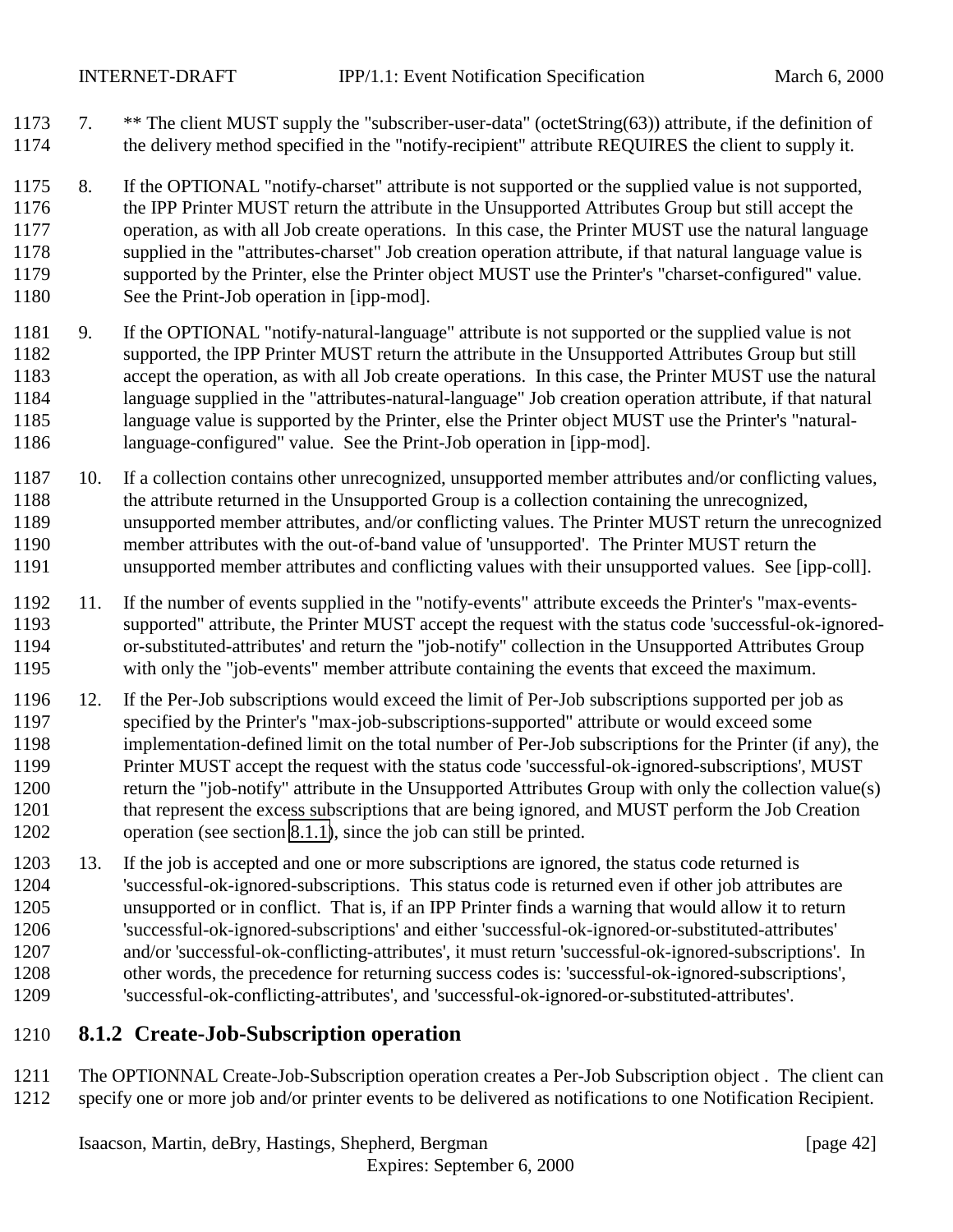1213 For the Per-Job subscription objects, the Job events are for this job only. The printer events are any events

- 1214 generated by that Printer for any job or when no job is involved at all (same as for Per-Job Subscriptions).
- 1215 The Printer returns a subscription id and the length of time for which it has granted a lease for the 1216 subscription.
- 1217 A client can unsubscribe using the Cancel-Subscription operation (section [8.3.4\)](#page-51-0) and the subscription id.

1218 Two Create-Job-Subscription operations with the same events and same Notification Recipient MUST be

- 1219 kept as distinct subscriptions and be assigned distinct subscription ids. A Printer MUST allow such
- 1220 duplicate subscriptions such that Cancel-Subscription doesn't unsubscribe both subscriptions and MUST
- 1221 send the Notifications twice to the Notification Recipient, since the "request-id" is supposed to count
- 1222 monotonically for each Subscription object.
- 1223 If the Printer has a bounded set of concurrent Per-Job subscriptions and the request would exceed that
- 1224 bound, the Printer rejects the operation and returns the 'client-error-too-many-subscriptions' status code.
- 1225 The client SHOULD try again later.
- 1226 Access Rights: To create Per-Job subscription objects, the authenticated user (see [IPP-MOD] section 8.3)
- 1227 performing this operation MUST either be the job owner or have operator or administrator access rights for 1228 the Printer object (see [IPP-MOD] sections 1 and 8.5). Otherwise the IPP object MUST reject the operation
- 1229 and return: the 'client-error-forbidden', 'client-error-not-authenticated', or 'client-error-not-authorized' status code as appropriate.
- code as appropriate.

| Group 1: Operation Attributes                   | Reference | client MUST       | Printer         |
|-------------------------------------------------|-----------|-------------------|-----------------|
|                                                 | [ipp-mod] | supply            | support         |
| "attributes-charset" (charset)                  | 3.1.4.1   | yes               | <b>REQUIRED</b> |
| "attributes-natural-language" (naturalLanguage) | 3.1.4.1   | yes               | <b>REQUIRED</b> |
| "printer-uri" (uri)                             | 3.1.5     | yes               | <b>REQUIRED</b> |
| "job-id" (integer $(1:MAX)$ )                   | 3.1.5     | yes               | <b>REQUIRED</b> |
| "job-uri" (uri)                                 | 3.1.5     | if not "printer-  | <b>REQUIRED</b> |
|                                                 |           | uri" and "job-id" |                 |
| "requesting-user-name" (name(MAX))              | 8.3       | <b>RECOMMEND</b>  | <b>REQUIRED</b> |
|                                                 |           | ED                |                 |

1231 Request: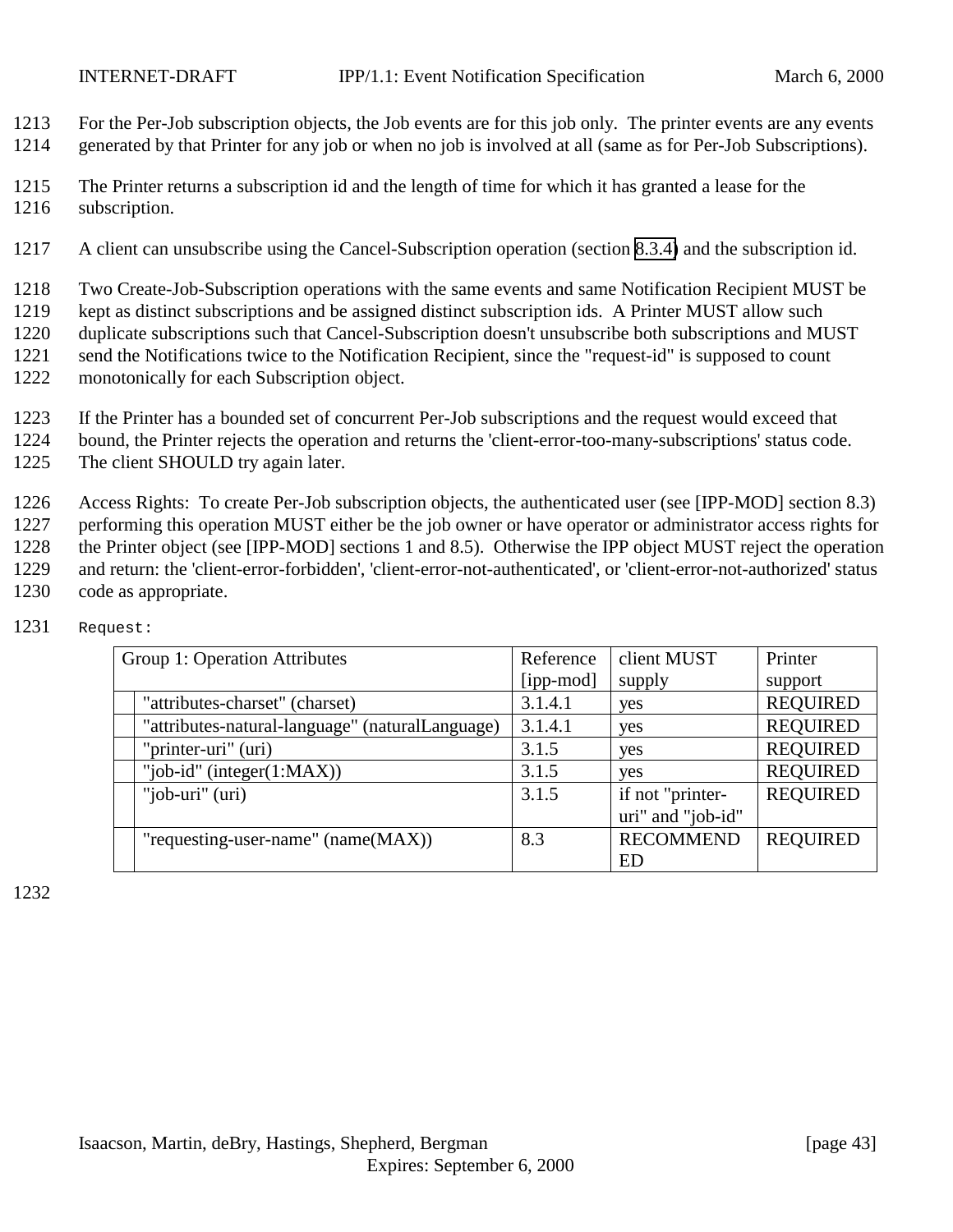| Group 2: Subscription Attributes |                                             | Reference | client MUST     | Printer         |
|----------------------------------|---------------------------------------------|-----------|-----------------|-----------------|
|                                  |                                             |           | supply          | support         |
|                                  | "notify-recipient" (uri)                    | 5.1       | yes             | <b>REQUIRED</b> |
|                                  | "notify-events" (1setOf type2 keyword)      | 5.2       | no              | <b>REQUIRED</b> |
|                                  | "notify-format" (mimeMediaType)             | 5.3       | no              | <b>REQUIRED</b> |
|                                  | "subscriber-user-data" (octetString(63))    | 5.4       | depends on      | <b>REQUIRED</b> |
|                                  |                                             |           | delivery method |                 |
|                                  | "notify-charset" (charset)                  | 5.5       | no              | <b>OPTIONAL</b> |
|                                  | "notify-natural-language" (naturalLanguage) | 5.6       | no              | <b>OPTIONAL</b> |
|                                  | "notify-persistence-requested" (boolean)    | see below | no              | <b>OPTIONAL</b> |

#### 1233 Response:

| Group 1: Operation Attributes |                                                 | Reference [ipp- | <b>REQUIRED</b> |
|-------------------------------|-------------------------------------------------|-----------------|-----------------|
|                               |                                                 | mod]            | in response     |
|                               | "status-code" (type2 enum)                      | 3.1.6.1         | <b>REQUIRED</b> |
|                               | "attributes-charset" (charset)                  | 3.1.4.2         | <b>REQUIRED</b> |
|                               | "attributes-natural-language" (naturalLanguage) | 3.1.4.2         | <b>REQUIRED</b> |
|                               | "status-message" $(text(255))$                  | 3.1.6.2         | <b>OPTIONAL</b> |
|                               | "detailed-status-message" (text(MAX))           | 3.1.6.3         | <b>OPTIONAL</b> |

#### 1234

| Group 2: Unsupported Attributes (see [ipp-mod] section 3.1.7) | <b>REQUIRED</b> |
|---------------------------------------------------------------|-----------------|
|                                                               | if unsupported  |
|                                                               | attributes      |

#### 1235

| Group 3: Subscriptions Attributes      | Reference | <b>REQUIRED</b> |
|----------------------------------------|-----------|-----------------|
|                                        |           | in response     |
| "subscription-id" (integer $(1:MAX)$ ) | 5.8       | <b>REOUIRED</b> |
| "notify-persistence-granted" (boolean) | 5.13      | <b>REQUIRED</b> |

1236 Attribute Notes:

1237 "job-id" (integer(1:MAX)) - the client MUST either (1) supply this attribute, in combination with the 1238 "printer-uri" attribute, in order to create a Per-Job subscription for the Job identified by the "job-id" 1239 value or supply the "job-uri" instead, as with any Job operation:

- 1240 "job-uri" (uri) the client MUST supply this attribute, if the "printer-uri" and "job-id" are not supplied, in 1241 order to identify the Job to which the Per-Job Subscription is being created.
- 1242 "notify-recipient" (uri) the client MUST supply this attribute in order to have a subscription.
- 1243 "notify-event" (1setOf type2 keyword) if the client does not supply this attribute, the Printer populates the 1244 "notify-events" Subscription Description attribute from its "notify-events-default" Printer 1245 Description attribute.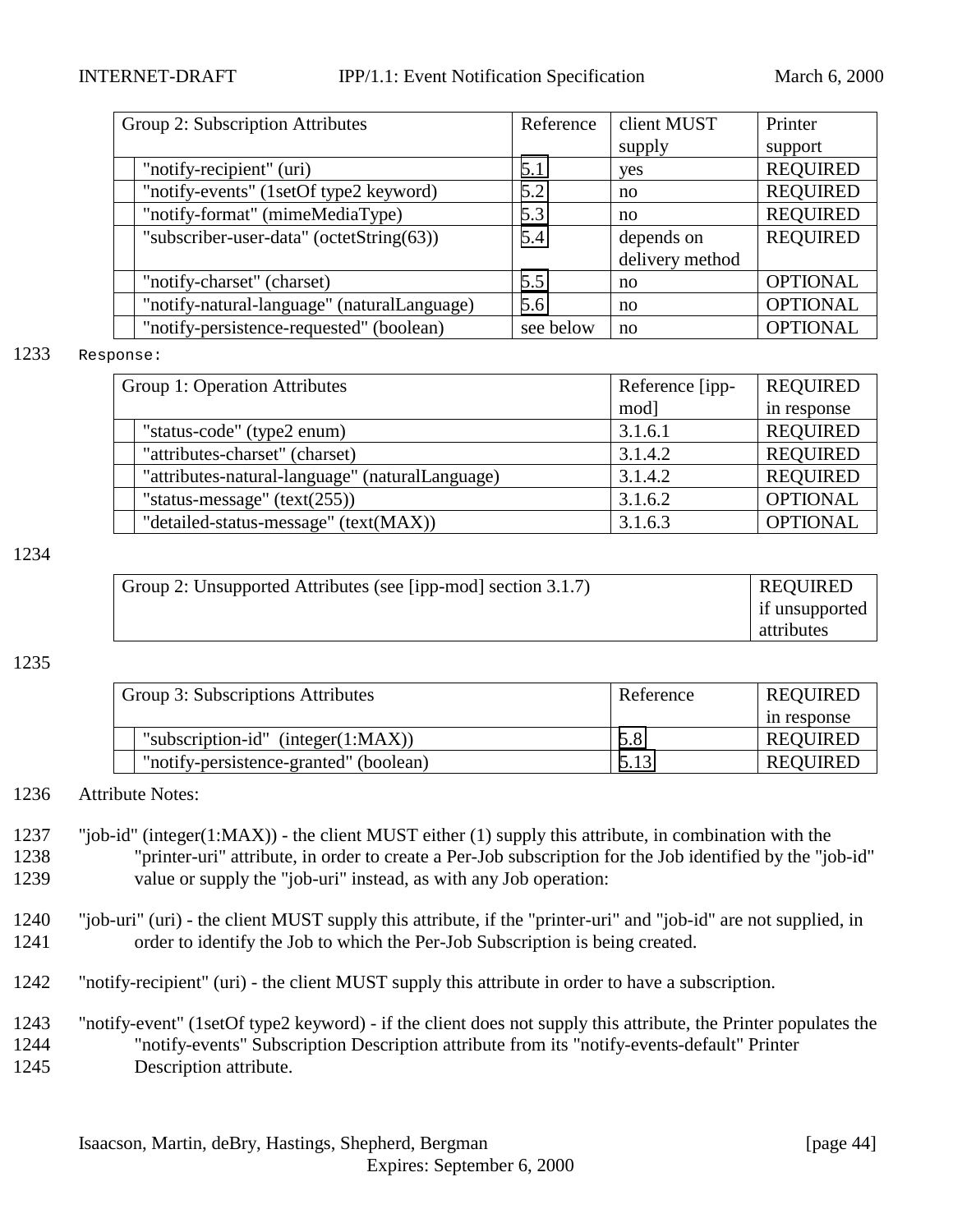<span id="page-44-0"></span>INTERNET-DRAFT IPP/1.1: Event Notification Specification March 6, 2000

| 1246 | "notify-format" (mimeMediaType) - if the client supplies this attribute, the value indicates which Human |
|------|----------------------------------------------------------------------------------------------------------|
| 1247 | Consumable text format is requested for use in the Notification using the delivery method that the       |
| 1248 | client supplies in the "notify-recipient" attribute. If the client does not supply this attribute, the   |
| 1249 | Machine-Consumable form of the delivery method that the client supplies in the "notify-recipient"        |
| 1250 | attribute is used.                                                                                       |

- "subscriber-user-data" (octetString(63)) the client MUST supply this attribute, if the definition of the delivery method specified in the "notify-recipient" attribute REQUIRES the client to supply it.
- "notify-persistence-requested" (boolean) whether or not the Per-Job Subscription is to be persistent, i.e., saved across power cycles. Note: Persistent trap registrations is a client option in SNMPv3 [RFC2573].
- "notify-persistence-granted" (boolean) whether or not this Subscription object instance is persistent. This attribute MUST be returned whether "notify-persistence-requested" is supported or not, so that the client knows which.

# *8.2* **Operations for Per-Printer Subscriptions** *only*

 This section defines the operation requests and responses associated with the Per-Printer subscription and its Subscription object.

# **8.2.1 Create-Printer-Subscription operation**

- The REQUIRED Create-Printer-Subscription operation creates a Per-Printer Subscription object . The client can specify one or more job and/or printer events to be delivered as notifications to one Notification Recipient. For the Per-Printer subscription objects, the job events are for any job submitted to the Printer. The printer events are any events generated by that Printer for any job or when no job is involved at all.
- The Printer returns a subscription id and the time at which the subscription lease expires (which may be earlier or later than the client requested).
- The client MUST renew the Per-Printer subscription using the Renew-Subscription operation (see section
- [8.3.3\)](#page-50-0) before the lease runs out in order to maintain the subscription. A client can unsubscribe using the
- Cancel-Subscription operation (section [8.3.4\)](#page-51-0) and the subscription id.
- Two Create-Printer-Subscription operations with the same events and same Notification Recipient MUST
- be kept as distinct subscriptions and be assigned distinct subscription ids. A Printer MUST allow such
- duplicate subscriptions such that Cancel-Subscription doesn't unsubscribe both subscriptions and MUST
- send the Notifications twice to the Notification Recipient, since the "request-id" is supposed to count
- monotonically for each subscription.
- If the Printer has a bounded set of concurrent Per-Printer subscriptions and the request would exceed that
- bound, the Printer rejects the operation and returns the 'client-error-too-many-subscriptions' status code.
- 1279 The client SHOULD try again later.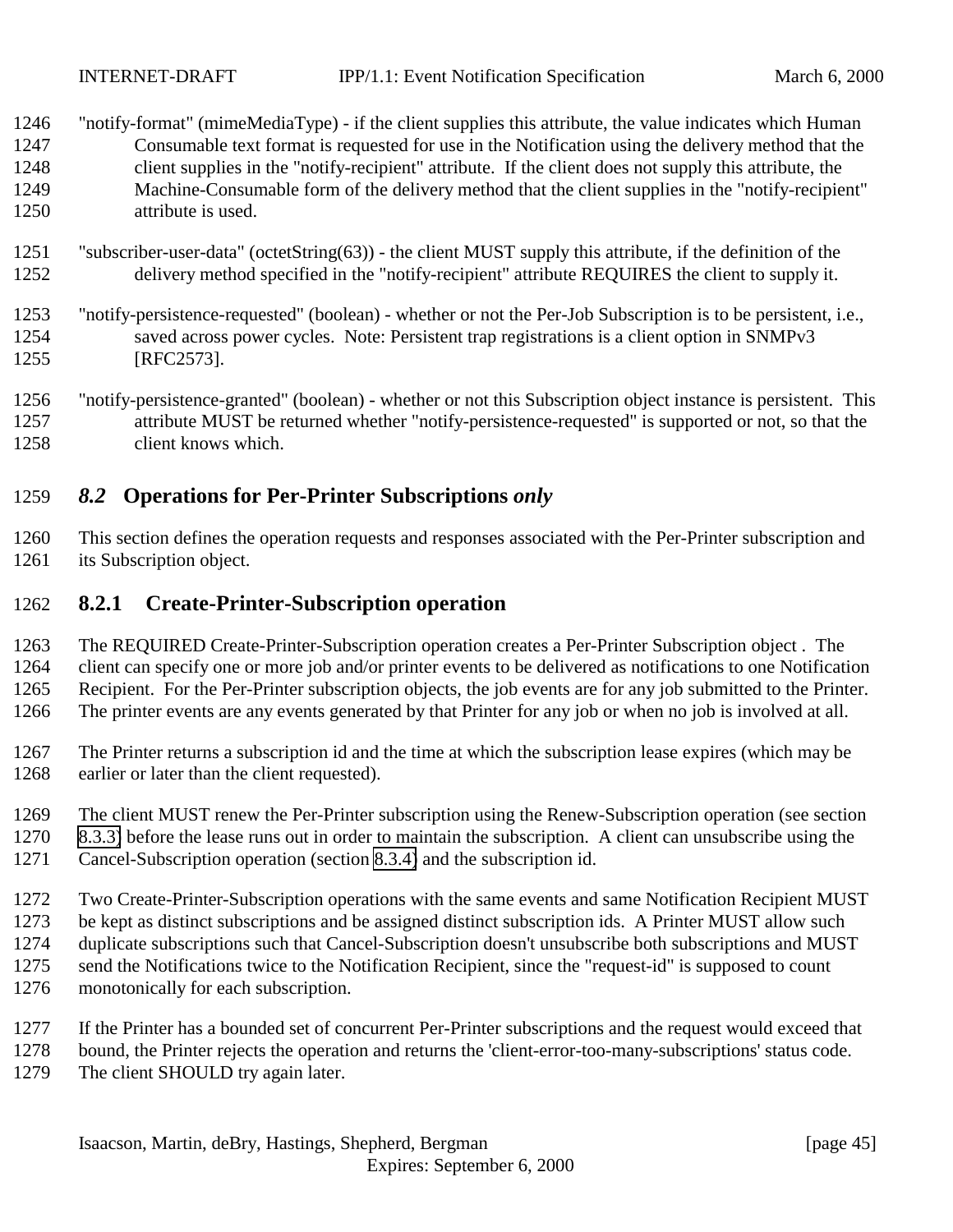1280 Access Rights: To create Per-Printer subscription objects, the authenticated user performing this operation

1281 MUST have Per-Printer subscription rights for this Printer. Otherwise the IPP object MUST reject the

1282 operation and return: the 'client-error-forbidden', 'client-error-not-authenticated', or 'client-error-not-

1283 authorized' status code as appropriate.

### 1284 Request:

| Group 1: Operation Attributes |                                                 | Reference | client MUST    | Printer         |
|-------------------------------|-------------------------------------------------|-----------|----------------|-----------------|
|                               |                                                 | [ipp-mod] | supply         | support         |
|                               | "attributes-charset" (charset)                  | 3.1.4.1   | yes            | <b>REQUIRED</b> |
|                               | "attributes-natural-language" (naturalLanguage) | 3.1.4.1   | yes            | <b>REQUIRED</b> |
|                               | "printer-uri" (uri)                             | 3.1.5     | yes            | <b>REQUIRED</b> |
|                               | "requesting-user-name" (name(MAX))              | 8.3       | <b>RECOMME</b> | <b>REQUIRED</b> |
|                               |                                                 |           | <b>NDED</b>    |                 |

#### 1285

| Group 2: Subscription Attributes               | Reference | client MUST  | Printer         |
|------------------------------------------------|-----------|--------------|-----------------|
|                                                |           | supply       | support         |
| "notify-recipient" (uri)                       | 5.1       | yes          | <b>REQUIRED</b> |
| "notify-events" (1setOf type2 keyword)         | 5.2       | no           | <b>REQUIRED</b> |
| "notify-format" (mimeMediaType)                | 5.3       | no           | <b>REQUIRED</b> |
| "subscriber-user-data" (octetString(63))       | 5.4       | depends on   | <b>REQUIRED</b> |
|                                                |           | the delivery |                 |
|                                                |           | method       |                 |
| "notify-charset" (charset)                     | 5.5       | no           | <b>OPTIONAL</b> |
| "notify-natural-language" (naturalLanguage)    | 5.6       | no           | <b>OPTIONAL</b> |
| "notify-lease-time-requested" (integer(0:MAX)) | see below | no           | <b>REQUIRED</b> |
| "notify-persistence-requested" (boolean)       | see below | no           | <b>OPTIONAL</b> |

#### 1286 Response:

| Group 1: Operation Attributes |                                                 | Reference | <b>REQUIRED</b> |
|-------------------------------|-------------------------------------------------|-----------|-----------------|
|                               |                                                 |           | in response     |
|                               | "status-code" (type2 enum)                      | 3.1.6.1   | <b>REQUIRED</b> |
|                               | "attributes-charset" (charset)                  | 3.1.4.2   | <b>REQUIRED</b> |
|                               | "attributes-natural-language" (naturalLanguage) | 3.1.4.2   | <b>REQUIRED</b> |
|                               | "status-message" $(text(255))$                  | 3.1.6.2   | <b>OPTIONAL</b> |
|                               | "detailed-status-message" (text(MAX))           | 3.1.6.3   | <b>OPTIONAL</b> |

#### 1287

| Group 2: Unsupported Attributes (see [ipp-mod] section 3.1.7) | <b>REQUIRED</b> |
|---------------------------------------------------------------|-----------------|
|                                                               | if unsupported  |
|                                                               | attributes      |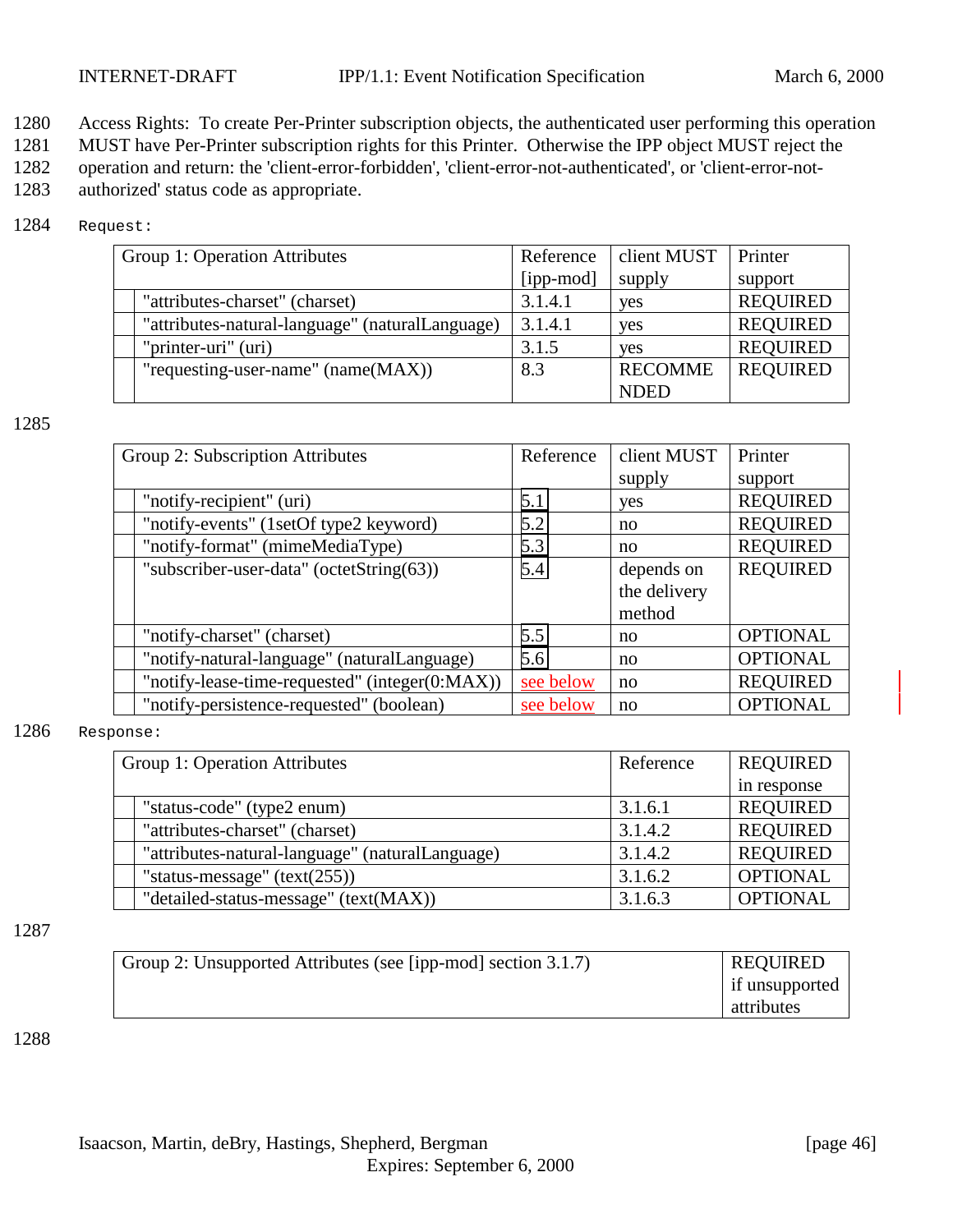| Group 3: Subscription Attributes                | Reference | <b>REQUIRED</b> |
|-------------------------------------------------|-----------|-----------------|
|                                                 |           | in response     |
| "subscription-id" (integer $(1:MAX)$ )          | 5.8       | <b>REQUIRED</b> |
| "notify-lease-expiration-time" (integer(0:MAX)) | 5.9       | <b>REQUIRED</b> |
| "notify-server-up-time" (integer(1:MAX))        | 5.12      | <b>REQUIRED</b> |
| "notify-persistence-granted" (boolean)          | 5.13      | <b>REQUIRED</b> |

Attribute Notes:

- "notify-recipient" (uri) the client MUST supply this attribute in order to have a subscription.
- "notify-lease-time-requested" (integer(0:MAX) the number of seconds requested for the subscription lease. A value of 0 indicates a request that the Per-Printer Subscription lease never expire. Supplying a 0 value MAY require authentication in order to be used, if 0 is supported at all. If the client does not supply this attribute, the Printer uses its "notify-lease-time-default" Printer Description attribute value (see section [6.9\)](#page-31-0).
- "notify-event" (1setOf type2 keyword) if the client does not supply this attribute, the Printer populates the "notify-events" Subscription Description attribute from its "notify-events-default" Printer Description attribute.
- "notify-format" (mimeMediaType) if the client supplies this attribute, the value indicates which Human Consumable text format is requested for use in the Notification using the delivery method that the client supplies in the "notify-recipient" attribute. If the client does not supply this attribute, the Machine-Consumable form of the delivery method that the client supplies in the "notify-recipient" attribute is used.
- "subscriber-user-data" (octetString(63)) the client MUST supply this attribute, if the definition of the delivery method specified in the "notify-recipient" attribute REQUIRES the client to supply it.
- "notify-persistence-requested" (boolean) whether or not the Per-Printer Subscription is to be persistent, i.e., saved across power cycles. Note: Persistent trap registrations is a client option in SNMPv3 [RFC2573].
- "notify-lease-expiration-time" (integer(0:MAX)) The Printer object MUST return this attribute which is the time in the future at which the subscription lease will expire, i.e., the "printer-up-time" value (in 1311 time ticks - see [ipp-mod] section 4.4.29) at which the Printer will delete the Subscription. A value of 0 indicates that the lease subscription will never expire.
- "notify-server-up-time" (integer(1:MAX)) The Printer object MUST return this attribute which is an alias for the Printer's "printer-up-time" Printer Description attribute. The client subtracts this value from the "notify-lease-expiration-time" value returned in order to determine the number of second in the future that the subscription will expire. This computed value may be less than the requester requested in the "notify-lease-time-requested" if it was greater than the MAX supported or more than the requester requested if it was less than the MIN supported, as indicated in the Printer's "notify-lease-time-supported" (rangeOfInteger(0:MAX)) attribute (see section [6.8\)](#page-31-0).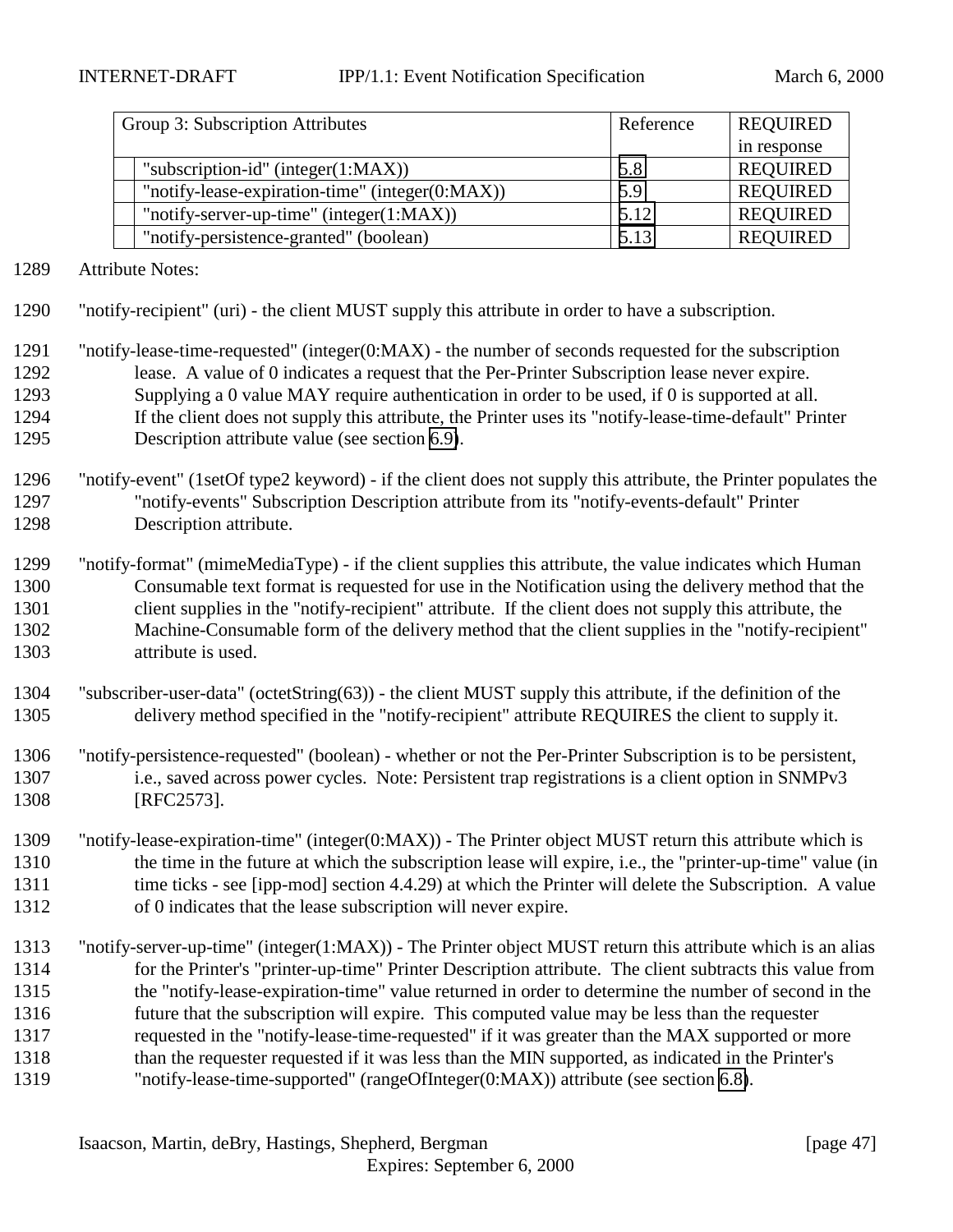- <span id="page-47-0"></span>1320 "notify-persistence-granted" - whether or not this Subscription object instance is persistent. This attribute 1321 MUST be returned whether "notify-persistence-requested" is supported or not, so that the client 1322 knows which.
- 1323

# 1324 **8.3 Common Operations for Per-Job and Per-Printer Subscriptions**

1325 This section defines the operations that are common to both Per-Job and Per-Printer subscriptions.

# 1326 **8.3.1 Get-Subscription-Attributes operation**

- 1327 The REQUIRED Get-Subscription-Attributes returns the requested attributes of the identified Subscription 1328 object. See section [5.](#page-18-0)
- 1329 Request:

| Group 1: Operation Attributes |           | Reference   client MUST   Printer |         |
|-------------------------------|-----------|-----------------------------------|---------|
|                               | [ipp-mod] | supply                            | support |

#### 1330

| "attributes-charset" (charset)                  | 3.1.4.1 | <b>ves</b>     | <b>REQUIRED</b> |
|-------------------------------------------------|---------|----------------|-----------------|
| "attributes-natural-language" (naturalLanguage) | 3.1.4.1 | <b>ves</b>     | <b>REQUIRED</b> |
| "printer-uri" (uri)                             | 3.1.5   | <b>ves</b>     | <b>REQUIRED</b> |
| "requesting-user-name" $(name(MAX))$            | 8.3     | <b>RECOMME</b> | <b>RECOMME</b>  |
|                                                 |         | <b>NDED</b>    | <b>NDED</b>     |

#### 1331

| Group 2: Subscription Attributes              | Reference | client MUST<br>supply | Printer<br>support |
|-----------------------------------------------|-----------|-----------------------|--------------------|
| "subscription-id" (integer $(1:MAX)$ )        | 5.8       | <b>ves</b>            | <b>REQUIRED</b>    |
| "requested-attributes" (1setOf type2 keyword) | see below | no                    | <b>REQUIRED</b>    |

#### 1332 Response:

| Group 1: Operation Attributes                   | Reference | <b>REQUIRED</b> |
|-------------------------------------------------|-----------|-----------------|
|                                                 | [ipp-mod] | in response     |
| "status-code" (type2 enum)                      | 3.1.6.1   | <b>REQUIRED</b> |
| "attributes-charset" (charset)                  | 3.1.4.2   | <b>REQUIRED</b> |
| "attributes-natural-language" (naturalLanguage) | 3.1.4.2   | <b>REQUIRED</b> |
| "status-message" $(text(255))$                  | 3.1.6.2   | <b>OPTIONAL</b> |
| "detailed-status-message (text(MAX))            | 3.1.6.3   | <b>OPTIONAL</b> |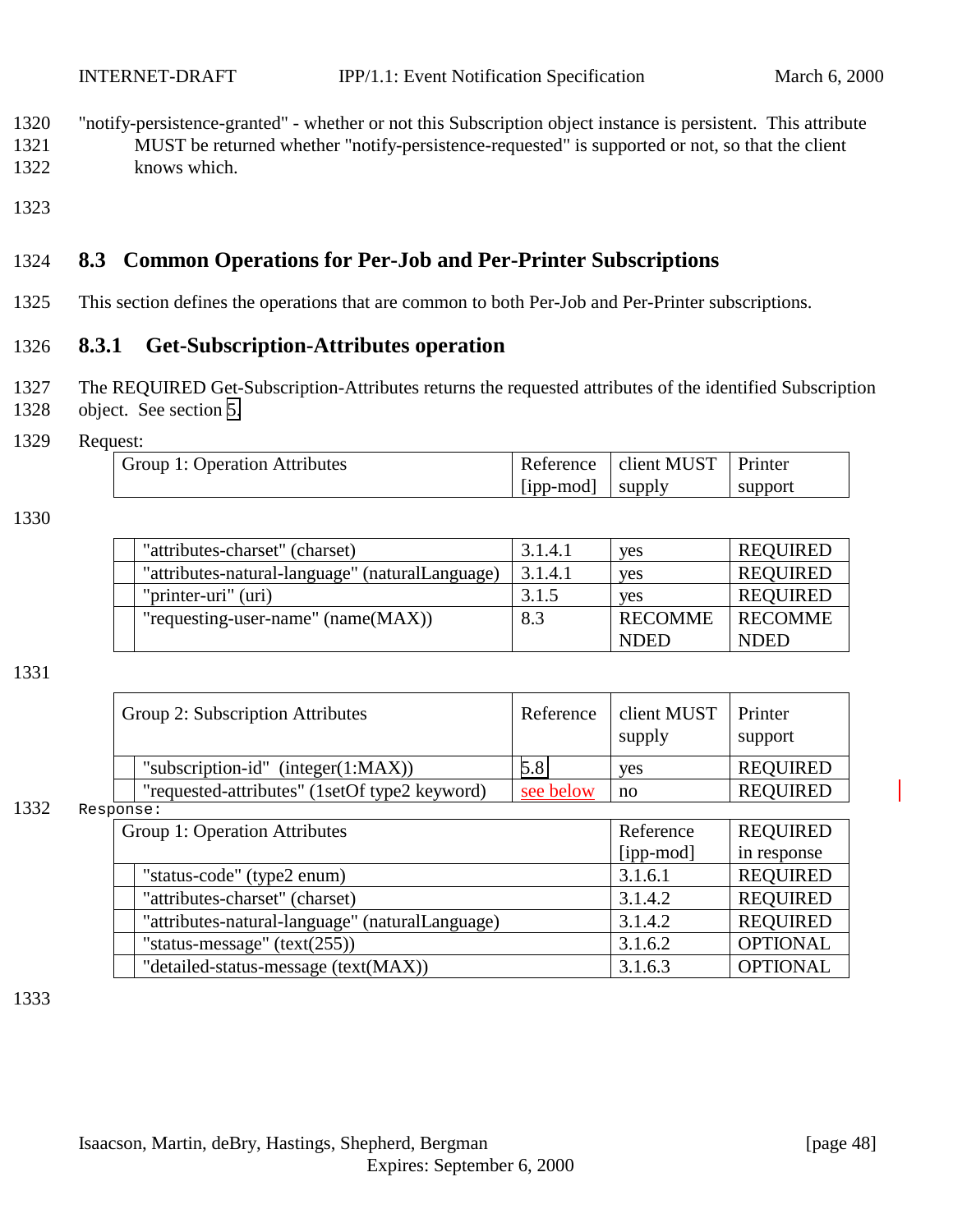<span id="page-48-0"></span>

| Group 2: Unsupported Attributes (see [ipp-mod] section 3.1.7) | <b>REQUIRED</b> |
|---------------------------------------------------------------|-----------------|
|                                                               | if unsupported  |
|                                                               | attributes      |

| Group 3: $\lt$ the requested Subscription object attributes > | <b>REQUIRED</b> |
|---------------------------------------------------------------|-----------------|
|---------------------------------------------------------------|-----------------|

1335 This operation is similar to the Get-Printer-Attributes operation.

- 1336 "requested-attributes" (1setOf keyword): The client OPTIONALLY supplies this attribute. The Printer 1337 object MUST support this attribute. It is a set of Subscription attribute names and/or the 'all' 1338 attribute group name in whose values the requester is interested. This set of attributes is returned for 1339 each Job object that is returned. If the client does not supply this attribute, the Printer MUST 1340 respond as if the client had supplied this attribute with the value: 'all'.
- 1341 If the client omits the "requested-attributes" operation attribute, the Printer MUST respond as if the client 1342 had supplied the 'all' value, i.e., return all of the attributes supported for the Subscription object.

# 1343 **8.3.2 Get-Subscriptions operation**

1344 The REQUIRED Get-Subscriptions operation returns the requested attributes of the Subscription objects 1345 (see section [5\)](#page-18-0).

1346 Request:

| Group 1: Operation Attributes                   | Reference | client MUST     | Printer         |
|-------------------------------------------------|-----------|-----------------|-----------------|
|                                                 | [ipp-mod] | supply          | support         |
| "attributes-charset" (charset)                  | 3.1.4.1   | yes             | <b>REQUIRED</b> |
| "attributes-natural-language" (naturalLanguage) | 3.1.4.1   | yes             | <b>REQUIRED</b> |
| "printer-uri" (uri)                             | 3.1.5     | yes             | <b>REQUIRED</b> |
| "job-id" (integer $(1:MAX)$ )                   | 3.1.5     | yes, if Per-    | <b>REQUIRED</b> |
|                                                 |           | Job             |                 |
|                                                 |           | Subscription    |                 |
| "requesting-user-name" (name(MAX))              | 8.3       | <b>RECOMME</b>  | <b>RECOMME</b>  |
|                                                 |           | <b>NTED</b>     | <b>NDED</b>     |
| "limit" (integer $(1:MAX)$ )                    | see below | <b>OPTIONAL</b> | <b>REQUIRED</b> |
| "requested-attributes" (1setOf type2 keyword)   | see below | <b>OPTIONAL</b> | <b>REQUIRED</b> |
| "my-subscriptions" (boolean)                    | see below | <b>OPTIONAL</b> | <b>REQUIRED</b> |

1347 Response:

| Group 1: Operation Attributes                   | Reference | <b>REQUIRED</b> |
|-------------------------------------------------|-----------|-----------------|
|                                                 | [ipp-mod] | in response     |
| "status-code" (type2 enum)                      | 3.1.6.1   | <b>REQUIRED</b> |
| "attributes-charset" (charset)                  | 3.1.4.2   | <b>REQUIRED</b> |
| "attributes-natural-language" (naturalLanguage) | 3.1.4.2   | <b>REQUIRED</b> |
| "status-message" (text)                         | 3.1.6.2   | <b>OPTIONAL</b> |
| "detailed-status-message" (text(MAX))           | 3.1.6.3   | <b>OPTIONAL</b> |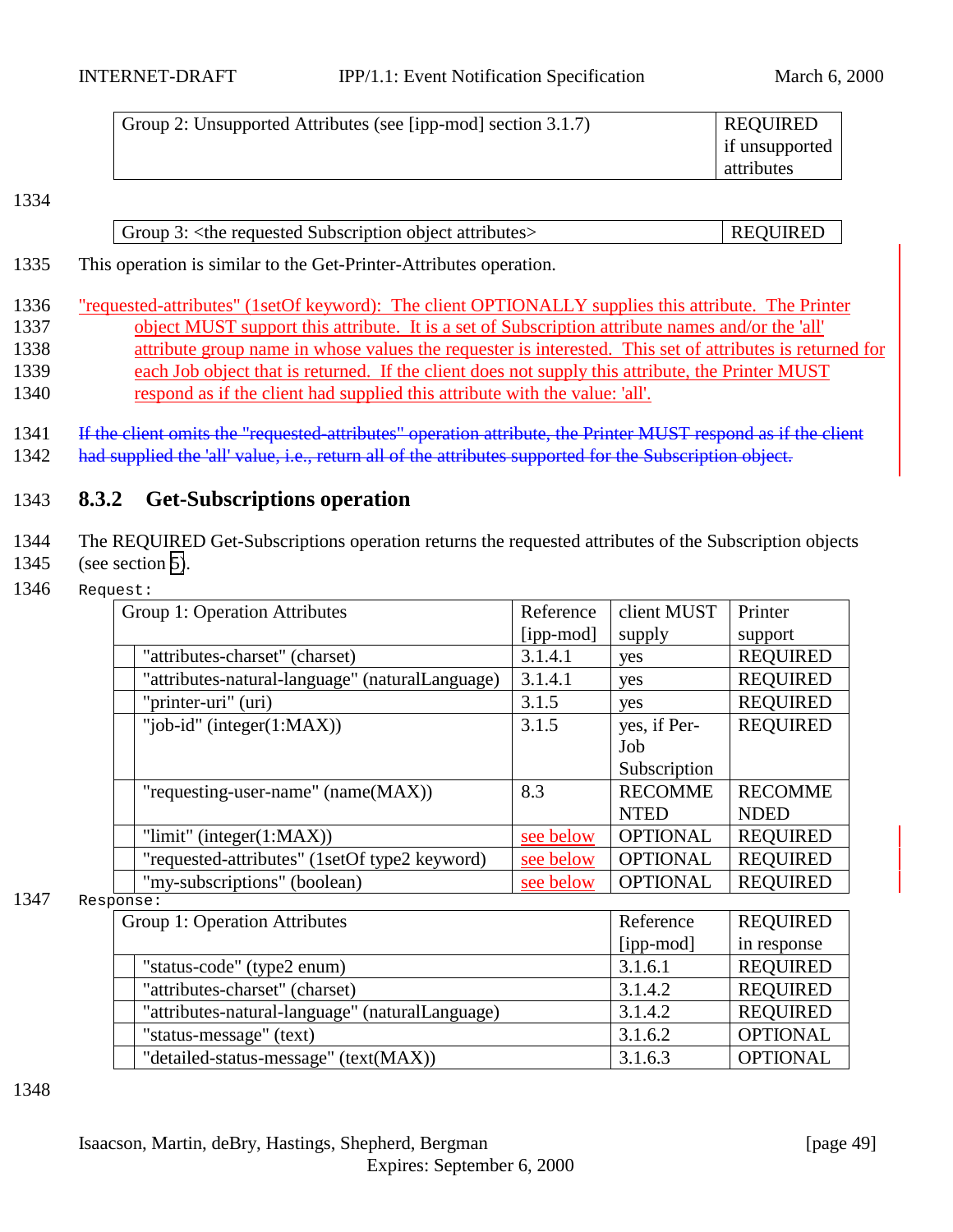| Group 2: Unsupported Attributes (see [ipp-mod] section 3.1.7) | <b>REQUIRED</b> |
|---------------------------------------------------------------|-----------------|
|                                                               | if unsupported  |
|                                                               | attributes      |

| Group 3 to N: < the requested Subscription Attributes for each | see below | REQUIRED |
|----------------------------------------------------------------|-----------|----------|
| Subscription object in a separate group                        |           |          |

Attribute Notes:

 This operation is similar to the Get-Jobs operation (see [ipp-mod]). If the client wants any attributes returned, including the "subscription-id", it must include the attribute keyword name in the "requested- attributes" operation attribute. If the "requested-attributes" operation attribute is omitted, the Printer MUST respond as if the client supplied the value: 'subscription-id'.

- "job-id" (integer(1:MAX)) If the client supplies this attribute, all of the Per-Job Subscription objects for the identified job are candidates for return. It this attribute is omitted, all of the Per-Printer Subscription objects are candidates for return.
- "limit" (integer(1:MAX)): The client OPTIONALLY supplies this attribute. The Printer object MUST support this attribute. It is an integer value that determines the maximum number of Subscription objects that a client will receive from the Printer even if "my-subscriptions" constrain which subscriptions are returned. The limit is a "stateless limit" in that if the value supplied by the client is 'N', then only the first 'N' Subscriptions are returned in the Get-Subscriptions Response. There is no mechanism to allow for the next 'M' Subscriptions after the first 'N' Subscriptions. If the client does not supply this attribute, the Printer object responds with all applicable Subscriptions.
- "requested-attributes" (1setOf keyword): The client OPTIONALLY supplies this attribute. The Printer object MUST support this attribute. It is a set of Subscription attribute names and/or the 'all' attribute group name in whose values the requester is interested. This set of attributes is returned for each Job object that is returned. If the client does not supply this attribute, the Printer MUST respond as if the client had supplied this attribute with the value: 'all'.
- "my-subscriptions" (boolean): The client OPTIONALLY supplies this attribute. The Printer object MUST support this attribute. It indicates whether Subscriptions from all users or just the Subscriptions submitted by the requesting user of this request MUST be returned by the Printer object. If the 1374 client does not supply this attribute, the Printer object MUST respond as if the client had supplied the attribute with a value of 'false', i.e., Subscriptions from all users. The means for authenticating the requesting user and matching the Subscription objects is the same as for jobs as described in [ipp-mod] section 8.
- Groups 3 to N: Subscription Object Attributes: The Printer object responds with one set of Subscription Object Attributes for each returned Subscription object. The Printer object ignores (does not respond with) any requested attribute or value which is not supported or which is restricted by the security policy in force, including whether the requesting user is the user that created the Subscription object (subscribing user) or not (see [ipp-mod] section 8).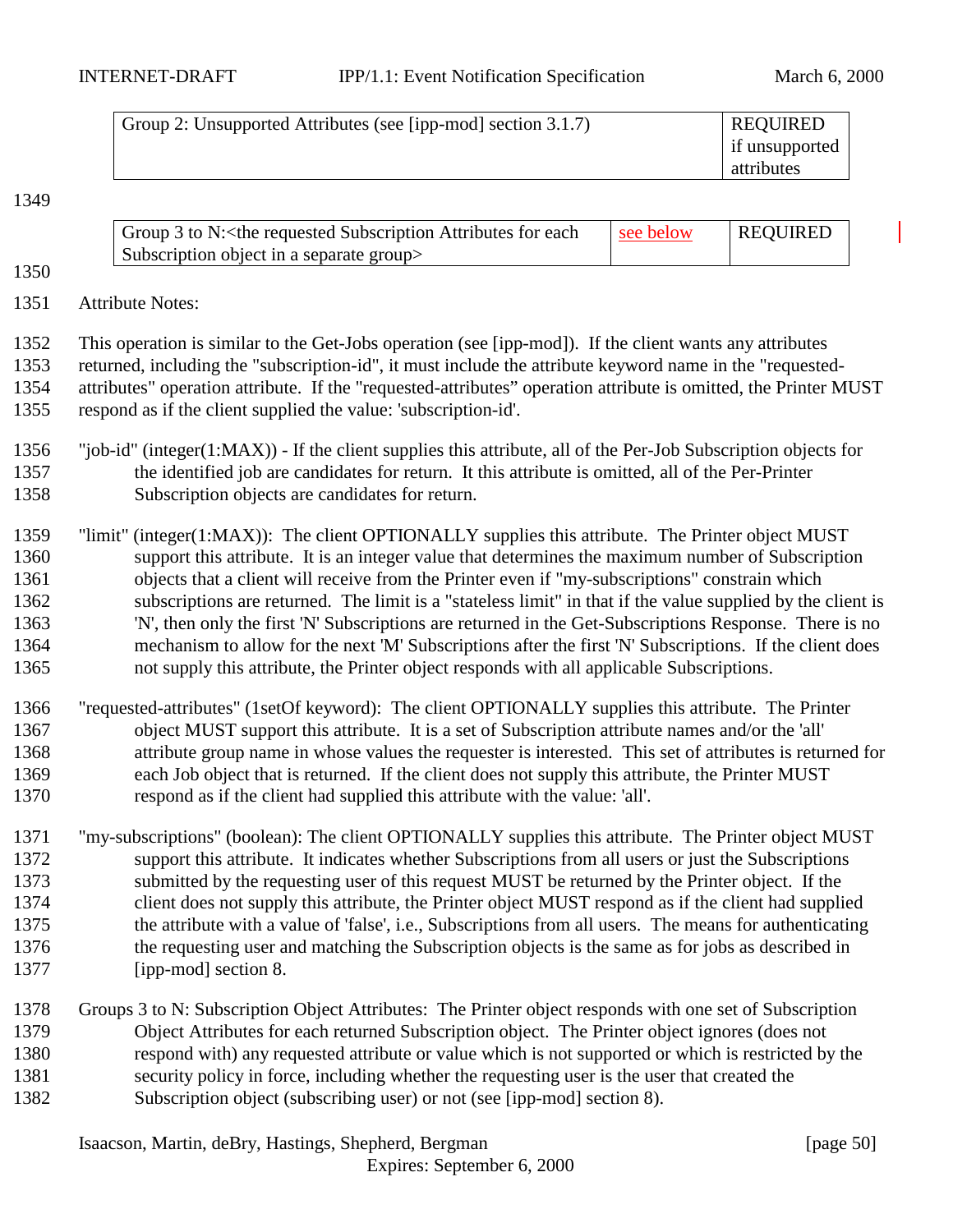# <span id="page-50-0"></span>1383 **8.3.3 Renew-Subscription operation**

1384 The REQUIRED Renew-Subscription operation permits a client to request the IPP Printer to extend the

1385 lease on a Subscription object instance. There is no way to renew a Per-Job subscription, since they are

1386 automatically canceled after the job completes and no longer has any documents, i.e., the job is no longer 1387 retained (see [ipp-mod] section 4.3.7.2). If the requested subscription object is a Per-Job subscription, the

1388 Printer MUST grant an infinite lease by returning a 0 value for the "notify-lease-expiration-time".

1389 *Access Rights*: The authenticated user (see [IPP-MOD] section 8.3) performing this operation MUST either

1390 be the owner of the Subscription object or have operator or administrator access rights for the Printer object 1391 (see [IPP-MOD] sections 1 and 8.5). Otherwise the IPP object MUST reject the operation and return: the

1392 'client-error-forbidden', 'client-error-not-authenticated', or 'client-error-not-authorized' status code as

1393 appropriate.

| 1394 | Request: |
|------|----------|
|------|----------|

| Group 1: Operation Attributes                   | Reference | client MUST    | Printer         |
|-------------------------------------------------|-----------|----------------|-----------------|
|                                                 | [ipp-mod] | supply         | support         |
| "attributes-charset" (charset)                  | 3.1.4.1   | yes            | <b>REQUIRED</b> |
| "attributes-natural-language" (naturalLanguage) | 3.1.4.1   | yes            | <b>REQUIRED</b> |
| "printer-uri" (uri)                             | 3.1.5     | <b>ves</b>     | <b>REQUIRED</b> |
| "requesting-user-name" $(name(MAX))$            | 8.3       | <b>RECOMME</b> | <b>RECOMME</b>  |
|                                                 |           | <b>NDED</b>    | <b>NDED</b>     |

1395

| Group 2: Subscription Attributes |                                                    | Reference | client MUST Printer |                 |
|----------------------------------|----------------------------------------------------|-----------|---------------------|-----------------|
|                                  |                                                    |           | supply              | support         |
|                                  | "subscription-id" (integer $(1:MAX)$ )             | 5.8       | <b>ves</b>          | <b>REQUIRED</b> |
|                                  | "notify-lease-time-requested" (integer $(0:MAX)$ ) | see below | $\mathbf{n}$        | <b>REQUIRED</b> |

#### 1396 Response:

| Group 1: Operation Attributes |                                                 | Reference | <b>REQUIRED</b> |
|-------------------------------|-------------------------------------------------|-----------|-----------------|
|                               |                                                 | [ipp-mod] | in response     |
|                               | "status-code" (type2 enum)                      | 3.1.6.1   | <b>REQUIRED</b> |
|                               | "attributes-charset" (charset)                  | 3.1.4.2   | <b>REQUIRED</b> |
|                               | "attributes-natural-language" (naturalLanguage) | 3.1.4.2   | <b>REQUIRED</b> |
|                               | "status-message" $(text(255))$                  | 3.1.6.2   | <b>OPTIONAL</b> |
|                               | "detailed-status-message" (text(MAX))           | 3.1.6.3   | <b>OPTIONAL</b> |

#### 1397

| Group 2: Unsupported Attributes (see [ipp-mod] section 3.1.7) | <b>REQUIRED</b> |
|---------------------------------------------------------------|-----------------|
|                                                               | if unsupported  |
|                                                               | attributes      |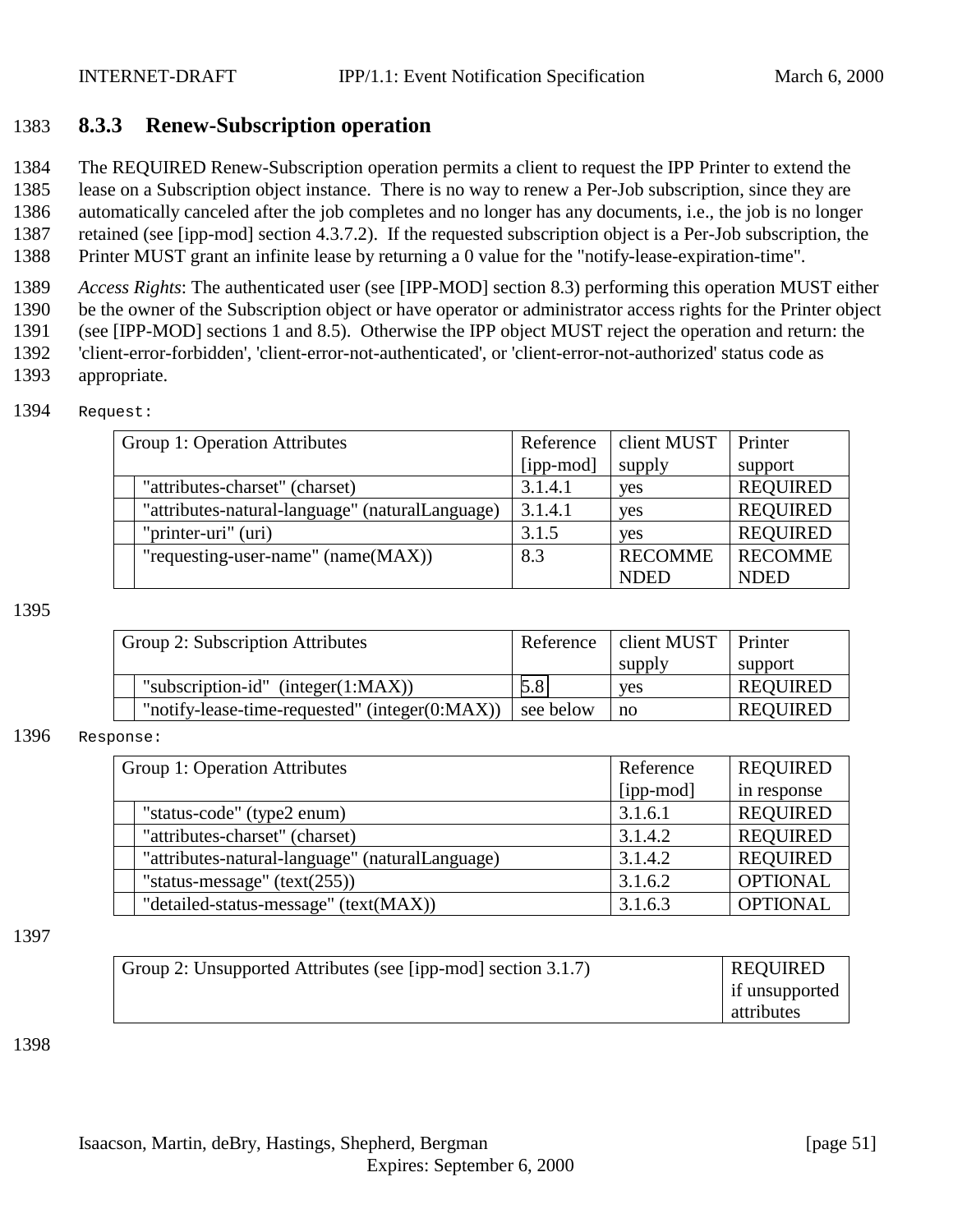<span id="page-51-0"></span>

| Group 3: Subscriptions Attributes                   | Reference | <b>REQUIRED</b> |
|-----------------------------------------------------|-----------|-----------------|
|                                                     |           | in response     |
| "notify-lease-expiration-time" (integer $(0:MAX)$ ) | 5.9       | REQUIRED        |
| "notify-server-up-time" (integer $(1:MAX)$ )        | 5.12      | <b>REQUIRED</b> |

- Attribute Notes:
- "notify-lease-time-requested" (integer(0:MAX) the number of seconds requested for the Per-Printer subscription lease. Same as Create-Printer-Subscriptions (see section [8.2.1\)](#page-44-0).
- "notify-lease-expiration-time" the time in the future when the subscription will expire. Same as for the Create-Printer-Subscription operation (see section [8.2.1\)](#page-44-0).
- "notify-server-up-time" the Printer object MUST return this attribute which is an alias for the Printer's "printer-up-time" Printer Description attribute. The client subtracts this value from the "notify- lease-expiration-time" value returned in order to determine the number of second in the future that the subscription will expire (see further explanation in section [8.2.1\)](#page-44-0).
- Note: There is no way to change any of the Subscription object attributes, except the "notify-lease-
- expiration-time" attribute (using the Renew-Subscription operation). In order to change other attributes, a
- client can create a new Subscription object and then use the Cancel-Subscription operation to cancel the old
- one (or do this in the other order, in case there is a limit on the number of Subscription object instances, as
- long as a short window with no Notifications is ok).
- Note: There is no need to renew a Per-Job Subscription, since it is effectively the time that the Job is active (see section [8.1\)](#page-38-0).

# **8.3.4 Cancel-Subscription operation**

- The REQUIRED Cancel- Subscription operation allows a client to remove a Subscription object. No more Notifications are delivered for that Subscription. Once performed, there is no way to use that Subscription in the future. Subscription-ids should not be reused immediately, so that a stale reference situation is not created. Same as for Cancel-Job and job-ids.
- *Access Rights*: The authenticated user (see [IPP-MOD] section 8.3) performing this operation MUST either be the owner of the Subscription object or have operator or administrator access rights for the Printer object (see [IPP-MOD] sections 1 and 8.5). Otherwise the IPP object MUST reject the operation and return: the 'client-error-forbidden', 'client-error-not-authenticated', or 'client-error-not-authorized' status code as
- appropriate.
- Request: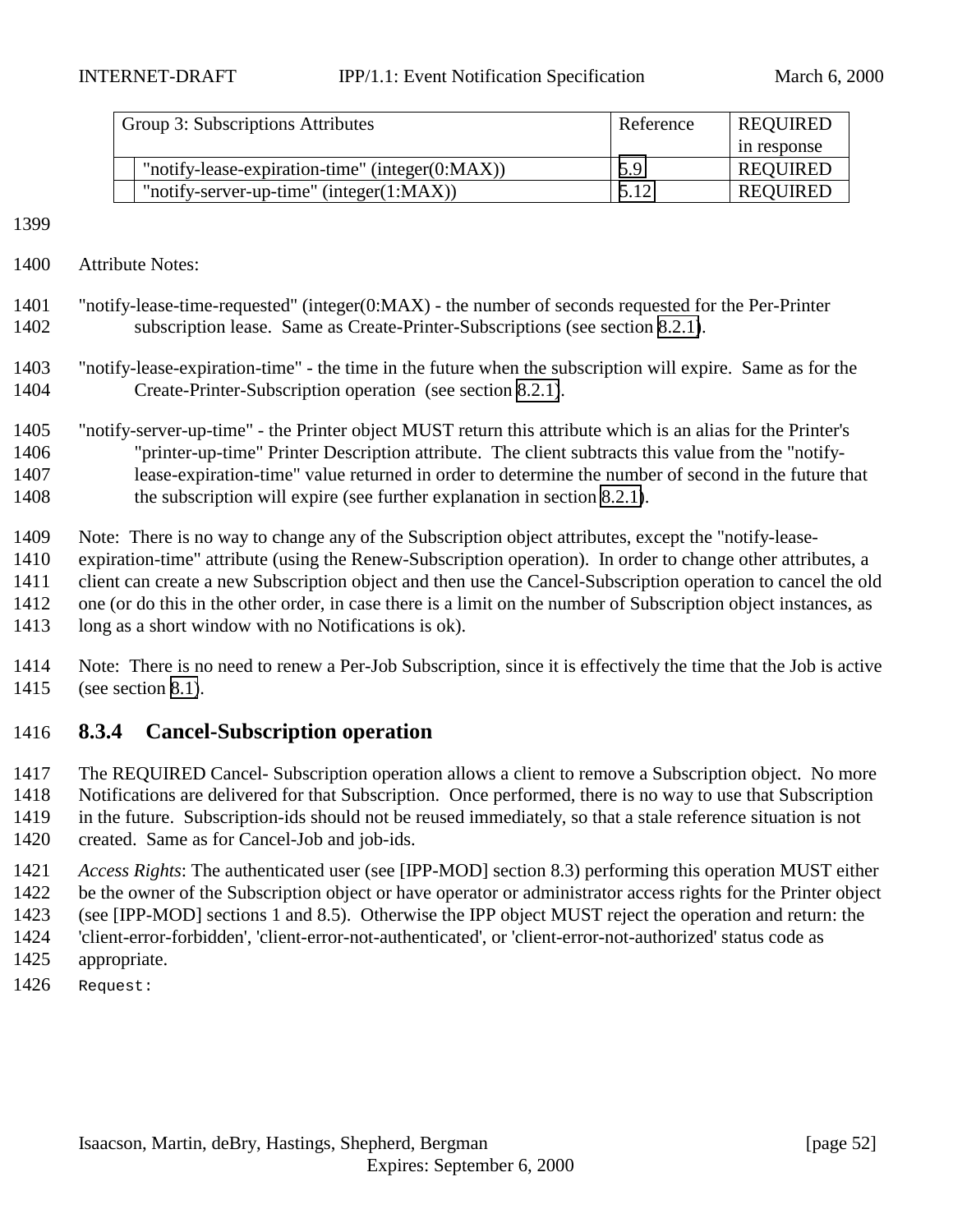<span id="page-52-0"></span>

| Group 1: Operation Attributes                   | Reference | client MUST    | Printer         |
|-------------------------------------------------|-----------|----------------|-----------------|
|                                                 | [ipp-mod] | supply         | support         |
| "attributes-charset" (charset)                  | 3.1.4.1   | yes            | <b>REQUIRED</b> |
| "attributes-natural-language" (naturalLanguage) | 3.1.4.1   | yes            | <b>REQUIRED</b> |
| "printer-uri" (uri)                             | 3.1.5     | <b>ves</b>     | <b>REQUIRED</b> |
| "requesting-user-name" $(name(MAX))$            | 8.3       | <b>RECOMME</b> | <b>RECOMME</b>  |
|                                                 |           | <b>NDED</b>    | <b>NDED</b>     |

|      | Group 2: Subscription Attributes                | Reference | client MUST | Printer         |
|------|-------------------------------------------------|-----------|-------------|-----------------|
|      |                                                 |           | supply      | support         |
|      | "subscription-id" (integer $(1:MAX)$ )          | 5.8       | yes         | <b>REQUIRED</b> |
| 1428 | Response:                                       |           |             |                 |
|      | Group 1: Operation Attributes                   |           | Reference   | <b>REQUIRED</b> |
|      |                                                 |           | $[ipp-mod]$ | in response     |
|      | "status-code" (type2 enum)                      |           | 3.1.6.1     | <b>REQUIRED</b> |
|      | "attributes-charset" (charset)                  |           | 3.1.4.2     | <b>REQUIRED</b> |
|      | "attributes-natural-language" (naturalLanguage) |           | 3.1.4.2     | <b>REQUIRED</b> |
|      | "status-message" $(text(255))$                  |           | 3.1.6.2     | <b>OPTIONAL</b> |
|      | "detailed-status-message" (text(MAX))           |           | 3.1.6.3     | <b>OPTIONAL</b> |

1429

| Group 2: Unsupported Attributes (see [ipp-mod] section 3.1.7) | <b>REQUIRED</b> |
|---------------------------------------------------------------|-----------------|
|                                                               | if unsupported  |
|                                                               | attributes      |

1430

# 1431 **9 Comparison of Per-Job versus Per-Printer Subscriptions**

 Per-Job and Per-Printer subscriptions are quite similar. Either type of subscription can subscribe to Job events, Printer events, or both. Both types of subscriptions can be queried using the Get-Subscriptions and Get-Subscription-Attributes operations and canceled using the Cancel-Subscription operation. Both types of subscriptions create Subscription objects which have the same attributes defined. However, there are some semantic differences between Per-Job subscriptions and Per-Printer subscriptions. A Per-Job Submission Subscription is established by the client when submitting a job and after creating the job using the Create-Job-Subscription operation by specifying the "job-id" of the job. A Per-Printer Subscription is established between a client and a Printer using the Create-Printer-Subscription operation. Some specific differences are:

1441 1. A client usually creates a Per-Job subscription as part of the Job Creation operations (Create-Job, Print-

1442 Job, and Print-URI), rather than using the OPTIONAL Create-Job-Subscription operation, especially

1443 since Printer implementations NEED NOT support the Create-Job-Subscription operation, since it is

1444 OPTIONAL.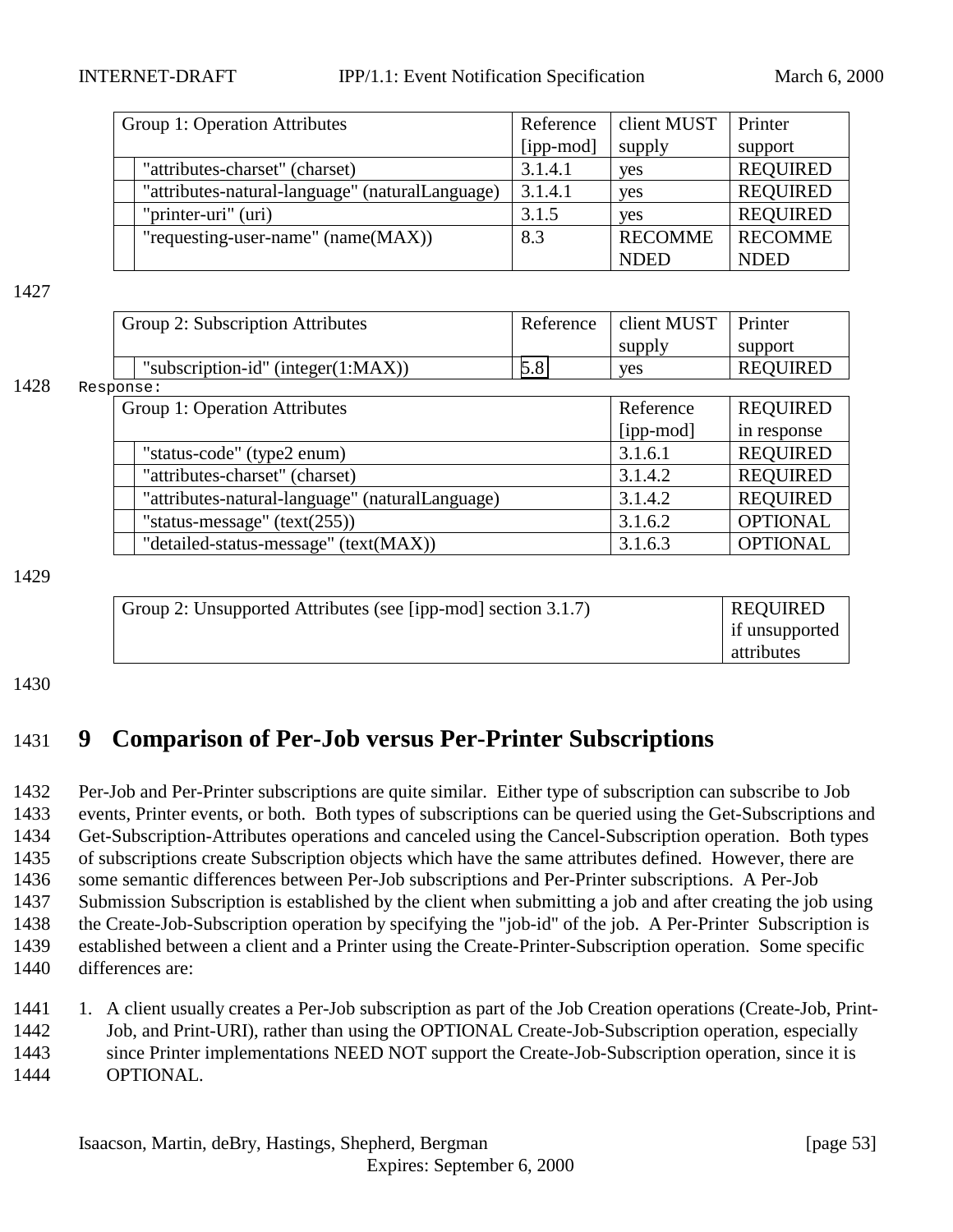- <span id="page-53-0"></span>2. For Per-Job subscriptions, the subscription is only valid while the job is "not-complete" (see sections
- [7.2](#page-34-0) and [7.3\)](#page-37-0) while for the Per-Printer subscriptions, the subscription is valid until the time (in seconds)
- 1447 that the Printer returned in the "notify-lease-expiration-time" operation attribute expires.
- 3. Job Events in a Per-Job subscription apply only to "one job" (the Job created by the job creation
- operation or references by the Create-Job-Subscription operation) while Job Events in a Per-Printer subscription apply to ALL jobs contained in the IPP Printer object.

# **10 Out of Band Values**

 This section defines out-of-band values (see [ipp-mod] section 4.1) for use with attributes defined in this and other documents.

# **10.1 'none'**

1455 This out-of-band value permits a client to indicate in a request that The a specified attribute in the request MUST NOT be applied to the job. Specifically, this value overrides the Printer's "xxx-default" attribute value for the attribute, if one exists. This out-of-band value is needed since attributes that are of the 'collection', 'uri', and 'mimeMediaType' type need a way for a client to specify that the Printer MUST NOT apply the value of an "xxx-default" attribute to the job. See [ipp-coll] for a complete specification, including encoding.

# **11 Conformance Requirements**

 It is OPTIONAL to implement this Event Notification specification. An implementation conforming to this specification MUST also meet the Conformance Requirements detailed in [IPP-MOD] section 5. If this Event Notification specification is implemented, IPP objects MUST support all of the REQUIRED object attributes as defined in this document in the indicated sections:

- 1466 1. REQUIRED Subscription object attributes in section [5.](#page-18-0)
- 2. REQUIRED Printer Description object attributes in section [6.](#page-28-0)
- 3. REQUIRED attributes in Notification content in section [7.](#page-32-0)
- In addition, the Printer MUST support the 'collection' attribute syntax (see [ipp-coll]).
- Extensions made to the events herein must be made such that new events or event attributes are backward
- compatible to clients who implemented early versions of this notification specification.
- If this Event Notification specification is implemented, the operations described in section [8](#page-38-0) MUST be
- supported as described in Table 9:

| 1474 |           | <b>Table 9 - Conformance Requirements for Operations</b> |                          |
|------|-----------|----------------------------------------------------------|--------------------------|
|      | Attribute |                                                          | Conformance requirements |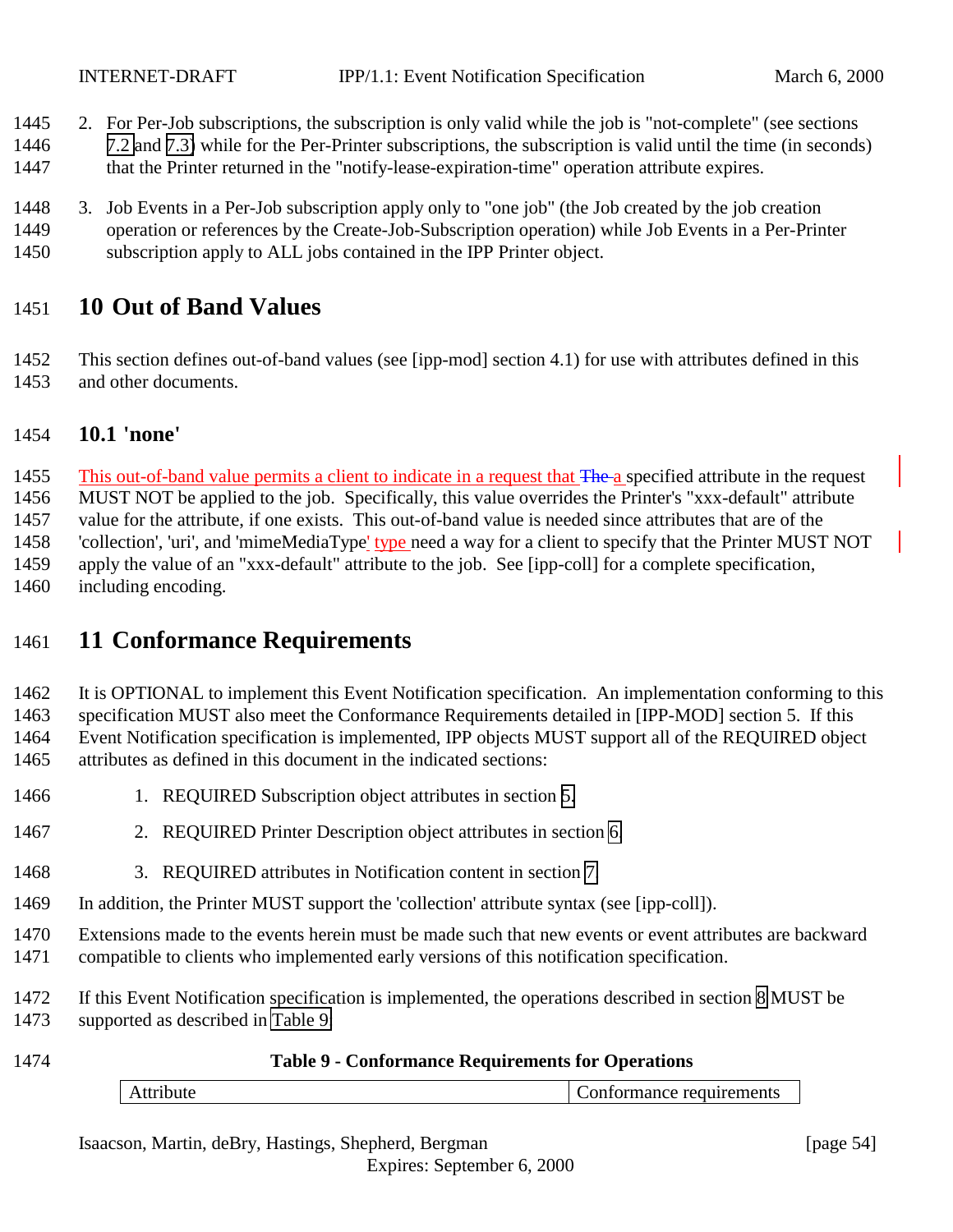<span id="page-54-0"></span>

| Attribute                                        | Conformance requirements |
|--------------------------------------------------|--------------------------|
| "job-notify" (1setOf collection) in Job Creation | <b>REQUIRED</b>          |
| operations (section 8.1.1)                       |                          |
| Create-Printer-Subscription (section 8.2.1)      | <b>REQUIRED</b>          |
| Create-Job-Subscription (section 8.1.2)          | <b>OPTIONAL</b>          |
| Get-Subscription-Attributes (section 8.3.1)      | <b>REQUIRED</b>          |
| Get-Subscriptions (section 8.3.2)                | <b>REQUIRED</b>          |
| Renew-Subscription (section 8.3.3)               | <b>REQUIRED</b>          |
| Cancel-Subscription (section 8.3.4)              | <b>REQUIRED</b>          |

# **12 IANA Considerations**

1477 IANA will be called on to register URL schemes for notification delivery methods, such as 'snmpnotify', for use in the "notification-recipient" attribute, using the same procedures outlined in [ipp-mod].

# **13 Internationalization Considerations**

 This IPP notification specification continues the internationalization of [ipp-mod] for attributes containing text strings and names. A subscribing client can specify a different natural language and charset for each Notification content delivered to a Notification Recipient.

The Human Consumable Notification content is a 'text/plain; charset=utf-8' by default where the

Notification Sender has localized the text message as requested by the subscriber for the intended

Notification Recipient.

# **14 Security Considerations**

 By far the biggest security concern is the abuse of notification: sending unwanted notifications to third parties (i.e., spam). The problem is made worse by notification addresses that may be redistributed to multiple parties (e.g. mailing lists). There exist scenarios where third party notification is required (see Scenario #2 and #3 in [ipp-not-req]). The fully secure solution would require active agreement of all

recipients before sending out anything. However, requirement #9 in [ipp-req] ("There is no requirement for

- IPP Printer receiving the print request to validate the identity of an event recipient") argues against this.
- Certain systems may decide to disallow third party notifications (a traditional fax model).
- Clients submitting notification requests to the IPP Printer has the same security issues as submitting an
- IPP/1.1 print job request. The same mechanisms used by IPP/1.1 can therefore be used by the client
- notification submission. Operations that require authentication can use the HTTP authentication.
- Operations that require privacy can use the HTTP/TLS privacy.
- The notification access control model should be similar to the IPP access control model for Jobs. Creating a Per-Printer Notification Subscription object is associated with a user. Only the creator or an operator can

Isaacson, Martin, deBry, Hastings, Shepherd, Bergman [page 55] Expires: September 6, 2000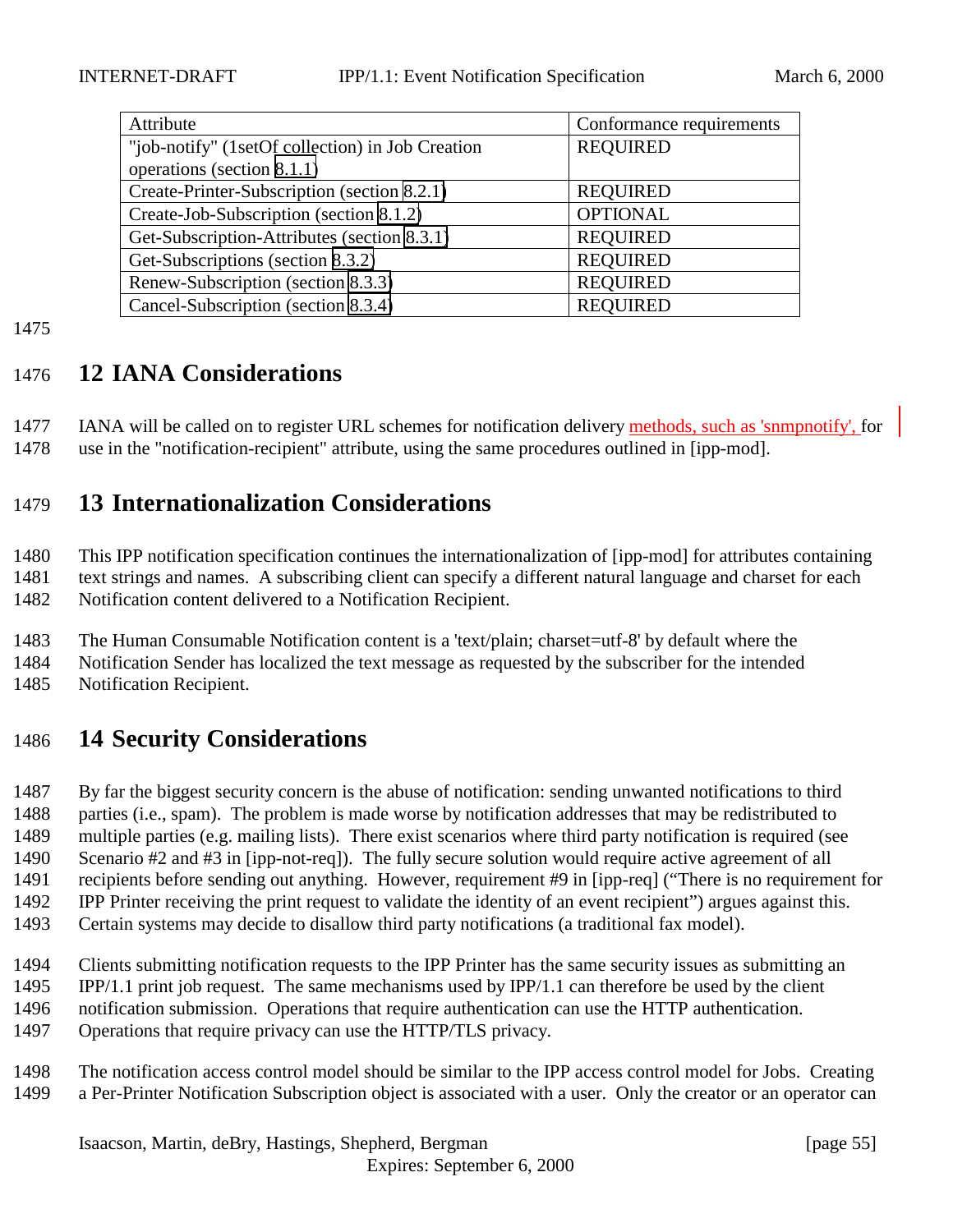<span id="page-55-0"></span>cancel the subscription. The system may limit the listing of items to only those items owned by the user.

 Some subscriptions (e.g. those that have a lifetime longer than a job) can be done only by privileged users (users having operator and/or administrator access rights), if that is the authorization policy.

The standard security concerns (delivery to the right user, privacy of content, tamper proof content) apply to

the notification delivery. IPP should use the security mechanism of the delivery method used. Some

delivery mechanisms are more secure than others. Therefore, sensitive notifications should use the delivery

method that has the strongest security.

# **15 Status Codes**

The following status codes are defined as extensions for notification:

# **15.1 'successful-ok-ignored-subscriptions' (0x0003)**

The number of subscriptions supplied in a Job Creation operation (Create-Job, Print-Job, Print-URI)

exceeds either the limit of Per-Job subscriptions supported per job as specified by the Printer's "max-job-

subscriptions-supported" attribute or some implementation-defined limit on the total number of Per-Job

subscriptions for the Printer (if any). The Printer MUST accept the request with this status code, MUST

 return the "job-notify" attribute in the Unsupported Attributes Group with only the collection value(s) that represent the excess subscriptions that are being ignored, and MUST perform the Job Creation operation

(see section [8.1.1\)](#page-39-0), since the job can still be printed.

This status code is returned even if other job attributes are unsupported or in conflict. That is, if an IPP

Printer finds a warning that would allow it to return 'successful-ok-ignored-subscriptions' and either

'successful-ok-ignored-or-substituted-attributes' and/or 'successful-ok-conflicting-attributes', it must return

'successful-ok-ignored-subscriptions'. In other words, the precedence for returning success codes is:

'successful-ok-ignored-subscriptions', 'successful-ok-conflicting-attributes', and 'successful-ok-ignored-or-

substituted-attributes'.

# **15.2 client-error-uri-notification-scheme-not-supported (0x0414)**

 The scheme of the client-supplied URI in a "notify-recipient" operation attribute in a Create-Printer-Subscription or Create-Printer-Subscription operation is not supported. See [ipp-mod] section 3.1.7.

 There is no corresponding Per-Job subscription error for a Job Creation operation, since the Printer object MUST ignore any errors in the "job-notify" operation attribute, MUST return the "notify-recipient" attribute in the Unsupported Attributes Group, and perform the Job Creation operation (see section [8.1.1\)](#page-39-0), since the job can still be printed.

- **15.3 client-error-too-many-subscriptions (0x0415)**
- The bounded set of concurrent Per-Printer subscriptions supported by the Printer object would be exceeded
- if this Create-Printer-Subscription request were accepted or the bounded set of concurrent Per-Job

Isaacson, Martin, deBry, Hastings, Shepherd, Bergman [page 56]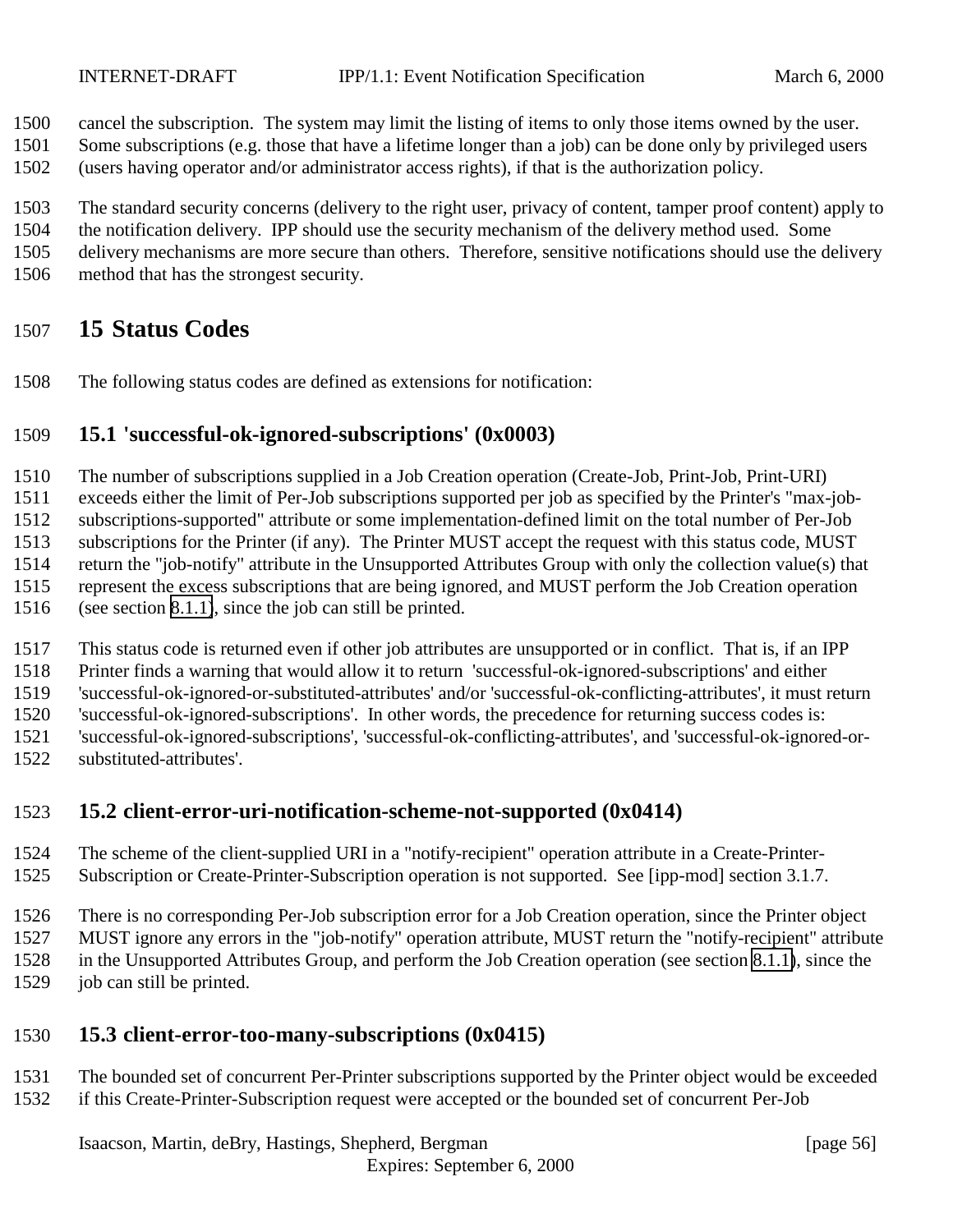- <span id="page-56-0"></span> subscriptions supported by the Printer object would be exceeded if this Create-Job-Subscriptions request were accepted.
- Note: There is no corresponding Per-Job subscription error on a Job Creation operation, since the Printer
- object MUST ignore any errors in the "job-notify" operation attribute and perform the Job Creation
- operation (see section [8.1.1\)](#page-39-0), since the job can still be printed.

### **15.4 client-error-too-many-events (0x0416)**

The client supplied more events in the "notify-events" operation attribute in a Create-Job-Subscription or

- Create-Printer-Subscription operation than the Printer supports, as indicated in its "max-events-supported" attribute (see section [6.4\)](#page-30-0).
- There is no corresponding Per-Job subscription error for a Job Creation operation, since the Printer object
- MUST ignore any errors in the "job-notify" operation attribute, MUST return the "notify-events" attribute in
- the Unsupported Attributes Group with only the excess events that are being ignored, and perform the Job
- Creation operation (see section [8.1.1\)](#page-39-0), since the job can still be printed.

# **16 Addition attribute tag encodings**

The Subscription attributes tag and the Notification attributes tag are assigned the following delimiter tag

- values as extensions to the encoding defined in [ipp-pro]) for use in requests and responses to delimit
- Subscription object attribute Groups and Notification Content attribute Groups:

| Tag Value (Hex) | <b>Delimiter</b>            |
|-----------------|-----------------------------|
| 0x06            | subscription-attributes-tag |
| 0x07            | notification-attributes-tag |

# **17 References**

 [ipp-coll] deBry, R., , Hastings, T., Herriot, R., "Internet Printing Protocol/1.0 & 1.1: collection attribute syntax", <draft-ietf-ipp-collection-01.doc>, work in progress, February 22, 2000. [ipp-mod] deBry, R., , Hastings, T., Herriot, R., Isaacson, S., Powell, P., "Internet Printing Protocol/1.1: Model and Semantics", < draft-ietf-ipp-model-v11-06.txt>, work in progress, March 1, 2000.

[ipp-not-hist]

 deBry, R., Lewis, H., Hastings, T., "Internet Printing Protocol/1.1: Change History for IPP Notifications", <draft-ietf-ipp-not-change-history-00.txt>, work in progress, August 22, 1999.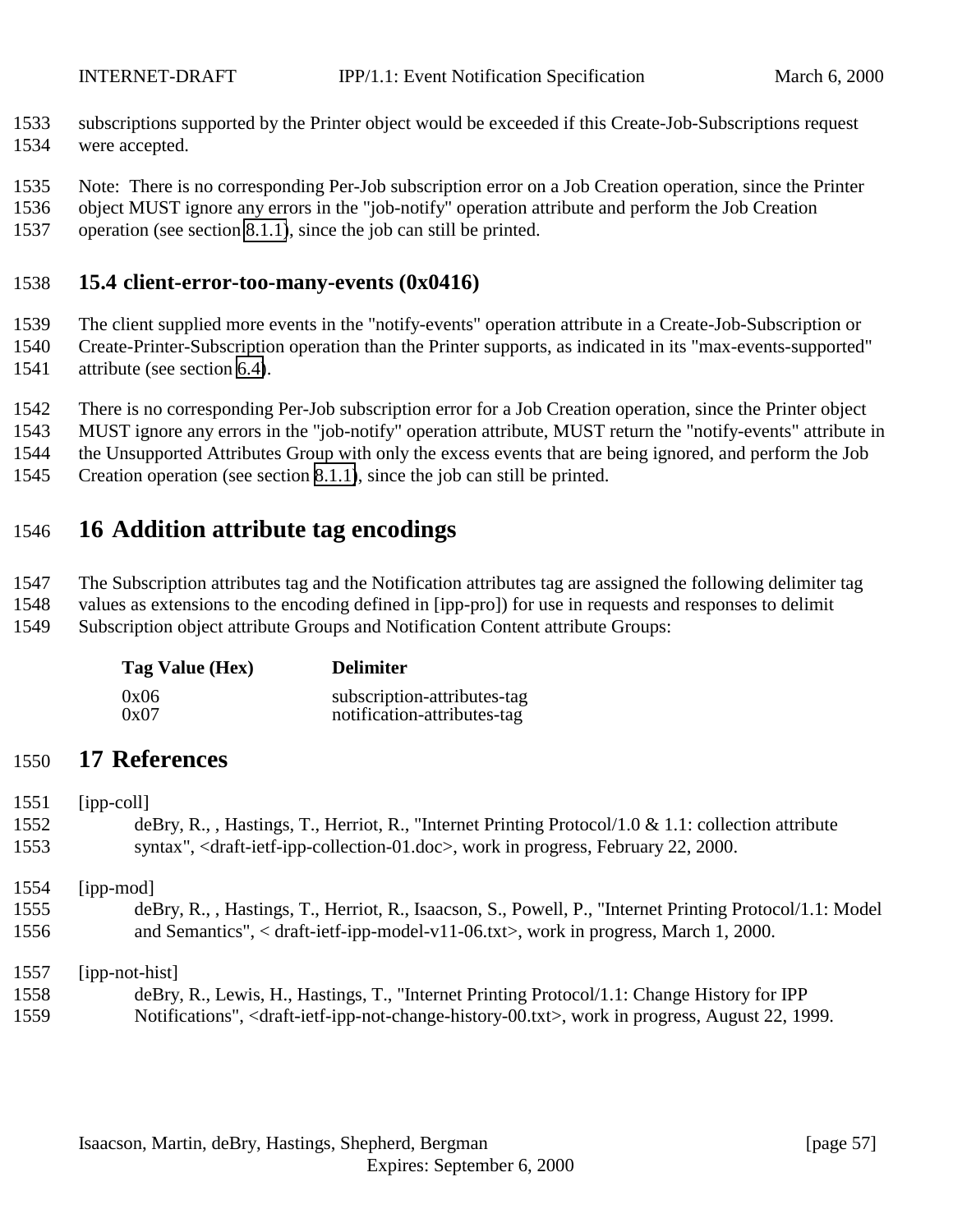| 1560 | [ipp-method-indp]                                                                                                                                                         |
|------|---------------------------------------------------------------------------------------------------------------------------------------------------------------------------|
| 1561 | Parra, H., Hastings, T., "Internet Printing Protocol (IPP): The INDP Event Notification Delivery                                                                          |
| 1562 | Method", <draft-ietf-indp-method-00.txt>, work in progress, February 29March 8, 2000.</draft-ietf-indp-method-00.txt>                                                     |
| 1563 | [ipp-method-ipp]                                                                                                                                                          |
| 1564 | Manros, C., Hastings, T., Herriot, R., Lewis, H., "Internet Printing Protocol (IPP): The 'ipp'                                                                            |
| 1565 | Notification Delivery Polling Method", <draft-ietf-ipp-notify-poll-00.txt><draft-ietf-ipp-not-get-< td=""></draft-ietf-ipp-not-get-<></draft-ietf-ipp-notify-poll-00.txt> |
| 1566 | $poll-00.txt$ , work in progress, February 2March 8, 2000.                                                                                                                |
| 1567 | [ipp-method-mailto]                                                                                                                                                       |
| 1568 | Holst, H. and Hastings, T., "Internet Printing Protocol (IPP): The 'mailto' Notification Delivery                                                                         |
| 1569 | Method", <draft-ietf-ipp-notify-mailto-00.txt>, work in progress, March <math>9\frac{3}{5}</math>, 2000.</draft-ietf-ipp-notify-mailto-00.txt>                            |
| 1570 | [ipp-method-snmp]                                                                                                                                                         |
| 1571 | McDonald, I., Hastings, T., "Internet Printing Protocol (IPP): Notifications over SNMP", <draft-ietf-< td=""></draft-ietf-<>                                              |
| 1572 | ipp-not-over-snmp-01.txt>, work in progress, September-December 1, 1999.                                                                                                  |
| 1573 | ISSUE 01 again - Ok to include references to the notification delivery documents that are in progress?                                                                    |
| 1574 | [ipp-not-req]                                                                                                                                                             |
| 1575 | deBry, R., Lewis, H., Hastings, T., "Internet Printing Protocol/1.1: Requirements for IPP                                                                                 |
| 1576 | Notifications", <draft-ietf-ipp-not-03.txt>, work in progress, August 11, 1999.</draft-ietf-ipp-not-03.txt>                                                               |
| 1577 | [ipp-pro]                                                                                                                                                                 |
| 1578 | Herriot, R., Butler, S., Moore, P., Tuner, R., "Internet Printing Protocol/1.1: Encoding and                                                                              |
| 1579 | Transport", <draft-ietf-ipp-protocol-v11-05.txt>, work in progress, March 1, 2000.</draft-ietf-ipp-protocol-v11-05.txt>                                                   |
| 1580 | [ipp-prog]                                                                                                                                                                |
| 1581 | Hastings, T., Bergman, R., Lewis, H., "Proposed Job Progress Attributes for IPP", <draft-ietf-ipp-< td=""></draft-ietf-ipp-<>                                             |
| 1582 | job-prog.txt> work in progress, February 2, 2000.                                                                                                                         |
| 1583 | [ipp-set]                                                                                                                                                                 |
| 1584 | Kugler, C., , Hastings, T., Herriot, R., Lewis, H. "Internet Printing Protocol (IPP): Job and Printer                                                                     |
| 1585 | Set Operations", <draft-ietf-ipp-job-printer-set-ops-<math>010.txt&gt;, work in progress, March <math>81</math>, 2000.</draft-ietf-ipp-job-printer-set-ops-<math>         |
| 1586 | [ipp-set2]                                                                                                                                                                |
| 1587 | Kugler, C., , Hastings, T., Lewis, H. "Internet Printing Protocol (IPP): Additional Operations, Set                                                                       |
| 1588 | 2", <draft-ietf-ipp-ops-set2.txt>, work in progress, February 3, 2000.</draft-ietf-ipp-ops-set2.txt>                                                                      |
| 1589 | [RFC1866]                                                                                                                                                                 |
| 1590 | Berners-Lee, T., Connolly, D., "Hypertext Markup Language - 2.0", RFC 1866, November 1995.                                                                                |
| 1591 | [RFC2046]                                                                                                                                                                 |
| 1592 | Multipurpose Internet Mail Extensions (MIME) Part Two: Media Types. N. Freed & N. Borenstein.                                                                             |
| 1593 | November 1996. (Obsoletes RFC1521, RFC1522, RFC1590), RFC 2046.                                                                                                           |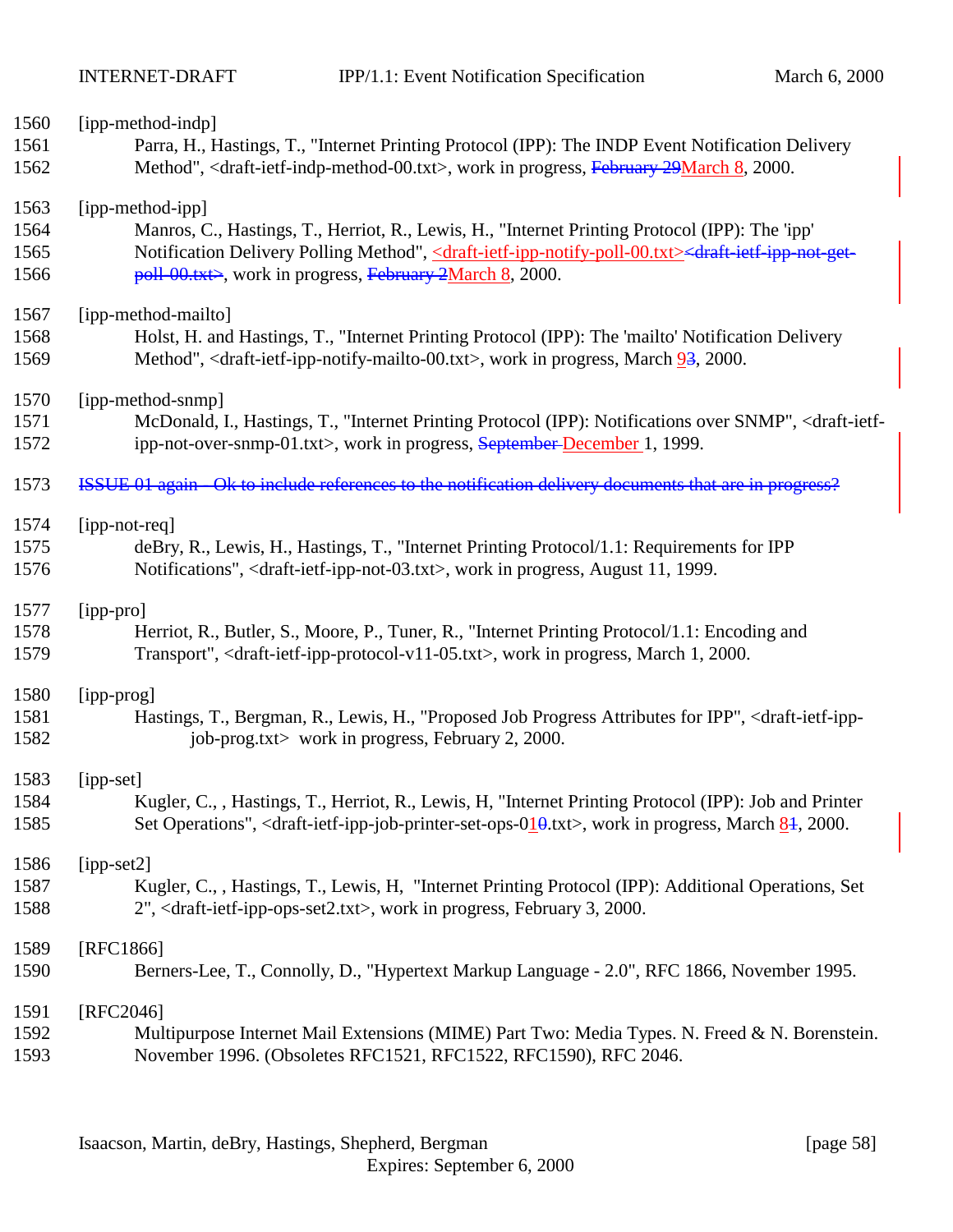<span id="page-58-0"></span>

| 1594 | [RFC2119]                                                                                                |
|------|----------------------------------------------------------------------------------------------------------|
| 1595 | S. Bradner, "Key words for use in RFCs to Indicate Requirement Levels", RFC 2119, March 1997             |
| 1596 | [RFC2279]                                                                                                |
| 1597 | F. Yergeau, "UTF-8, a transformation format of ISO 10646", RFC 2279. January 1998.                       |
| 1598 | [RFC2302]                                                                                                |
| 1599 | Parsons, G., et. al., "Tag Image File Format (TIFF) - image/tiff", RFC 2302, March 1998.                 |
| 1600 | [RFC2376]                                                                                                |
| 1601 | Whitehead, E., Murata, M., "XML Media Types", RFC 2376, July 1998.                                       |
| 1602 | [RFC2566]                                                                                                |
| 1603 | deBry, R., , Hastings, T., Herriot, R., Isaacson, S., Powell, P., "Internet Printing Protocol/1.0: Model |
| 1604 | and Semantics", RFC 2566, April 1999.                                                                    |
| 1605 | [RFC2567]                                                                                                |
| 1606 | Wright, D., "Design Goals for an Internet Printing Protocol", RFC 2567, April 1999.                      |
| 1607 | [RFC2568]                                                                                                |
| 1608 | Zilles, S., "Rationale for the Structure and Model and Protocol for the Internet Printing Protocol",     |
| 1609 | RFC 2568, April 1999.                                                                                    |
| 1610 | [RFC2569]                                                                                                |
| 1611 | Herriot, R., Hastings, T., Jacobs, N., Martin, J., "Mapping between LPD and IPP Protocols", RFC          |
| 1612 | 2569, April 1999.                                                                                        |

# **18 Author's Addresses**

- Scott A. Isaacson (Editor)
- Novell, Inc.
- 1616 122 E 1700 S
- Provo, UT 84606
- 

- Phone: 801-861-7366
- Fax: 801-861-2517
- 1621 e-mail: [sisaacson@novell.com](mailto:sisaacson@novell.com)
- Tom Hastings
- Xerox Corporation
- 737 Hawaii St. ESAE 231
- El Segundo, CA 90245
- 
- Phone: 310-333-6413
- Fax: 310-333-5514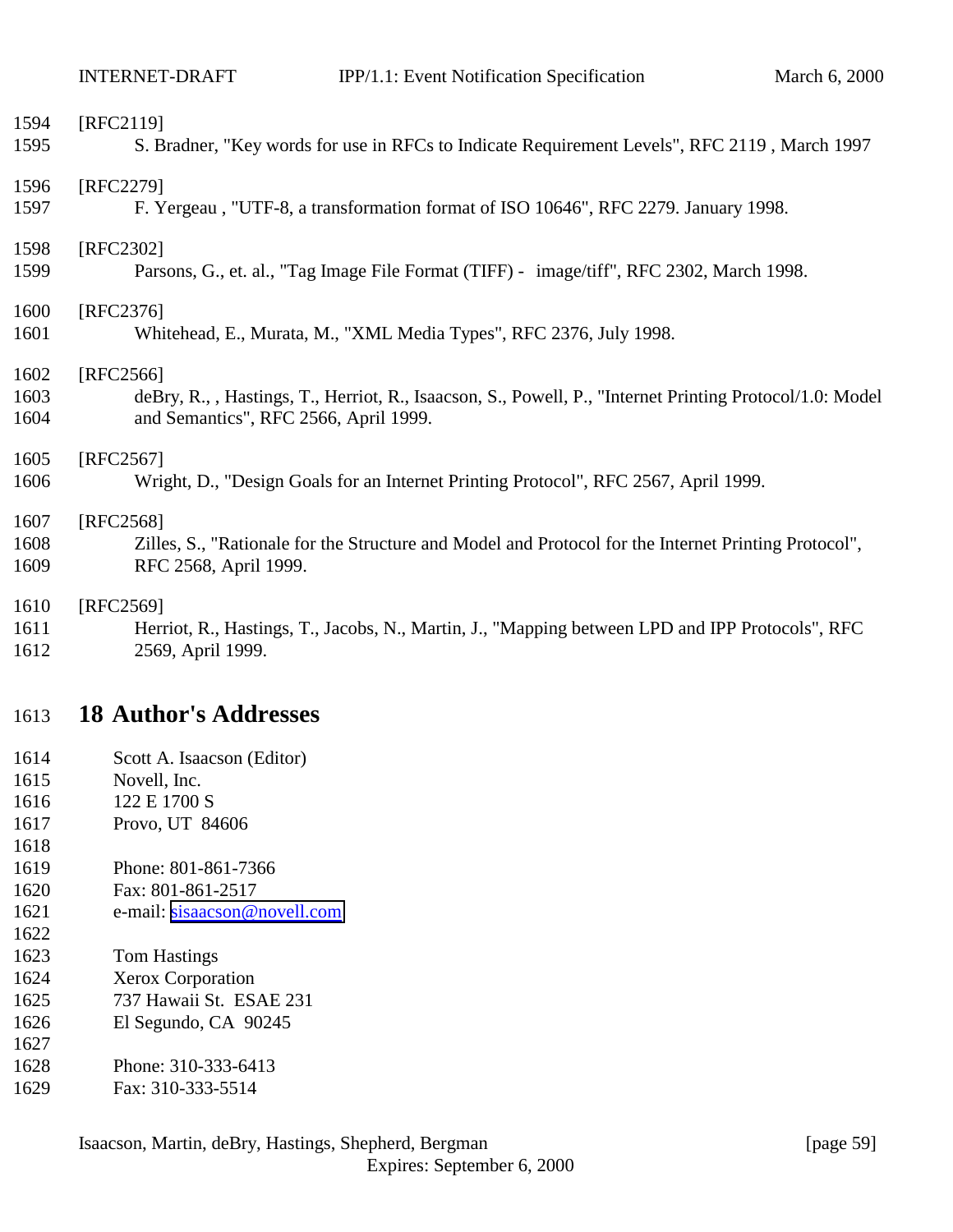<span id="page-59-0"></span>

| 1630 | e-mail: hastings@cp10.es.xerox.com                |
|------|---------------------------------------------------|
| 1631 |                                                   |
| 1632 | Roger deBry                                       |
| 1633 | <b>Utah Valley State College</b>                  |
| 1634 | Orem, UT 84058                                    |
| 1635 |                                                   |
| 1636 | Phone: (801) 222-8000                             |
| 1637 | EMail: debryro@uvsc.edu                           |
| 1638 |                                                   |
| 1639 | <b>Jay Martin</b>                                 |
| 1640 | e-mail: jkm@underscore.com                        |
| 1641 |                                                   |
| 1642 | Michael Shepherd                                  |
| 1643 | Xerox Corporation                                 |
| 1644 | 800 Phillips Road MS 128-51E                      |
| 1645 | Webster, NY 14450                                 |
| 1646 |                                                   |
| 1647 | Phone: 716-422-2338                               |
| 1648 | Fax: 716-265-8871                                 |
| 1649 | e-mail: mshepherd@crt.xerox.com                   |
| 1650 |                                                   |
| 1651 | Ron Bergman (Editor)                              |
| 1652 | Hitachi Koki Imaging Solutions Dataproducts Corp. |
| 1653 | 1757 Tapo Canyon Road                             |
| 1654 | Simi Valley, CA 93063-3394                        |
| 1655 |                                                   |
| 1656 | Phone: 805-578-4421                               |
| 1657 | Fax: 805-578-4001                                 |
| 1658 | Email: rbergma@hitachi-hkis.comrbergman@dpc.com   |
| 1659 |                                                   |

# **A. Appendix - Summary of Notification Attribute Usage**

 This appendix summarizes the usage of Notification attributes in the Job operation attribute collection, Job object, Subscription object, Notification content, Job operations, and Subscriptions operations. The legend 1663 for the notation used in the tables is given following each table.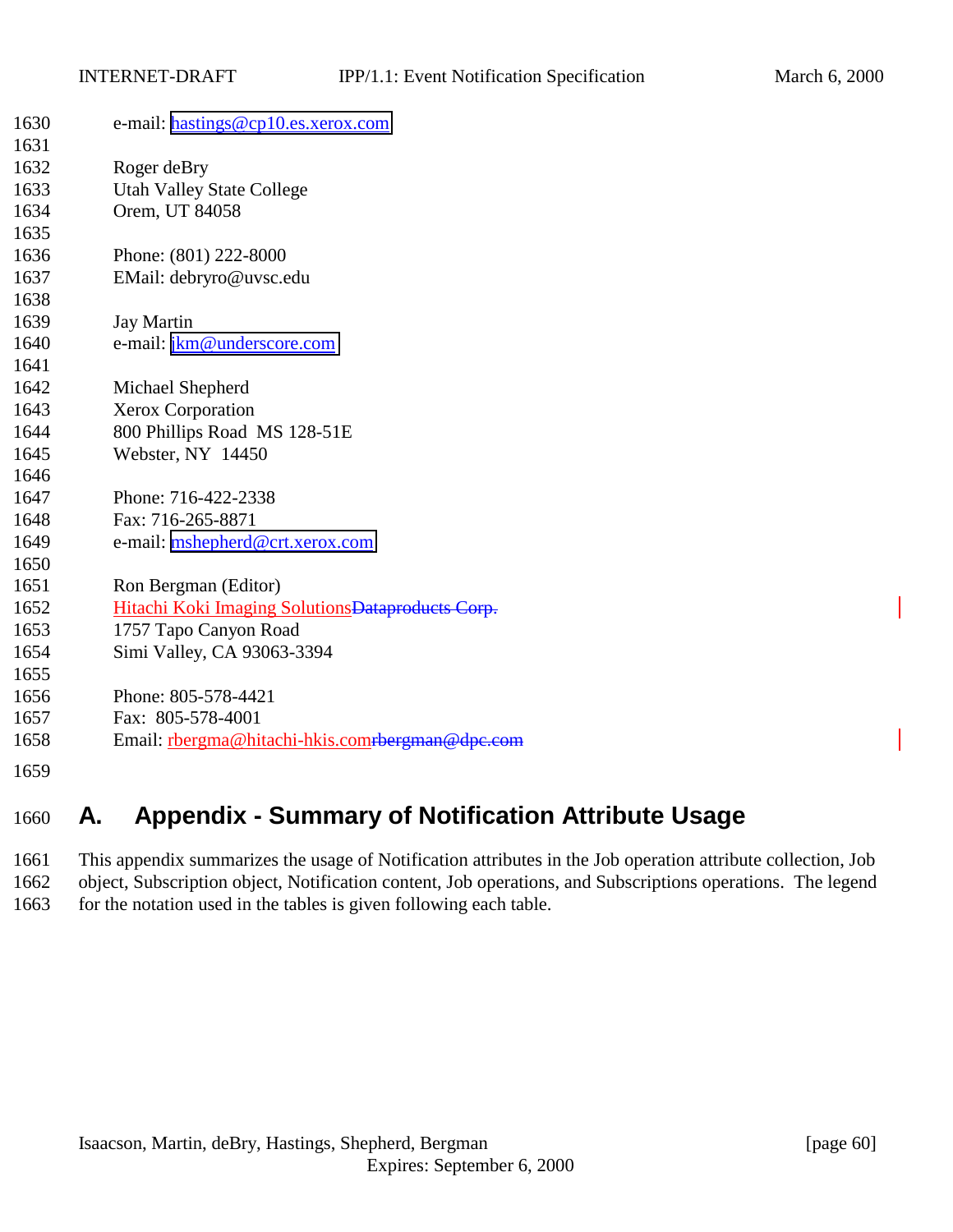| NTERNET-DRAFT |
|---------------|
|---------------|

INTERNET-DRAFT IPP/1.1: Event Notification Specification March 6, 2000

|                                                     |             | Objects          |                                    | Notification content                   | Job operations                        |                                     | Subscription operations                 |                           |                            |
|-----------------------------------------------------|-------------|------------------|------------------------------------|----------------------------------------|---------------------------------------|-------------------------------------|-----------------------------------------|---------------------------|----------------------------|
| Attributes                                          | Job         | Subscr<br>iption | Job<br>Notificat<br>ion<br>Content | Printer<br>Notificat<br>ion<br>Content | Job<br>Creation<br>Validate<br>$-Job$ | Create-<br>Job-<br>Subscri<br>ption | Create-<br>Printer-<br>Subscri<br>ption | Renew<br>Subscr<br>iption | Cancel<br>Subscr<br>iption |
| notify-recipient (uri)                              |             | $\mathbf R$      |                                    |                                        | $\mathbf R$                           | $\mathbf R$                         | $\mathbf R$                             |                           |                            |
| 2.<br>notify-events (1setOf type2 keyword)          |             | $\mathbf R$      |                                    |                                        | [R]                                   | [R]                                 | [R]                                     |                           |                            |
| notify-format (mimeMediaType)<br>3.                 |             | $\mathbf R$      | [O]                                | [O]                                    | [R]                                   | [R]                                 | [R]                                     |                           |                            |
| human-readable-report (text(MAX))<br>4.             |             |                  | [O]                                | [O]                                    |                                       |                                     |                                         |                           |                            |
| subscriber-user-data (octetString(63))<br>5.        |             | $\mathbf R$      | $\mathbf R$                        | $\mathbf R$                            | $[R]^*$                               | $[R]^*$                             | $[R]^*$                                 |                           |                            |
| attributes-charset (charset)<br>6.                  | $\mathbf R$ |                  | R(7)                               | R(7)                                   | $\mathbf R$                           | $\mathbf R$                         | $\overline{R}$                          | $\mathbf R$               | $\mathbf R$                |
| 7.<br>notify-charset (charset)                      |             | $\Omega$         |                                    |                                        | [O]                                   | [O]                                 | [O]                                     |                           |                            |
| attributes-natural-language (naturalLanguage)<br>8. | $\mathbf R$ |                  | R(9)                               | R(9)                                   | $\mathbf R$                           | $\mathbf R$                         | $\mathbf R$                             | $\mathbf R$               | $\mathbf R$                |
| notify-natural-language (naturalLanguage)<br>9.     |             | $\mathbf{O}$     |                                    |                                        | [O]                                   | [O]                                 | [O]                                     |                           |                            |
| 10. notify-lease-time-requested (integer(0:MAX))    |             |                  |                                    |                                        |                                       |                                     | [R]                                     | [R]                       |                            |
| 11. notify-lease-expiration-time (integer(0:MAX))   |             | $R^{**}$         |                                    |                                        |                                       |                                     | Return                                  | Return                    |                            |
| 12. notify-persistence-requested (boolean)          |             |                  |                                    |                                        |                                       | [O]                                 | [O]                                     |                           |                            |
| 13. notify-persistence-granted (boolean)            |             | $\mathbf R$      |                                    |                                        |                                       | Return                              | Return                                  |                           |                            |
| 14. trigger-event (type2 keyword)                   |             |                  | R(2)                               | R(2)                                   |                                       |                                     |                                         |                           |                            |
| 15. trigger-time (integer(MIN:MAX))                 |             |                  | $\mathbf R$                        | $\mathbf R$                            |                                       |                                     |                                         |                           |                            |
| 16. trigger-date-time (dateTime)                    |             |                  | [O]                                | [O]                                    |                                       |                                     |                                         |                           |                            |
| 17. subscription-request-id (integer (0:MAX))       |             | $\mathbf R$      | $\mathbf R$                        | $\mathbf R$                            |                                       |                                     |                                         |                           |                            |
| 18. subscription-id (integer(1:MAX))                |             | $\mathbf R$      | $\mathbf R$                        | ${\bf R}$                              |                                       |                                     | Return                                  | $\mathbf R$               | $\mathbf R$                |

1664 Legend: "R" - REQUIRED for Printer to support; "O" - OPTIONAL for Printer to support; "[ ]" - OPTIONAL for sender to send;

1665 Return - Printer MUST return; \* the client MUST supply for some delivery methods; \*\* - MUST be 0 for Per-Job Subscription

1666 objects; (n) means the value comes from the indicated Subscription Attribute

Isaacson, Martin, deBry, Hastings, Shepherd, Bergman [page 61]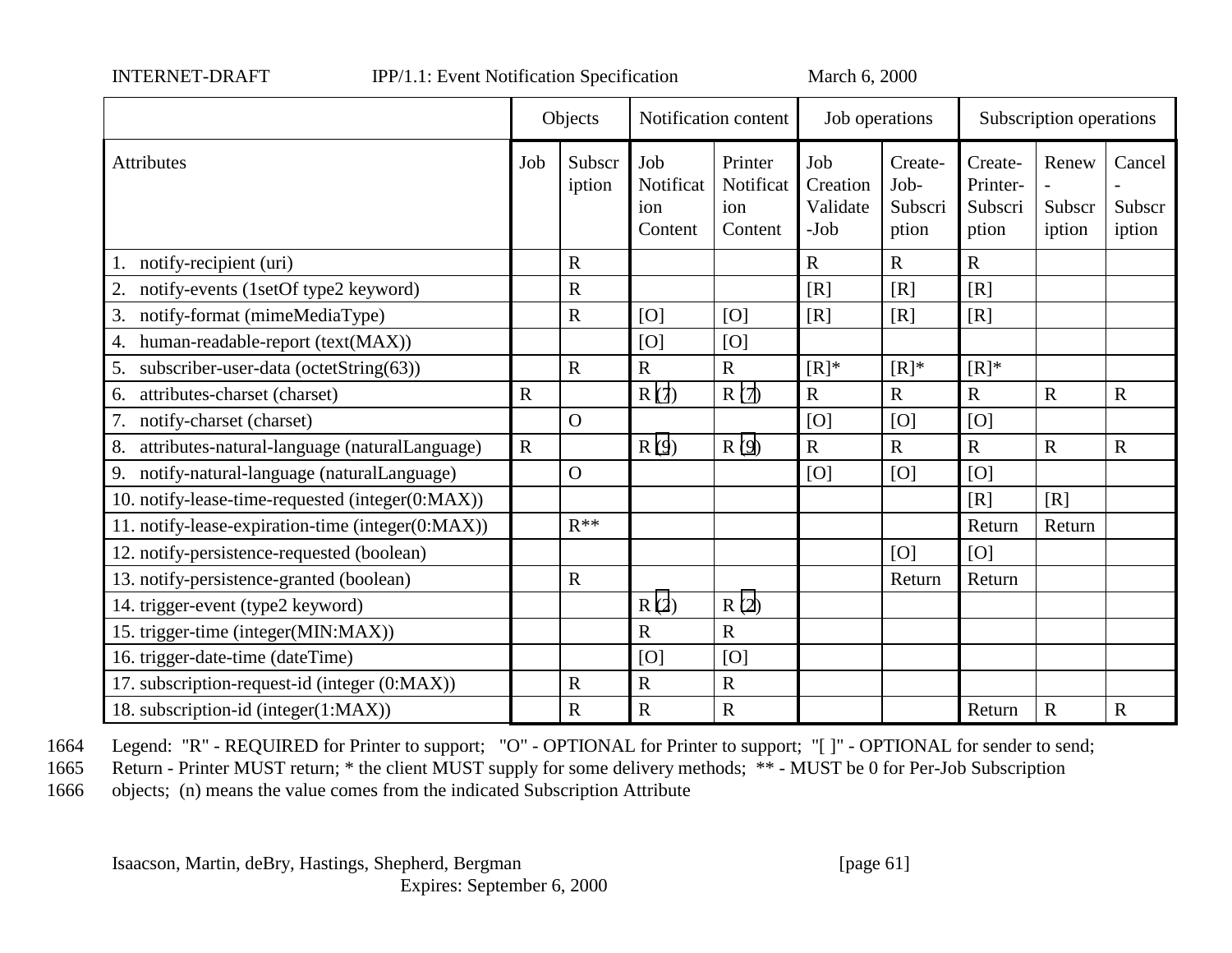|                                                                            |                | Objects                        | Notification            |                             | Job operations                      |                                       | Subscription operations                 |                           |                            |
|----------------------------------------------------------------------------|----------------|--------------------------------|-------------------------|-----------------------------|-------------------------------------|---------------------------------------|-----------------------------------------|---------------------------|----------------------------|
| <b>Attributes</b>                                                          | Job            | Subsc<br>riptio<br>$\mathbf n$ | Job<br>Notific<br>ation | Printer<br>Notific<br>ation | Job<br>Creation<br>Validate<br>-Job | Create<br>$-Job-$<br>Subscr<br>iption | Create-<br>Printer-<br>Subscri<br>ption | Renew<br>Subscr<br>iption | Cancel<br>Subscr<br>iption |
| 19. version-number (integer (0:32767))                                     |                |                                | $\mathbf R$             | $\mathbf R$                 |                                     |                                       |                                         |                           |                            |
| 20. operation-id (integer (0:32767)) or status-code<br>(integer (0:32767)) |                |                                | 0x600                   | 0x601                       |                                     |                                       |                                         |                           |                            |
| 21. job-printer-uri (uri)                                                  | $\mathbf R$    |                                |                         |                             |                                     |                                       |                                         |                           |                            |
| 22. printer-uri (uri)                                                      |                | $\mathbf R$                    | $\mathbf R$             | $\mathbf R$                 | ${\bf R}$                           | $\mathbf R$                           | $\mathbf R$                             | $\mathbf R$               | $\mathbf R$                |
| 23. printer-name (name( $127$ ))                                           |                |                                | $\overline{\text{R}}$   | $\overline{R}$              |                                     |                                       |                                         |                           |                            |
| 24. job-id (integer(1:MAX))                                                | $\mathbf R$    |                                | $\overline{\text{R}}$   | Per-Jb                      |                                     | $\mathbf R$                           |                                         |                           |                            |
| 25. job-name (name(MAX)) [SNMP can truncate]                               | $\mathbf R$    |                                | $\overline{\text{R}}$   | Per-Jb                      |                                     |                                       |                                         |                           |                            |
| 26. requesting-user-name (name(MAX))                                       | $\mathbf R$    |                                |                         |                             |                                     |                                       |                                         |                           |                            |
| 27. subscriber-user-name (name(MAX))                                       |                | $\mathbf R$                    | $\mathbf R$             | $\mathbf R$                 |                                     |                                       |                                         |                           |                            |
| 28. job-state (type1 enum)                                                 | $\mathbf R$    |                                | $\overline{\text{R}}$   |                             |                                     |                                       |                                         |                           |                            |
| 29. job-state-reasons (1setOf type2 keyword)                               | $\overline{R}$ |                                | $\overline{\text{R}}$   |                             |                                     |                                       |                                         |                           |                            |
| 30. notify-server-up-time (integer(1:MAX))                                 |                | $\mathbf R$                    |                         |                             |                                     | Return                                | Return                                  |                           |                            |
| 31. job-k-octets (integer(0:MAX))                                          |                |                                |                         |                             |                                     |                                       |                                         |                           |                            |
| 32. job-k-octets-processed (integer(0:MAX))                                | $\Omega$       |                                | [pg/cp]                 |                             |                                     |                                       |                                         |                           |                            |
| 33. job-impressions (integer(0:MAX))                                       |                |                                |                         |                             |                                     |                                       |                                         |                           |                            |
| 34. job-impressions-completed (integer(0:MAX))                             | $\Omega$       |                                | [pg/cp]                 |                             |                                     |                                       |                                         |                           |                            |
| 35. impressions-completed-current-copy (integer(                           | $\overline{O}$ |                                | [pg/cp]                 |                             |                                     |                                       |                                         |                           |                            |
| :MAX()                                                                     |                |                                |                         |                             |                                     |                                       |                                         |                           |                            |
| 36. job-media-sheets (integer(0:MAX))                                      |                |                                |                         |                             |                                     |                                       |                                         |                           |                            |
| 37. job-media-sheets-completed (integer(0:MAX))                            | $\mathbf{O}$   |                                | [pg/cp]                 |                             |                                     |                                       |                                         |                           |                            |
| 38. job-collation-type (type2 enum)                                        | $\overline{O}$ |                                | [pg/cp]                 |                             |                                     |                                       |                                         |                           |                            |
| 39. sheet-completed-copy-number (integer(0:MAX))                           | $\mathbf O$    |                                | [pg/cp]                 |                             |                                     |                                       |                                         |                           |                            |
| 40. sheet-completed-document-                                              | $\overline{O}$ |                                | [pg/cp]                 |                             |                                     |                                       |                                         |                           |                            |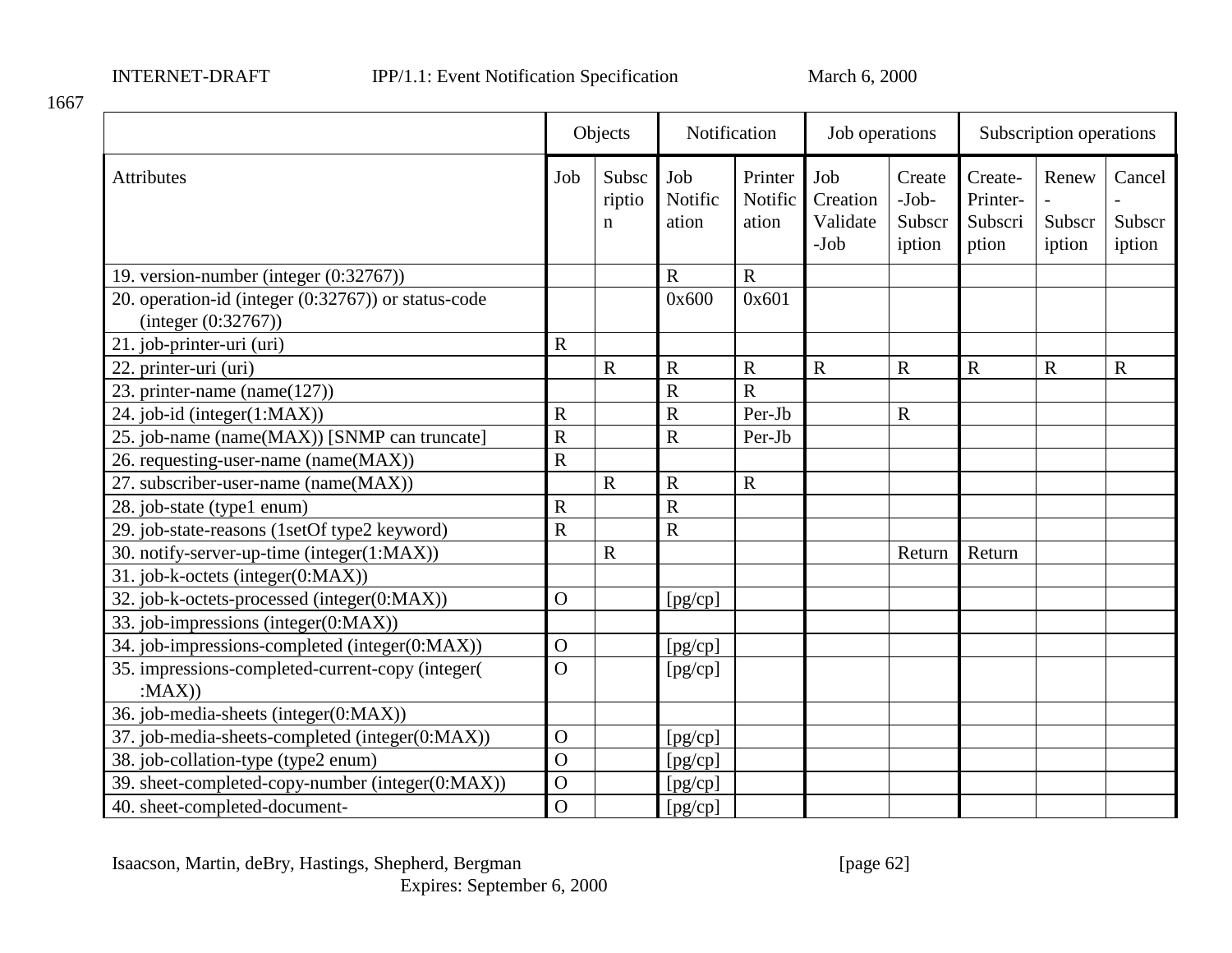| <b>INTERNET-DRAFT</b>  | IPP/1.1: Event Notification Specification |         |                      |                         |                                     | March 6, 2000                  |                                       |                                         |                           |                            |  |
|------------------------|-------------------------------------------|---------|----------------------|-------------------------|-------------------------------------|--------------------------------|---------------------------------------|-----------------------------------------|---------------------------|----------------------------|--|
|                        |                                           | Objects |                      | Notification            |                                     | Job operations                 |                                       | Subscription operations                 |                           |                            |  |
| <b>Attributes</b>      |                                           | Job     | Subsc<br>riptio<br>n | Job<br>Notific<br>ation | Printer   Job<br>Notific  <br>ation | Creation<br>Validate<br>$-Job$ | Create<br>$-Job-$<br>Subscr<br>iption | Create-<br>Printer-<br>Subscri<br>ption | Renew<br>Subscr<br>iption | Cancel<br>Subscr<br>iption |  |
| number(integer(0:MAX)) |                                           |         |                      |                         |                                     |                                |                                       |                                         |                           |                            |  |

1668 Legend: "R" - REQUIRED for Printer to support; "O" - OPTIONAL for Printer to support; "[ ]" - OPTIONAL for sender to send;

1669 "[pg/cp]" - REQUIRED in a 'job-progress' or 'job-completed' notification if the corresponding Job attributes are supported ; (nn) - an

1670 alternate source of the data in a Notification.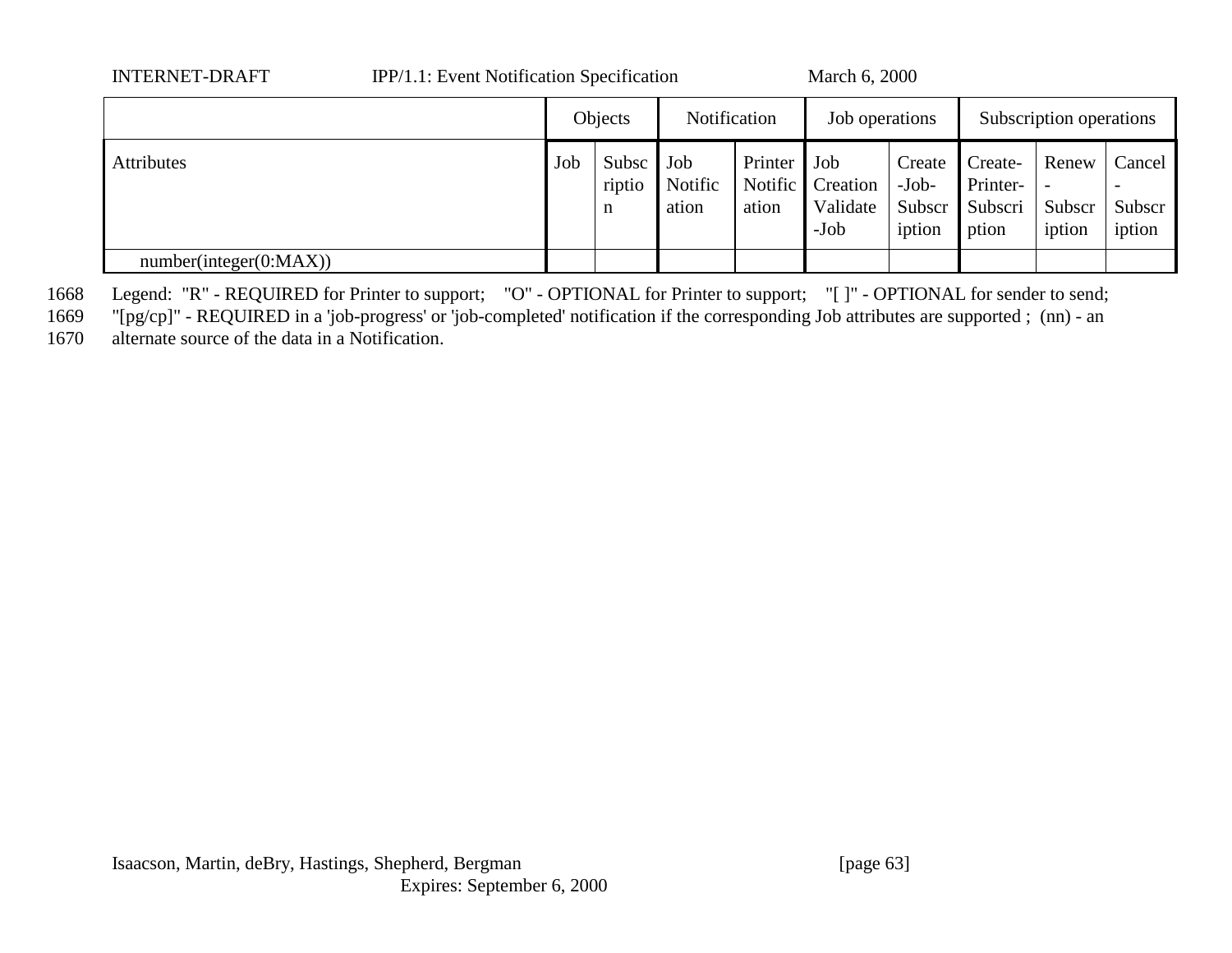|                                                             | Objects        |                  | Notification            |                             | Job operations                        |                                       | Subscription operations                 |                           |                            |
|-------------------------------------------------------------|----------------|------------------|-------------------------|-----------------------------|---------------------------------------|---------------------------------------|-----------------------------------------|---------------------------|----------------------------|
| <b>Attributes</b>                                           |                | Printe<br>object | Job<br>Notific<br>ation | Printer<br>Notific<br>ation | Job<br>Creation<br>Validate<br>$-Job$ | Create<br>$-Job-$<br>Subscr<br>iption | Create-<br>Printer-<br>Subscri<br>ption | Renew<br>Subscr<br>iption | Cancel<br>Subscr<br>iption |
| 41. printer-state (type1 enum)                              |                | $\mathbf R$      |                         | $\mathbb{R}$                |                                       |                                       |                                         |                           |                            |
| 42. printer-state-reasons (1setOf type2 keyword)            |                | $\mathbf R$      |                         | $\overline{\text{R}}$       |                                       |                                       |                                         |                           |                            |
| 43. printer-is-accepting-jobs (boolean)                     |                | $\mathbf R$      |                         | $\mathbf R$                 |                                       |                                       |                                         |                           |                            |
| 44. notify-schemes-supported (1setOf uriScheme)             |                | $\mathbf R$      |                         |                             |                                       |                                       |                                         |                           |                            |
| 45. notify-events-default (1setOf type2 keyword)            |                | $\mathbf R$      |                         |                             |                                       |                                       |                                         |                           |                            |
| 46. notify-events-supported (1setOf type2 keyword)          |                | $\mathbf R$      |                         |                             |                                       |                                       |                                         |                           |                            |
| 47. max-events-supported (integer(5:MAX))                   |                | $\mathbf R$      |                         |                             |                                       |                                       |                                         |                           |                            |
| 48. notify-format-supported (1setOf mimeMediaType)          |                | <b>CR</b>        |                         |                             |                                       |                                       |                                         |                           |                            |
| 49. max-job-subscriptions-supported (integer(1:MAX))        |                | $\mathbf R$      |                         |                             |                                       |                                       |                                         |                           |                            |
| 50. max-printer-subscriptions-supported<br>interger(0:MAX)) |                | $\mathbf R$      |                         |                             |                                       |                                       |                                         |                           |                            |
| 51. notify-lease-time-supported<br>(rangeOfInteger(0:MAX))  |                | $\mathbf R$      |                         |                             |                                       |                                       |                                         |                           |                            |
| 52. notify-lease-time-default (integer(0:MAX))              |                | $\mathbf R$      |                         |                             |                                       |                                       |                                         |                           |                            |
| 53. persistent-jobs-supported (boolean)                     |                | $\Omega$         |                         |                             |                                       |                                       |                                         |                           |                            |
| 54. persistent-subscriptions-supported (boolean)            |                | $\Omega$         |                         |                             |                                       |                                       |                                         |                           |                            |
| 55. printer-state-change-time (integer(1:MAX))              | $\overline{O}$ |                  |                         |                             |                                       |                                       |                                         |                           |                            |
| 56. printer-state-change-date-time (dateTime)               |                | $\Omega$         |                         |                             |                                       |                                       |                                         |                           |                            |

1672 Legend: "R" - REQUIRED for Printer to support; "O" - OPTIONAL for Printer to support; "[ ]" - OPTIONAL for sender to send;

1673 "CR" - CONDITIONALLY REQUIRED, i.e., REQUIRED if Human Consumable format supported;

Isaacson, Martin, deBry, Hastings, Shepherd, Bergman [page 64]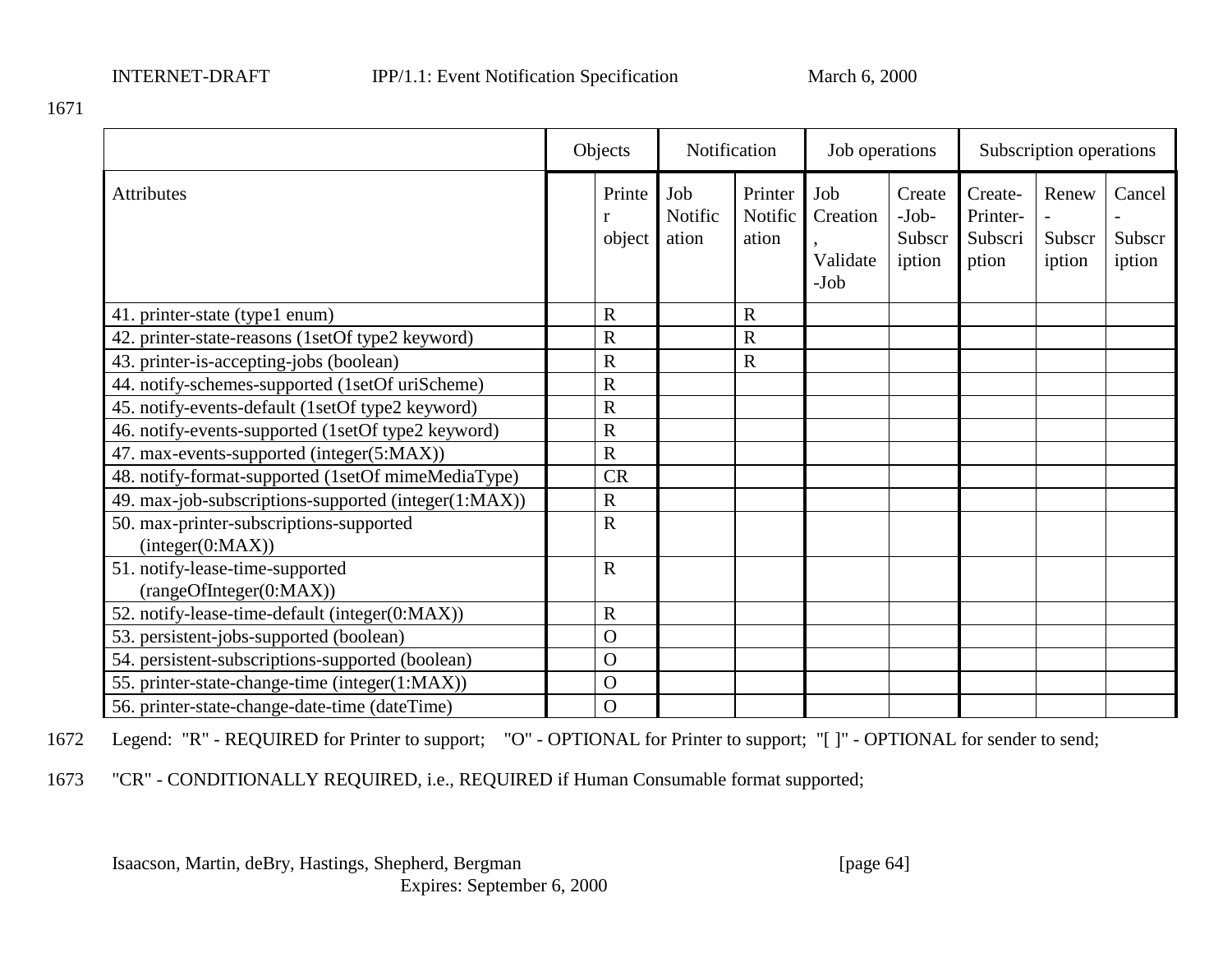# <span id="page-64-0"></span>**B. Appendix: Change History**

 This section summarizes the changes to the document. Each sub-section is in reverse chronological order. Adding or removing ISSUES that don't change the document are not listed here.

# **1.118.1 Changes to the March 6, 2000 version to create the March 8, 2000 version**

- The following changes were made to the March 6, 2000 version to create the March 8, 2000 version based on the agreements reached on the mailing list:
- 1681 1. Changed the name of the SNMP delivery method from 'snmp' to 'snmpnotify', since the Notification Recipient isn't an SNMP agent.
- 2. Clarified that an implementation with only a single value for persistent-jobs-supported (boolean) or persistent-subscriptions-supported (boolean) MAY make it settable to the single value or make it not-settable.

# **18.2 Changes to the February 2, 2000 version to create the March 6, 2000 version**

- The following changes were made to the February 2, 2000 version to create the March 6, 2000 version based on the agreements reached on the mailing list, at the February IPP WG meetings, and reflected in the minutes:
- 1. Clarified that this extension is intended as an extension to IPP/1.0, IPP/1.1, and future versions.
- 2. Allocated the operation-id 0x0016 to 0x001B values for the Notification operations defined in the document.
- 3. Pre-pended the word "subscription-" on the front of the "request-id" Subscription object attribute to distinguish it from the "request-id" parameter that is sent in every request and response.
- 4. Added the term "settable" for describing attributes that are not READ-ONLY.
- 5. Added the term "Subscription Creation operation" to stand for any operation that can create a Subscription object: Job Creation operations (Create-Job, Print-Job, and Print-URI), Create-Job-Subscription, and Create-Printer-Subscription.
- 6. Changed the "subscriber-user-name" (name(MAX)) Subscription object attribute from OPTIONAL to REQUIRED.
- 7. Changed the name and semantics of "notify-printer-up-time(integer(1:MAX)) to notify-server-up-time so that it can be either the Printer's uptime or a Notification Delivery Service uptime.
- 8. Added the 'ipp:', 'indp:', 'mailto:, and 'snmp:' notification delivery schemes to the definition of the "notify-recipients" to indicate possible schemes.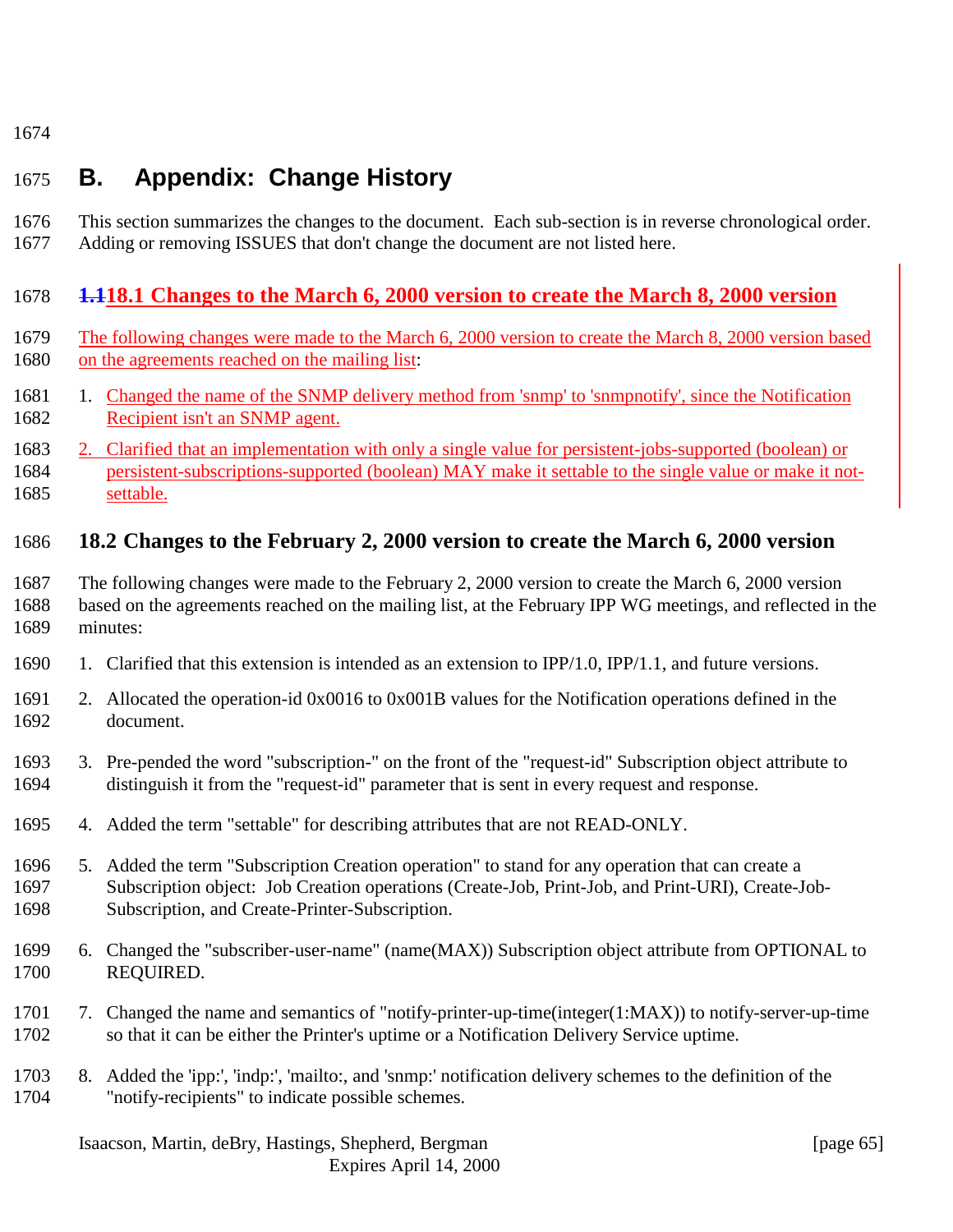- 9. Changed the name and semantics of "notify-text-format" (mimeMediaType) to "notify-format" so that it can be used to specify either Human Consumable or Machine Consumable formats where the implementation supports both. Clarified that this attribute controls whatever variable Notification Content that the implementation supports, which may be an attachment to the fixed content format or the contents of the "human-readable-report" (text(MAX)) attribute. Clarified that an implementation NEED NOT support all of its supported Notification Content formats with all of its supported delivery methods.
- 10. Added 'text/xml', 'application/ipp', 'application/postscript', and 'image/tiff' and additional example MIME media types for "notify-format" (mimeMediaType).
- 11. Clarified that the recommend way for a client to determine whether or not a Printer supports Per-Job Subscriptions is to query the Printer's "max-job-subscriptions-supported" attribute, since Create-Job-Subscriptions is an OPTIONAL operation.
- 12. Clarified that the recommend way for a client to determine whether or not a Printer supports Per-Printer Subscriptions is to query the Printer's "operations-supported" attribute to see if the Create-Printer-Subscriptions operations is supported, since this is the usual way to determine a Printer's capabilities.
- 13. Clarified that if "persistent-jobs-supported" (boolean) and "persistent-subscriptions-supported" (boolean) are settable, then setting them must affect whether or not jobs and subscriptions are persistent.
- 14. Allowed delivery methods to send operations with or without a response, depending on the definition of the delivery method.
- 15. Indicated that a deliver method definition is free to REQUIRE that the client supply the "subscriber-user-data" attribute.
- 16. Required that the Printer support the "job-uri" operation attribute as a target, in addition to "printer-uri"&"job-id", i.e., keep consistent with all Job operations.
- 17. Changed the 'none' out-of-band value to be a reference to the collection document [ipp-coll], since the use for it in this document is with the 'collection' attribute syntax.
- 18. Clarified that a conforming implementation MUST support the 'collection' attribute syntax, since that is required in Job Creation operations.
- 19. Allocated the values to the new status codes defined in this document.
- 20. Allocated the [ipp-pro] subscription-attributes-tag and notification-attributes-tag delimiter tags to delimit Subscription attributes and Notification Content attributes in requests and responses.
- 21. Changed the 'server-error-too-many-subscriptions' and 'server-error-too-many-events' to be client errors, i.e., 'client-error-too-many-subscriptions' and 'client-error-too-many-events', since other errors of this type are client errors.

Isaacson, Martin, deBry, Hastings, Shepherd, Bergman [page 66]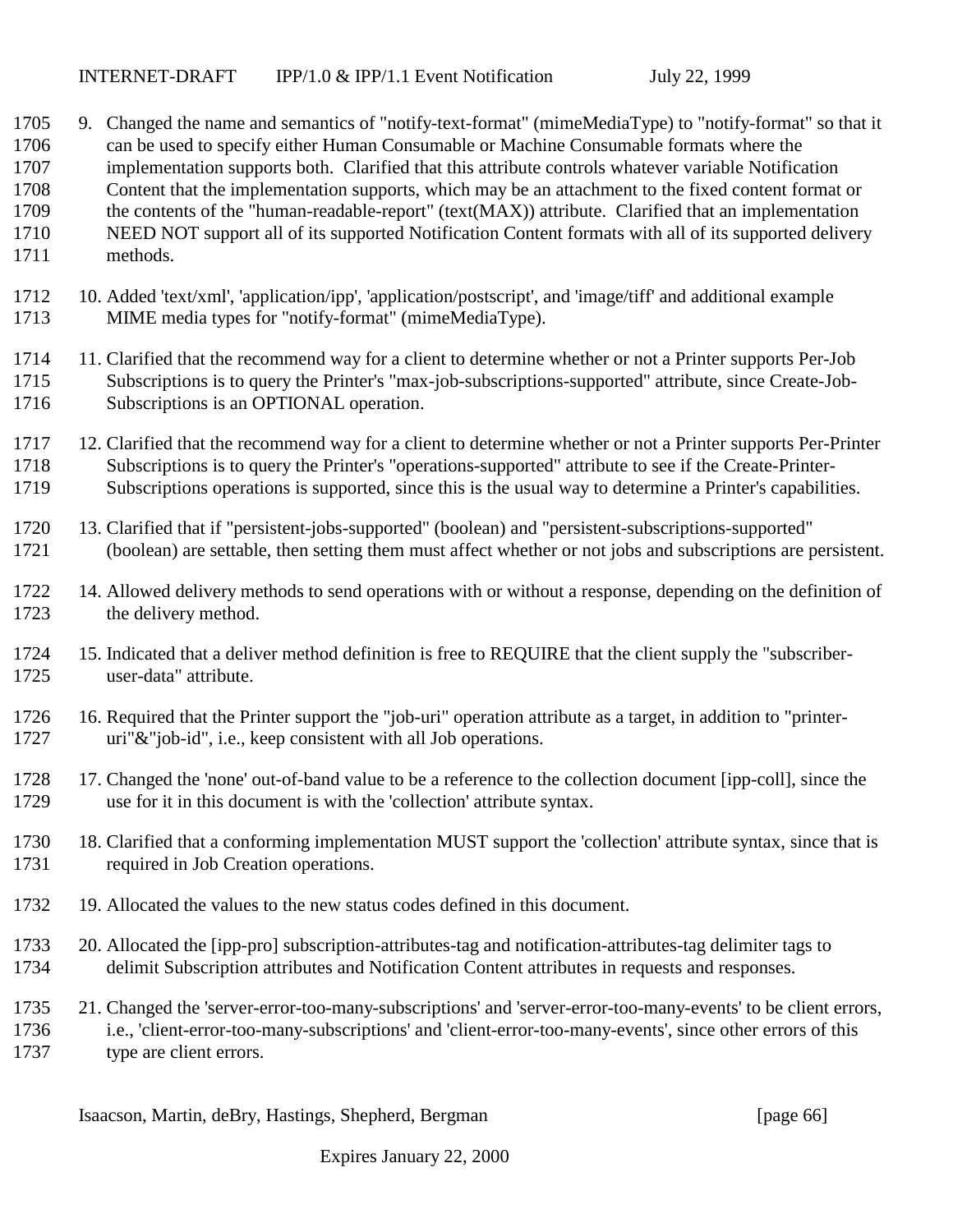### <span id="page-66-0"></span>**18.3 Changes to the October 14, 1999 version to create the February 2, 2000 version**

 The following changes were made to the October 14, 1999 version to create the February 2, 2000 version based on the agreements reached at the October and December IPP WG meetings and reflected in the minutes:

- 1743 1. Added a Java Listener as an example of a Notification Recipient.
- 2. Clarified the object relationships in section [4.1.](#page-17-0)
- 3. Clarified how job events differ for Per-Job versus Per-Printer Subscriptions.
- 4. Added the ability for the Machine Consumable form to contain a Human Readable "human-readable-report" (text) attribute so that both forms could be sent in the same Notification.
- 5. Clarified that the 'none' value for notify-text-format (mimeMediaType) has to be out-of-band, not the text string 'none' as a mimeMediaType.
- 6. Clarified that 'none' means send the Machine Consumable form without the "human-readable-report" (text) attribute, if it is defined.
- 7. Clarified that Notification Recipients MUST be able to accept unrecognized attributes.
- 8. Allowed the notification delivery method definition to be modeled as (1) a request with an operation code without a response, (2) a request with a operation code with a response or (3) a response with a status code.
- 9. Added "notify-text-format" (mimeMediaType) and "human-readable-report" (text(MAX)) to be able to be sent in a Notification content, if the notification delivery method document permits it.
- 10. Added "job-k-octets" (integer(0:MAX)), "job-impressions" (integer(0:MAX)), and "job-media-sheets" (integer(0:MAX)) as OPTIONAL for Notification content for use in job-progress events to show the target values so that the Notification Recipient can show a thermometer.
- 11. Added a Subscription Attributes group (and subscription-attributes tag) the Create-Job-Subscription and Create-Printer-Subscription requests and responses.
- 12. Added the 'none' out-of-band value for use with "notify-text-format" (mimeMediaType) attribute.
- 13. Changed the job progress attributes from using -2 to mean 'unknown' as in the PWG Job Monitoring MIB, to use the 'unknown' out-of-band value.